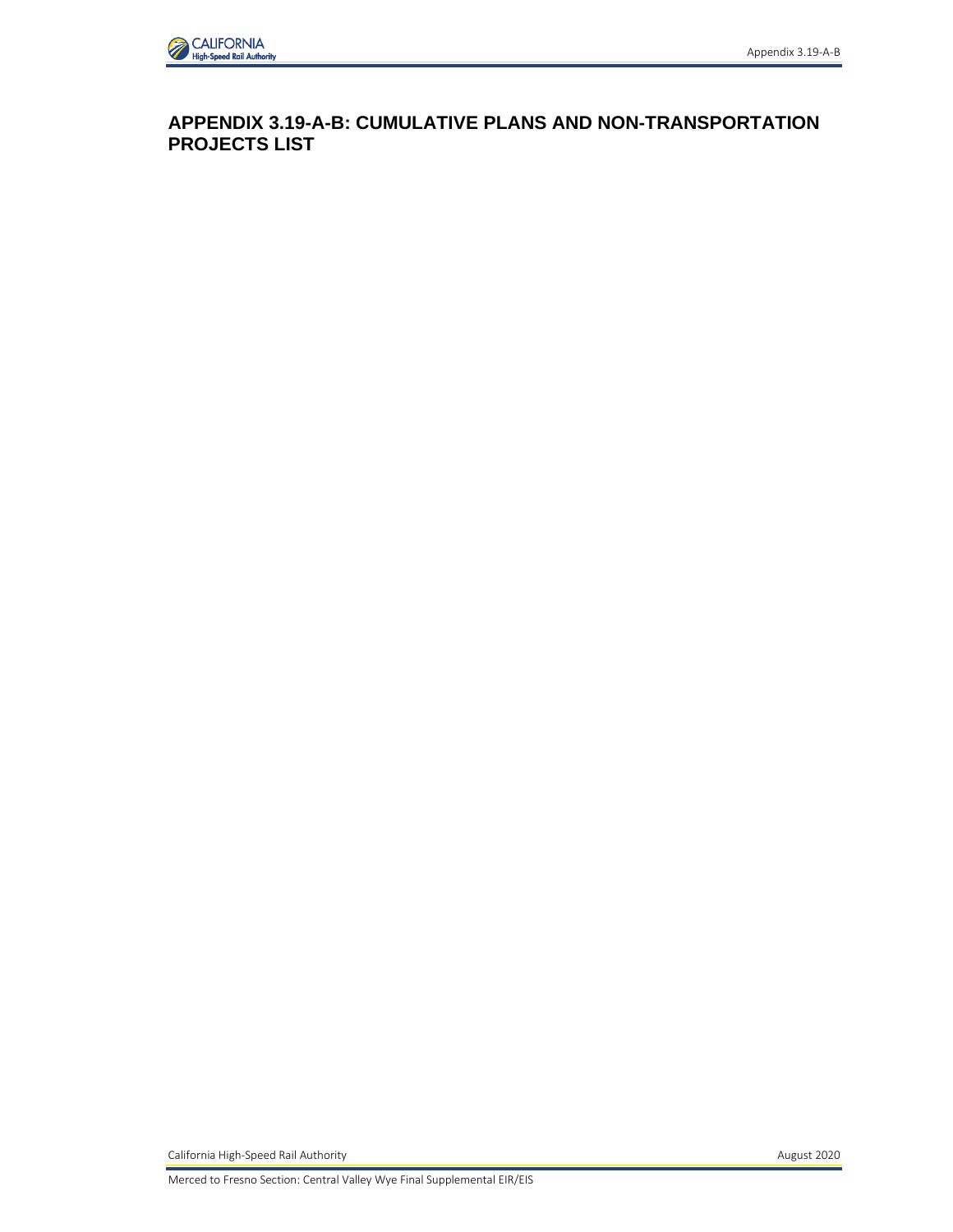## **APPENDIX 3.19-A: CUMULATIVE PLANS AND NON-TRANSPORTATION PROJECTS LIST**

#### **Table 1 Merced County Project List**

|                | <b>Project Name</b>                                 | <b>Description</b>                                                                                                                                                                                                                                                                                                                                                                                                                                                                                                                                                                                                                                 | <b>Project Type</b>          | <b>Status/Timing</b>                      | Potential unavoidable impacts                                                                                                                                                                | Location      |
|----------------|-----------------------------------------------------|----------------------------------------------------------------------------------------------------------------------------------------------------------------------------------------------------------------------------------------------------------------------------------------------------------------------------------------------------------------------------------------------------------------------------------------------------------------------------------------------------------------------------------------------------------------------------------------------------------------------------------------------------|------------------------------|-------------------------------------------|----------------------------------------------------------------------------------------------------------------------------------------------------------------------------------------------|---------------|
|                | Liberty Packing Company                             | Expansion of existing tomato processing facility including expanding several<br>buildings, expanding cooling and settling ponds, 5 small additional buildings,<br>extension of rail spur, expansion of outdoor product storage, and expansion of truck<br>and trailer storage. (Merced County 2014a)                                                                                                                                                                                                                                                                                                                                               | <b>Agricultural Facility</b> | Mitigated negative declaration<br>01/2014 | Agricultural Lands, Air Quality,<br>Water Quality, Noise and<br>Vibration, Transportation                                                                                                    | Merced County |
| $\overline{2}$ | Antonio Azevedo Dairy Expansion Project             | The project consists of the expansion of an existing dairy located approximately two<br>miles west of the community of El Nido in unincorporated Merced County, on the west<br>side of W. El Nido Road and north of Newhall Road. (Merced County 2012a)                                                                                                                                                                                                                                                                                                                                                                                            | <b>Agricultural Facility</b> | FEIR 11/2012                              | Air Quality, Biological<br>Resources, Greenhouse Gases<br>and Energy, Hazardous<br>Materials and Waste, Hydrology<br>and Water Quality, Land Use<br>Compatibility                            | Merced County |
| $\mathcal{S}$  | Antonio Brasil Dairy Expansion Project<br>CUP11-010 | Proposes to expand the existing dairy to increase it by 4,035 animals from existing<br>numbers. It would also include improvements to the active dairy facility to<br>accommodate the proposed herd increase, including the construction of three (3) new<br>freestalls, a new shade, and 20 new corrals. Construction of the proposed structures<br>would convert approximately 32 acres of existing cropland to active dairy facilities,<br>increasing the area of operation to 85 acres. (Merced County 2013a)                                                                                                                                  | <b>Agricultural Facility</b> | FEIR 02/2010                              | Air Quality, Biological<br>Resources, Wetlands, Special<br>Status Plant Species, Cultural<br>Resources, Greenhouse Gases,<br>Hazards, Hydrology and Water<br>Quality, Land Use Compatibility | Merced County |
|                | Bob Borba Dairy Central Expansion                   | The proposal is to bring the existing dairy facility into compliance with Merced<br>County's permit requirements, and to expand the existing dairy so that the modified<br>dairy would house a total of 4,265-4,590 animals. This would represent an increase of<br>3,105-3,340 animals from existing numbers. (Merced County 2013b)                                                                                                                                                                                                                                                                                                               | <b>Agricultural Facility</b> | FEIR 08/2013                              | Air Quality, Biological<br>Resources, Wetlands, Special<br>Status Plant Species,<br>Greenhouse Gases, Hazards,<br>Hydrology and Water Quality,<br>Land Use Compatibility                     | Merced County |
| 5              | Guilherme Brasil Dairy Expansion Project            | Proposes to expand existing dairy to an increase of 545 animals from existing<br>numbers. Proposed facilities include: two freestall barns and associated corrals;<br>covered maternity and hospital corrals; six corrals; concreting and cover for the feed<br>slab; removal of two diesel generators; installation of power lines to the site and well;<br>and a mechanical separator pad. Additional parcels in the vicinity would continue to<br>be used for the application of manure process water and the growth of forage crops.<br>(Merced County 2010a)                                                                                  | <b>Agricultural Facility</b> | FEIR 11/2010                              | Land Use, Air Quality, Hydrology<br>and Water Quality, Hazards,<br>Cumulative Impacts                                                                                                        | Merced County |
| 6              | Homen Dairy Expansion                               | Proposes to expand the existing dairy to an increase of 4,118 animals from existing<br>numbers, including 1,655 milk cows. The proposal would also include modifications to<br>the active dairy facilities to accommodate the proposed herd increase, mostly within<br>the footprint of the existing dairy facility. The proposed facilities within the existing<br>footprint would include: shade addition; heifer shade; special needs barn; three<br>freestall barns; exercise pen; and addition to the silage slab. A new heifer barn with<br>open corrals would be constructed south of the current production area. (Merced<br>County 2015a) | <b>Agricultural Facility</b> | DEIS 04/2015                              | Air Quality, Biological<br>Resources, Greenhouse Gas<br>Emissions, Hydrology and Water<br>Quality                                                                                            | Merced County |
|                | Joe Lourenco Dairy Expansions #2                    | Proposes to expand the existing dairy so that the modified dairy would house a total<br>of 2,500 animals (1,200 milk cows and 1,300 support stock). This would represent an<br>increase of 1,700 animals from existing numbers. Most of the proposed construction<br>would occur within the existing footprint of the facility on land that has previously been<br>graded for construction of the existing facilities. Additional parcels in the vicinity would<br>continue to be used for the application of manure process water and the growth of<br>forage crops. (Merced County 2008a)                                                        | <b>Agricultural Facility</b> | DEIS 12/2008                              | Land Use Compatibility, Air<br>Quality, Greenhouse Gas<br>Emissions, Hydrology and Water<br>Quality, Hazardous Material                                                                      | Merced County |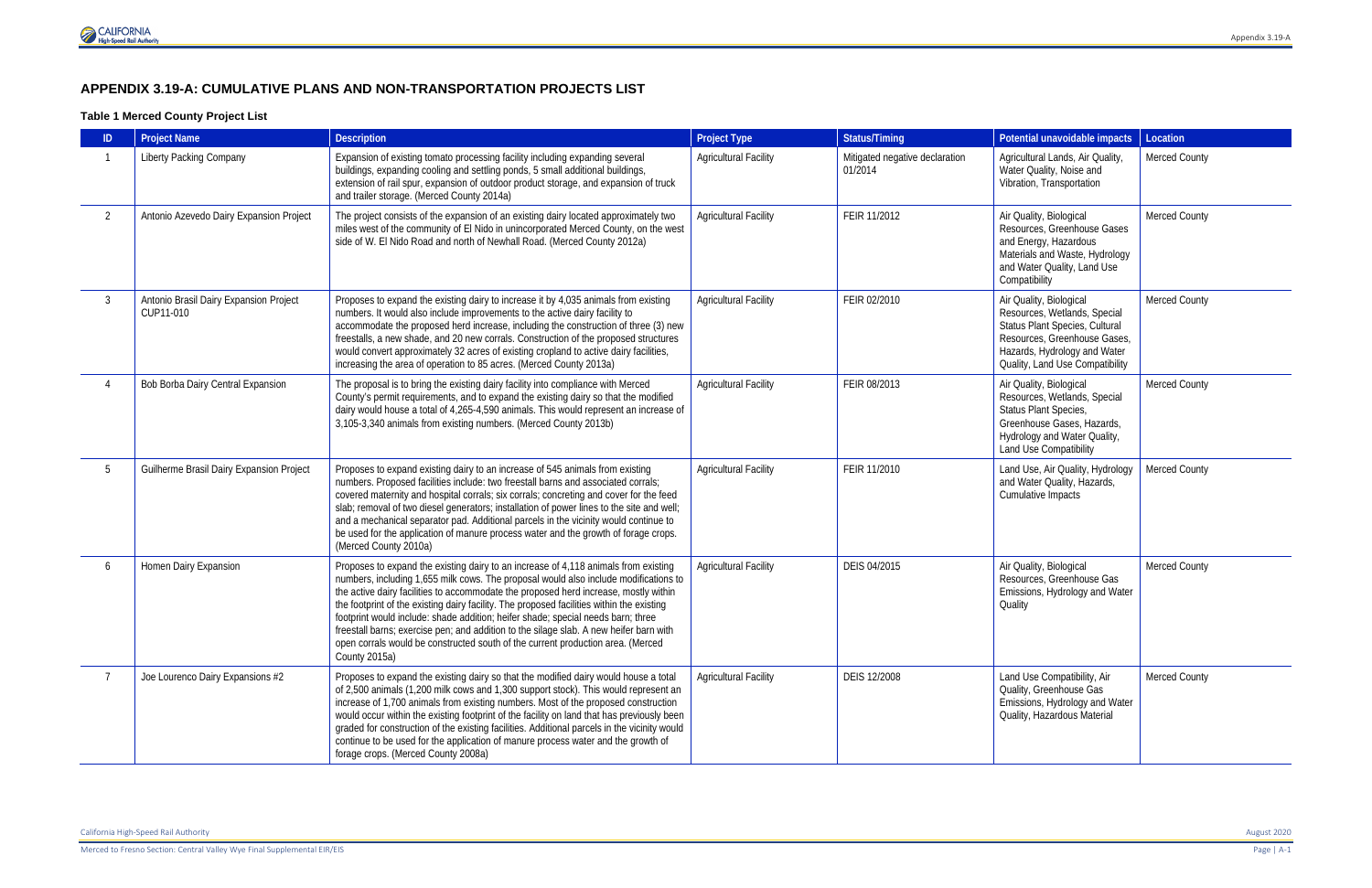| ID              | <b>Project Name</b>                          | <b>Description</b>                                                                                                                                                                                                                                                                                                                                                                                                                                                                                                                                                                                                                                                                                                                                                                                                                                                                                                                                                             | <b>Project Type</b>          | <b>Status/Timing</b> | Potential unavoidable impacts                                                                                                                                                                   | Location                                                                                        |
|-----------------|----------------------------------------------|--------------------------------------------------------------------------------------------------------------------------------------------------------------------------------------------------------------------------------------------------------------------------------------------------------------------------------------------------------------------------------------------------------------------------------------------------------------------------------------------------------------------------------------------------------------------------------------------------------------------------------------------------------------------------------------------------------------------------------------------------------------------------------------------------------------------------------------------------------------------------------------------------------------------------------------------------------------------------------|------------------------------|----------------------|-------------------------------------------------------------------------------------------------------------------------------------------------------------------------------------------------|-------------------------------------------------------------------------------------------------|
| 8               | Matos Dairy Expansion Project                | Proposes an increase of 2,300 animals from existing numbers. The proposed project<br>would include the removal of the existing shade structure and milk barn and the<br>construction of a new milk barn, three new freestall barns, two additions to existing<br>freestall barns, corrals, calf hutches, a sprinkler pen, fresh water basin, hay barn, and<br>a concrete slab. The existing septic system would also be removed and replaced with<br>a new system. New facilities would consist of approximately 229,784 square feet of<br>construction for a total of 346,676 square feet of structures. Construction of the<br>proposed structures would convert approximately 11 acres of agricultural land from<br>field crops and ancillary agricultural uses to active dairy facilities, increasing the area<br>of operation from 27 to 38 acres. (Merced County 2014b)                                                                                                  | <b>Agricultural Facility</b> | FEIR 08/2014         | Air Quality, Biological<br>Resources, Cultural Resources,<br>Greenhouse Gases and Energy,<br>Hazards, Hydrology and Water<br>Quality, Land Use Compatibility,<br><b>Traffic and Circulation</b> | Merced C                                                                                        |
| 9               | Meirinho Dairy Expansion Project             | This project proposes CUP11-012 to bring the existing dairy facility into compliance<br>with Merced County's permit requirements, and to combine the two existing facilities<br>and construct supporting buildings and structures so that the modified dairy would<br>house a total of 11,102 animals. This would represent an increase of 4,182 animals<br>from existing numbers. The proposed dairy expansion project would include<br>improvements to the existing active dairy facility to accommodate the proposed herd<br>increase. (Merced County 2013c)                                                                                                                                                                                                                                                                                                                                                                                                                | <b>Agricultural Facility</b> | FEIR 04/2013         | Air Quality, Biological<br>Resources, Greenhouse Gases<br>and Energy, Hazards, Hydrology<br>and Water Quality, Land Use<br>Compatibility                                                        | Merced C                                                                                        |
| 10 <sup>°</sup> | Michael Brasil Dairy Expansion Project       | This would represent an increase of 1,015 animals from existing numbers (1,385<br>existing animals). The proposed project would include construction of a new freestall<br>barn. Construction of the proposed dairy barn would occur north of existing facilities<br>and would convert approximately 7 acres of existing cropland to active dairy facilities.<br>With the proposed expansion, the dairy operator would crop adjacent fields currently<br>rented out for sweet potato production with corn silage, sudan silage, and oat silage,<br>and these fields would be used to apply wastewater; therefore, the acreage of<br>cropland receiving wastewater would increase from 130 acres (existing) to 278 acres<br>(proposed) (Merced County 2010b)                                                                                                                                                                                                                    | <b>Agricultural Facility</b> | FEIR 12/2010         | <b>Biological Resources,</b><br>Transportation, Hydrology and<br>Water Quality, Air Quality,<br>Energy                                                                                          | Merced C                                                                                        |
| 11              | Red Rock Dairy                               | The proposed dairy project would be constructed on an approximately 130 acres of<br>two larger parcels totaling 851 acres. As proposed, the dairy would result in the<br>construction of facilities over two phases. Phase I would include 2,610 animals, 1<br>double freestall barn to house the calves and heifers (aged 3-8 months) and dry<br>cows; 6 corrals for heifers; feed storage slab; 2 hay barns; 1 commodity barn; 1<br>receiving/process pond; 1 manure process water settling basin; and an area for<br>employee housing west or east of the freestall barns (exact locations to be<br>determined). Phase II would include 3,026 animals, 4 double freestall barns to house<br>the milking herd; 1 milking parlor/milk house; 1 hospital barn; 2 hay barns; 1<br>mechanical manure separator pad with multiple separators; and an area for employee<br>housing west or east of the freestall barns (exact locations to be determined).<br>(Merced County 2007) | <b>Agricultural Facility</b> | DEIS 05/2007         | Land Use, Air Quality, Hazards,<br><b>Biological Resources</b>                                                                                                                                  | Merced C                                                                                        |
| 12              | Silveira Brothers Dairy #1 Expansion Project | The existing active dairy facility is located on approximately 52 acres of an existing<br>farm totaling approximately 258 acres on four parcels. Approximately 206 acres of the<br>project site are currently used for the production of crops and the application of<br>manure process water and/or solid manure. Conditional Use Permit CUP13-008<br>proposes to expand the existing herd at the dairy from 1,100 to 2,600 milk cows, and<br>an increase of 1,746 animals from existing numbers. The proposed project would not<br>include any modifications to the existing facilities or other construction. (Merced<br><b>County 2015b)</b>                                                                                                                                                                                                                                                                                                                               | <b>Agricultural Facility</b> | DEIS 07/2015         | Air Quality, Biological,<br>Greenhouse Gases, Energy,<br><b>Hydrology and Water Quality</b>                                                                                                     | The proje<br>northeast<br>and Sant<br>approxim<br>of the Cit<br>unincorpo<br>the Merce<br>line. |
| 13              | Vierra Dairy Farm Expansion Project          | Proposes to bring the existing dairy facility into compliance with Merced County's<br>permit requirements, and to reconfigure the existing dairy so that the modified dairy<br>would house an expanded herd totaling 5,600 animals. This would represent an<br>increase of 2,225 animals from existing numbers. (Merced County 2014c)                                                                                                                                                                                                                                                                                                                                                                                                                                                                                                                                                                                                                                          | <b>Agricultural Facility</b> | FEIS 01/2014         | Air Quality, Biological<br>Resources, Cultural Resources,<br>Greenhouse Gases and Energy,<br>Hazards, Hydrology and Water<br>Quality, Traffic and Circulation                                   | Merced C                                                                                        |



| Potential unavoidable impacts                                                                                                                                                                   | Location                                                                                                                                                                                                                               |
|-------------------------------------------------------------------------------------------------------------------------------------------------------------------------------------------------|----------------------------------------------------------------------------------------------------------------------------------------------------------------------------------------------------------------------------------------|
| Air Quality, Biological<br>Resources, Cultural Resources,<br>Greenhouse Gases and Energy,<br>Hazards, Hydrology and Water<br>Quality, Land Use Compatibility,<br><b>Traffic and Circulation</b> | <b>Merced County</b>                                                                                                                                                                                                                   |
| Air Quality, Biological<br>Resources, Greenhouse Gases<br>and Energy, Hazards, Hydrology<br>and Water Quality, Land Use<br>Compatibility                                                        | <b>Merced County</b>                                                                                                                                                                                                                   |
| Biological Resources,<br>Transportation, Hydrology and<br>Water Quality, Air Quality,<br>Energy                                                                                                 | <b>Merced County</b>                                                                                                                                                                                                                   |
| Land Use, Air Quality, Hazards,<br><b>Biological Resources</b>                                                                                                                                  | Merced County                                                                                                                                                                                                                          |
| Air Quality, Biological,<br>Greenhouse Gases, Energy,<br><b>Hydrology and Water Quality</b>                                                                                                     | The project site is located at the<br>northeast corner of Brazo Road<br>and Santa Fe Grade<br>approximately one mile southeast<br>of the City of Newman in<br>unincorporated Merced County at<br>the Merced/Stanislaus County<br>line. |
| Air Quality, Biological<br>Resources, Cultural Resources,<br>Greenhouse Gases and Energy,<br>Hazards, Hydrology and Water<br>Quality, Traffic and Circulation                                   | <b>Merced County</b>                                                                                                                                                                                                                   |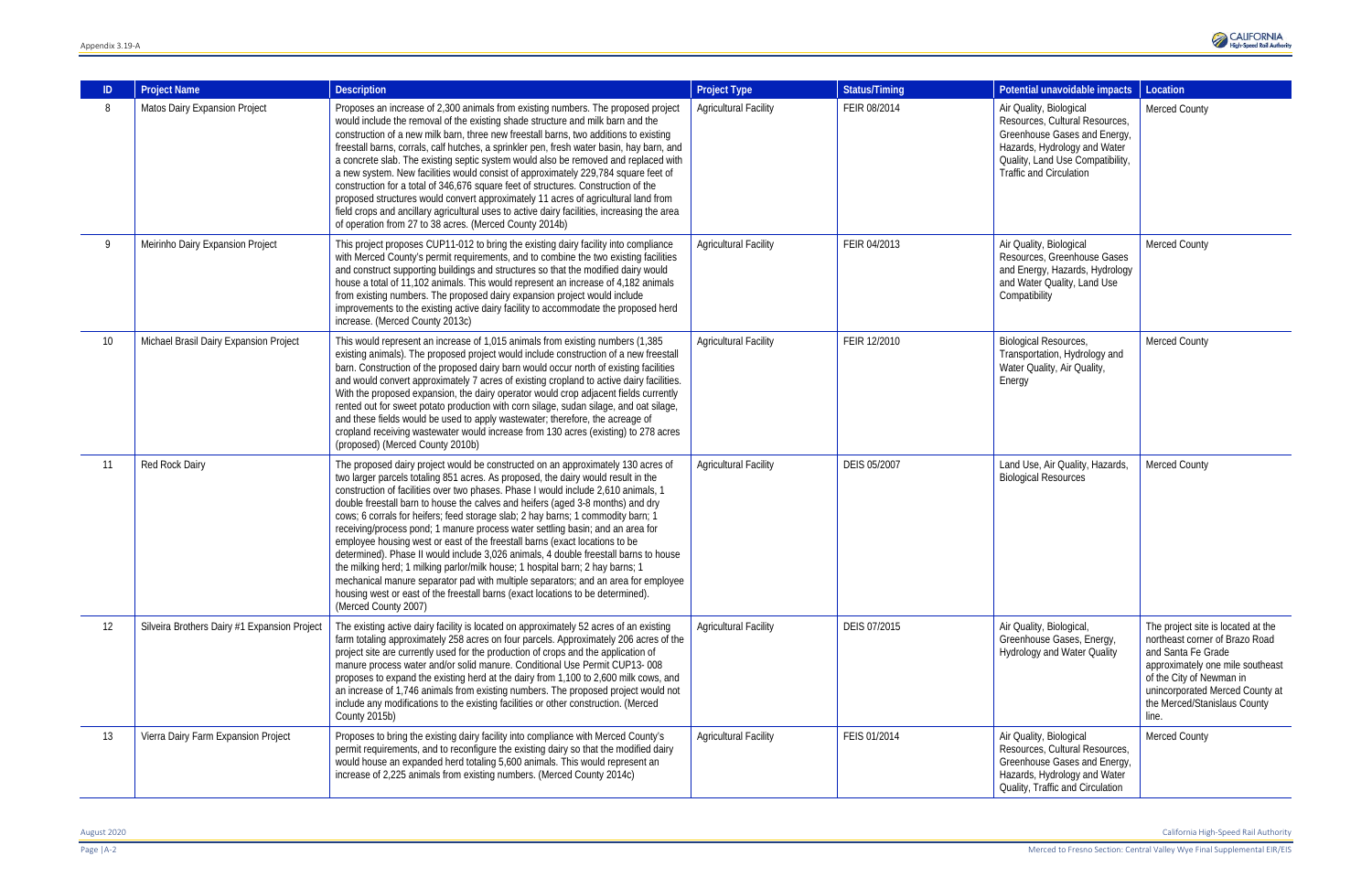

| ID | <b>Project Name</b>                                                                                             | <b>Description</b>                                                                                                                                                                                                                                                                                                                                                                                                                                                                                                                                                                                                                                                                                                                                     | <b>Project Type</b>                 | <b>Status/Timing</b> | Potential unavoidable impacts                                                                                                                                                                                          | Location                                                                                                                                                                                                                                                                                       |
|----|-----------------------------------------------------------------------------------------------------------------|--------------------------------------------------------------------------------------------------------------------------------------------------------------------------------------------------------------------------------------------------------------------------------------------------------------------------------------------------------------------------------------------------------------------------------------------------------------------------------------------------------------------------------------------------------------------------------------------------------------------------------------------------------------------------------------------------------------------------------------------------------|-------------------------------------|----------------------|------------------------------------------------------------------------------------------------------------------------------------------------------------------------------------------------------------------------|------------------------------------------------------------------------------------------------------------------------------------------------------------------------------------------------------------------------------------------------------------------------------------------------|
| 14 | Hillcrest Dairy Project Conditional Use<br>Permit, CUP 10-005                                                   | Bring the existing dairy facilities and dairy herd into compliance with Merced County's<br>permit requirements; there would be no expansion of the dairy herd or facilities with<br>the proposed project. (Merced County 2012b)                                                                                                                                                                                                                                                                                                                                                                                                                                                                                                                        | <b>Agricultural Facility</b>        | FEIS 05/2012         | Air Quality, Biological<br>Resources, Hazards, Hydrology<br>and Water Quality, Land Use<br>Compatibility                                                                                                               | Merced County                                                                                                                                                                                                                                                                                  |
| 15 | John B. Pires Dairy Expansion                                                                                   | Proposes an increase of 1,936 animals from existing numbers. The proposed project<br>would include construction of approximately 120,000 square feet of heifer pens and a<br>cattle shade adjacent to the north edge of the operation. Construction of the proposed<br>structures (in addition to ancillary dirt roadways and operation staging areas) would<br>convert approximately 12 acres of existing cropland to active dairy facilities,<br>increasing the area of operation from 53 to 65 acres. With conversion of these<br>cropped acres, approximately 442 acres of the project site would be used for the<br>production of forage crops and the disposal of wastewater (see DEIR Chapter 3,<br>Project Description). (Merced County 2011a) | <b>Agricultural Facility</b>        | FEIS 10/2011         | Air Quality, Biological<br>Resources, Greenhouse Gases<br>and Energy, Hazards                                                                                                                                          | Merced County                                                                                                                                                                                                                                                                                  |
| 16 | <b>E&amp;J Gallo Winery Eastside</b>                                                                            | Increase its production capacity to 628,000 tons per year from their existing 538,000<br>tons per year. The project would include development of the majority of the 33-acre<br>project site location adjacent to the existing production facility on Gallo property. The<br>project is proposed to be constructed in three phases and would install a total of 70<br>new fermentation tanks, approximately123 new wine storage tanks, an approximate<br>10,000-square foot (sf) filtration building, an approximate 45,000 sf bottle-ready<br>processing facility, and an approximate 15,000 square foot administration building.<br>(Merced County 2011b)                                                                                            | <b>Agriculture-Related Facility</b> | MND 12/2011          | Air Quality, Agricultural<br>Resources, Aesthetics,<br><b>Biological Resources, Cultural</b><br>Resources, Geology and Soils                                                                                           | The project site is located<br>4.5 miles southwest of the City of<br>Livingston in Merced County.                                                                                                                                                                                              |
| 17 | Minturn Huller Cooperative Expansion<br>Project                                                                 | The Minturn Huller Cooperative Expansion (Cooperative) project would result in the<br>expansion of an existing almond processing operation through the construction of an<br>additional almond hulling and shelling processing plant. The proposed new operation<br>would include a hammer mill, commodity barn, office, auger lines, and warehouse.<br>The expansion would allow the processing of increased volumes of harvested<br>almonds from almond orchards in the area. Assessor's Parcel Number (APN) 068-<br>190-055 (Merced County 2013d)                                                                                                                                                                                                   | <b>Agriculture-Related Facility</b> | MND 05/2013          | Air Quality, Biological<br>Resources, Cultural Resources,<br>Geology and Soils, Hazards and<br>Hazardous Materials, Hydrology<br>and Water Resources, Land Use<br>Planning, Noise, Transportation,<br><b>Utilities</b> | The project site is located on the<br>east side of South Minturn Road,<br>immediately north of the<br>Chowchilla River and the Madera<br>County line, and approximately<br>one mile south of Harvey Pettit<br>Road. The 100-acre project site is<br>located on two parcels in Merced<br>County |
| 18 | Long-Term North to South Water Transfer<br>Program                                                              | Water districts are approving the Long Term Water Transfers EIS/EIR (SCH No.<br>2011011010) that analyzes transfers from Butte and other potential sellers from 2015<br>through 2024; Butte adopted an addendum analyzing transfers during 2015 through<br>2024 to additional buyers that are members of the State Water Contractors, Inc.;<br>Butte adopted the 2016 Water Transfer Project of up to 11,500 acre-feet of water<br>made available by rice land idling and up to 5,500 acre-feet of water made available<br>by groundwater substitution to participating members of the State Water Contractors,<br>Inc. and/or San Luis & Delta Mendota Water Authority (CEQANET 2016a).                                                               | Water Management Plan               | NOD 03/28/2016       | <b>Hydrology and Water Resources</b>                                                                                                                                                                                   | Colusa, Butte, Glenn, Merced,<br>Placer, Sacramento, Shasta,<br>Solano, Sutter, Tehama, Yolo, or<br>Yuba Counties. The transfer<br>buyers could be in Alameda,<br>Contra Costa, Fresno, Kings,<br>Merced, San Benito, San<br>Joaquin, Santa Clara, or<br>Stanislaus Counties.                  |
| 19 | 25-Year Water Transfer Program for the San<br>Joaquin River Exchange Contractors Water<br>Authority (2014-2038) | Water Transfer Agreement with the San Luis & Delta-Mendota Water Authority makes<br>available up to 80,000 acre feet of water conserved through tailwater recapture or<br>other conservation measures for transfer for use by certain members of the San Luis<br>& Delta-Mendota Water Authority for irrigation and M&I purposes. The M&I use is<br>capped at 5,000 acre feet. Transfers are on a year by year basis available during<br>non-critical years when the Exchange Contractors receive full Central Valley Project<br>supplies and are subject to annual approvals. The quantity transferred for irrigation or<br>M&I use cannot exceed full CVP contract supply to the recipient Water Authority<br>members. (CEQANET 2016b)               | Water Management Plan               | NOD 02/15/2016       | <b>Hydrology and Water Resources</b>                                                                                                                                                                                   | <b>Merced County</b>                                                                                                                                                                                                                                                                           |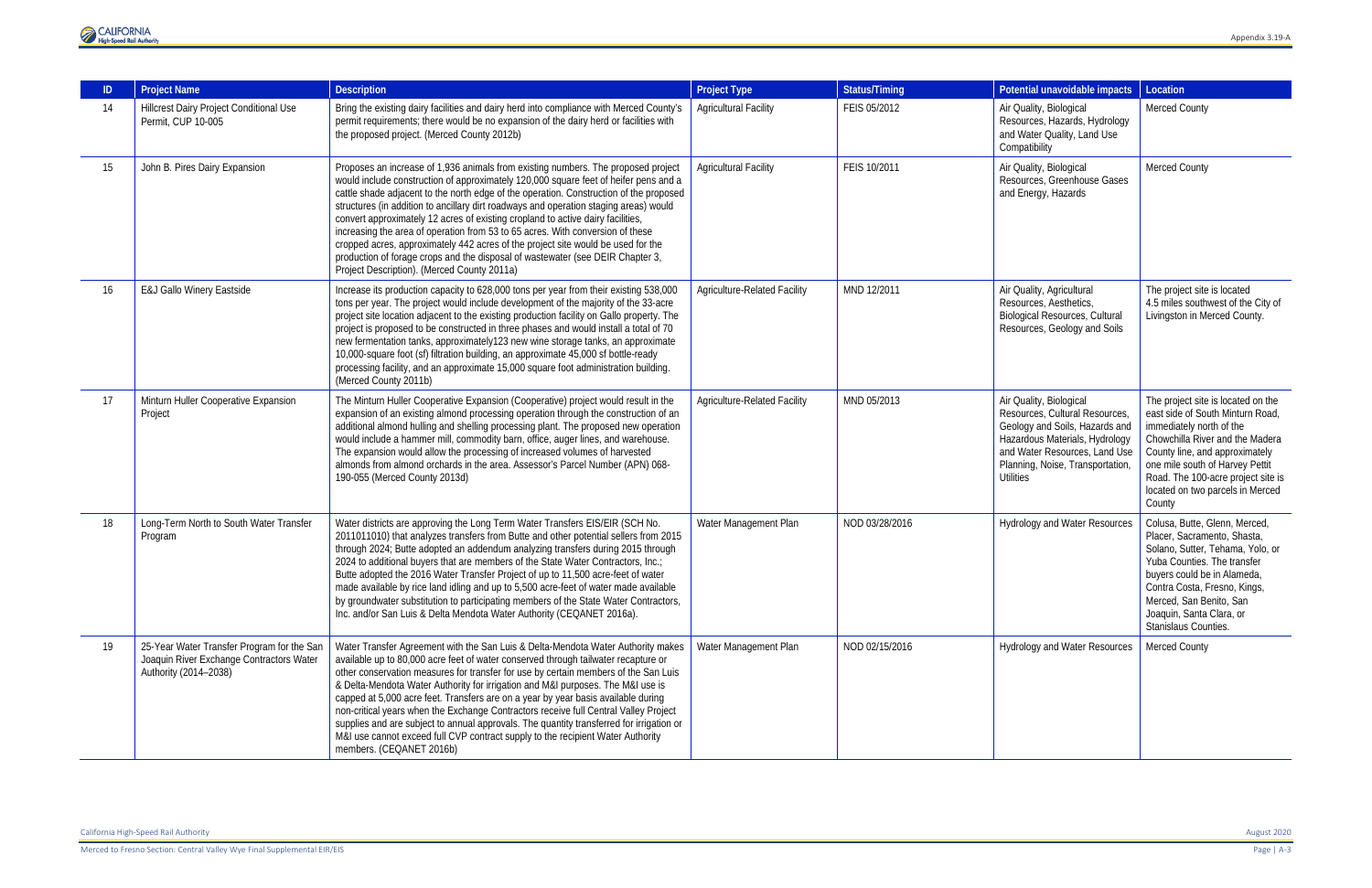|    | <b>Project Name</b>                                                     | <b>Description</b>                                                                                                                                                                                                                                                                                                                                                                                                                                                                                                                                                                                                                                                                                                                                                                                                                         | <b>Project Type</b>    | <b>Status/Timing</b>                               | Potential unavoidable impacts                                                                                                                                                                                                      | Location                                                                                                                                                                                                                                                                         |
|----|-------------------------------------------------------------------------|--------------------------------------------------------------------------------------------------------------------------------------------------------------------------------------------------------------------------------------------------------------------------------------------------------------------------------------------------------------------------------------------------------------------------------------------------------------------------------------------------------------------------------------------------------------------------------------------------------------------------------------------------------------------------------------------------------------------------------------------------------------------------------------------------------------------------------------------|------------------------|----------------------------------------------------|------------------------------------------------------------------------------------------------------------------------------------------------------------------------------------------------------------------------------------|----------------------------------------------------------------------------------------------------------------------------------------------------------------------------------------------------------------------------------------------------------------------------------|
| 20 | San Joaquin River Restoration Program -<br>Reach 4B and Eastside Bypass | Reach 4B and Eastside Bypass project consists of incorporating new floodplain and<br>related riparian habitat to ensure conveyance of at least 4,500 cubic feet per second<br>through Reach 4B, modifications to ensure fish passage, and modifications in the<br>Eastside and Mariposa bypass channels to support anadromous fish migration<br>(SJRRP 2018).                                                                                                                                                                                                                                                                                                                                                                                                                                                                              | Water Project          | FONSI for the EA/IS was signed on<br>April 5, 2018 | Air Quality, Biological Resources<br>(fish, vegetation, and wildlife),<br>Geology and Soils, Hazards and<br>Hazardous Materials, Hydrology<br>and Water Quality, Noise, and<br>Recreation                                          | Located between the cities of<br>Merced and Los Banos in Merced<br>County on the Eastside Bypass<br>just east of the San Joaquin<br>River.                                                                                                                                       |
| 21 | Planada Wastewater Treatment Plant<br>Improvement Project               | The Planada Community Services District proposes to upgrade and expand their<br>wastewater treatment plant capacity from 0.53 to 0.75 mgd. The project would also<br>implement a new disposal method. Effluent disposal would consist of evaporation and<br>agricultural reclamation. The current practice of treated effluent discharge to Miles<br>Creek would terminate. (Merced County 2016)                                                                                                                                                                                                                                                                                                                                                                                                                                           | <b>Utility Project</b> | MND 05/08/2006                                     | Hydrology and Water<br>Resources, Recreation, Land<br>Use Planning                                                                                                                                                                 | Merced County                                                                                                                                                                                                                                                                    |
| 22 | Wright Solar Park Conditional Use Permit<br>Application CUP 12-017      | To construct a 200 megawatt solar photovoltaic electric generation facility on thirteen<br>parcels totaling 2,733 acres of agricultural land. Assessor's Parcel Nos. 078-200-026,<br>078-200-027, 078-200-028, 078-200-030, 078-200-081, 078-200-082, 078-200-083,<br>088-020-002, 088-020-003, 088-020-038, 088-020-040, 088-020-041, and 088-200-<br>027. (Merced County 2015c)                                                                                                                                                                                                                                                                                                                                                                                                                                                          | Solar Project          | NOD 03/06/2015                                     | Hydrology, Energy & Utilities,<br>Transportation, Land Use<br>Planning                                                                                                                                                             | The project site is located<br>approximately 4.5 miles southeast<br>of Santa Nella, southwest of the<br>intersection of Interstate 5 (I-5)<br>and State Route 33 (SR 33)/State<br>Route 152 (SR 152) interchange,<br>on the south side of Billy Wright<br>Road in Merced County. |
| 23 | Cenergy Solar Project                                                   | The primary project components include approximately 30,000 pole mounted, fixed tilt<br>solar panels; inverters; transformers; and switchgear. Construction would take place<br>over a 21 week period. Construction activities would be staged from temporary .5-<br>acre area located adjacent to the main 30-acre site. The project would have an<br>anticipated service life of about 30 years. (Merced County 2012c)                                                                                                                                                                                                                                                                                                                                                                                                                   | Solar Project          | CUP 04/30/2012                                     | Aesthetic/Visual, Agricultural<br>Land, Air Quality,<br>Archeological/Historical,<br><b>Biological Resources,</b><br>Geological, Noise, Hazards and<br>Wastes, Water Quality and<br>Hydration                                      | The project site is located at 8998<br>Santa Rita Grade just northwest<br>of the SR 33/SR 152 interchange<br>near the "Dos Palos Y" in south-<br>central Merced County.                                                                                                          |
| 24 | Pristine Sun, LLC, Solar Energy Generation<br>Facility                  | This section provides general information regarding the project, including the project<br>title, lead agency and address, contact person, brief description of the project<br>location, general plan land use designation, zoning district, identification of<br>surrounding land uses, and identification of other public agencies whose review,<br>approval, and/or permits may be required. Also listed in this section is a checklist of<br>the environmental factors that are potentially affected by the project. APN 057-010-<br>018. (Merced County 2012d)                                                                                                                                                                                                                                                                         | Solar Project          | CUP 12/2012                                        | Aesthetics, Agricultural<br>Resources, Air Quality,<br><b>Biological Resources, Cultural</b><br>Resources, Geology and Soils,<br>Greenhouse Gases, Hazards<br>and Hazardous Materials,<br><b>Hydrology and Water</b><br>Resources, | The project site is located at 1219<br>West Tahoe Street in Merced<br>County.                                                                                                                                                                                                    |
| 25 | Quinto Solar Photovoltaic Project                                       | Approvals are being requested to construct a 110 megawatt (MW) solar photovoltaic<br>(PV) energy generation facility on the 1,012-acre site. The applicant has requested<br>County approval of a Conditional Use Permit and removal of the project site from the<br>County's Agricultural Preserve. Other discretionary approvals are required. The<br>proposed project would be constructed over a period of about 16 months, starting in<br>summer 2013, with full operation anticipated by late 2014. The proposed project is<br>anticipated to operate for 35 years, during which time the applicant would continue<br>agricultural uses on the property by grazing sheep. After the 35-year service life, the<br>project would be decommissioned and the project site returned to its pre-project<br>condition. (Merced County 2012e) | Solar Project          | Revised CEQA Findings of Fact<br>11/2012           | Aesthetics, Agriculture, Air<br>Quality, Biological Resources,<br><b>Cultural Resources, Geology</b><br>and Soils, Hazards and<br>Hazardous Materials, Hydrology<br>and Water Quality, Noise, Traffic<br>and Circulation           | The project site is located west of<br>I-5, north of SR 152, and one mile<br>northwest of the unincorporated<br>community of Santa Nella in<br>southwestern Merced County.                                                                                                       |

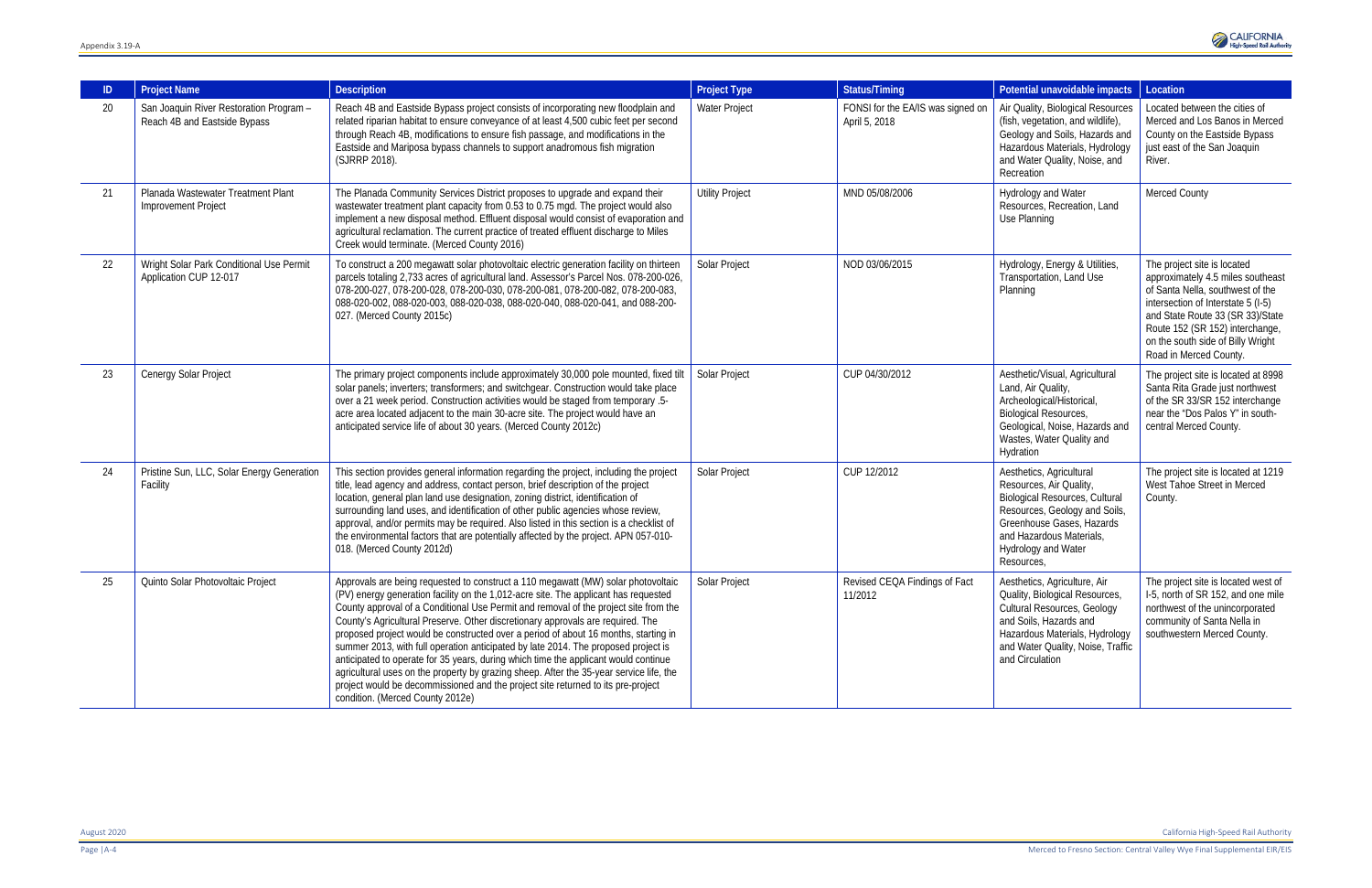| -ID | <b>Project Name</b>                                             | <b>Description</b>                                                                                                                                                                                                                                                                                                                                                                                                                                                                                                                                                                                                                                                                                                                                   | <b>Project Type</b>   | <b>Status/Timing</b>                   | Potential unavoidable impacts                                                                                                                                                                                                                                                                                                                                                         | Location                                                                                                                                                                                                                                               |
|-----|-----------------------------------------------------------------|------------------------------------------------------------------------------------------------------------------------------------------------------------------------------------------------------------------------------------------------------------------------------------------------------------------------------------------------------------------------------------------------------------------------------------------------------------------------------------------------------------------------------------------------------------------------------------------------------------------------------------------------------------------------------------------------------------------------------------------------------|-----------------------|----------------------------------------|---------------------------------------------------------------------------------------------------------------------------------------------------------------------------------------------------------------------------------------------------------------------------------------------------------------------------------------------------------------------------------------|--------------------------------------------------------------------------------------------------------------------------------------------------------------------------------------------------------------------------------------------------------|
| 26  | Sirius Solar Project                                            | Development of a 1.50-megawatt (MW) solar power generating facility on a currently<br>undeveloped 9.5-acre portion of 23-acres. The facility would consist of 5,400 solar<br>photovoltaic modules mounted on single-axis trackers, three 500-kilowatt inverters,<br>associated transformers and switch gear, power poles, an access road, and perimeter<br>fencing. The project would feed into existing electrical transmission lines and be<br>decommissioned after 20 years of service. Approval of the project would also result in<br>the property being withdrawn from the Agricultural Preserve as a separate action.<br>(Merced County 2014d)                                                                                                | Solar Project         | MND 03/2014                            | Aesthetics, Agriculture<br>Resources, Air Quality,<br><b>Biological Resources, Cultural</b><br>Resources, Geology and Soils,<br>Greenhouse Gases, Hazards<br>and Hazardous Materials,<br>Hydrology and Water Quality,<br>Mineral Resources, Noise,<br>Population and Housing, Public<br>Services                                                                                      | The project site is located at 3550<br>Santa Fe Avenue, Le Grand, east<br>of Plainsburg Road and is<br>bordered by Santa Fe Avenue to<br>the east and East Mission Avenue<br>to the south in Merced County.                                            |
| 27  | Sun Harvest Solar Project                                       | The proposed project is a 1.5 megawatt (MW) alternating current (AC) commercial<br>photovoltaic (PV) ground-mounted solar generating energy facility proposed on an<br>eight-acre site on the eastern portion of two adjacent 20-acre parcels that would be<br>feed into the regional electrical grid through a power purchase agreement with PG&E.<br>APNs 085-170-053 and 085-170--054) (Merced County 2013e)                                                                                                                                                                                                                                                                                                                                      | Solar Project         | MND 04/2013                            | Aesthetics, Agriculture, Air<br>Quality, Biological Resources,<br><b>Cultural Resources, Geology</b><br>and Soils, Greenhouse Gas<br>Emissions, Hazards and<br>Hazardous Materials, Hydrology<br>and Water Quality,                                                                                                                                                                   | The project site is located at 8998<br>Santa Rita Grade north of the City<br>of Dos Palos, just northwest of<br>the SR 33/SR 152 interchange<br>near the "Dos Palos Y"<br>approximately 10 miles east of<br>the City of Los Banos in Merced<br>County. |
| 28  | Vassar Solar Project                                            | The applicant has submitted a Conditional Use Permit application for the proposed<br>project. The project would generate a total of about 3.0 MW of electrical power. The<br>power would be purchased by PG&E and fed into the regional electricity grid. Solar<br>panels and associated equipment would be placed within 29.1 acres of the 39.9-acre<br>site. The remaining 10.8 acres at the periphery of the array layout would remain<br>vacant. APN 066-061-013. (Merced 2013f)                                                                                                                                                                                                                                                                 | Solar Project         | MND 01/2013                            | Aesthetics, Agriculture and<br>Forest Resources, Air Quality,<br><b>Biological Resources, Cultural</b><br>Resources, Geology and Soils,<br>Greenhouse Gas Emissions,<br>Hazards and Hazardous<br>Materials, Hydrology and Water<br>Quality, Land Use and Planning,<br>Mineral Resources, Population<br>and Housing, Public Services,<br>Recreation, Utilities and Service<br>Systems, | The project site is located on the<br>north side of Vassar Avenue<br>approximately 0.5 mile south of<br>the southern city limits of Merced<br>and 700 feet east of State Route<br>59 (SR 59) (Los Banos Highway)<br>in Merced County.                  |
| 29  | Vega Solar Project                                              | The proposed project consists of the construction and operation of a 20-megawatt<br>alternating current (MW) photovoltaic (PV) electricity-generating facility and<br>associated infrastructure on approximately 178.3 acres in southwestern Merced<br>County. The proposed project is anticipated to operate for 25 years. After the 25-year<br>service life, the project would be decommissioned and the project site returned to its<br>pre-project condition. (Merced County 2013g)                                                                                                                                                                                                                                                              | Solar Project         | FEIR 11/2013; Construction<br>complete | Aesthetics, Agricultural<br>Resources, Biological<br>Resources, Cultural Resources,<br>Geology Soils and Seismicity,<br>Noise                                                                                                                                                                                                                                                         | The project site is located<br>approximately 9 miles southeast<br>of the City of Los Banos on the<br>east and west side of Woo Road<br>in Merced County.                                                                                               |
| 30  | George Reed, Inc. Merced Quarry Project<br>and Reclamation Plan | The proposed project is to modify the current Conditional Use Permit No. 2870<br>(CUP2870) to allow for mining below grade level, into the perched-water zone (to a<br>depth of approximately 25 feet below grade}, to operate an asphalt batch plant and a<br>PCC batch plant, and to change the current reclamation plan's end use from<br>agricultural to open space with wildlife and natural-occurring vegetation. The<br>proposed project would also amend the County General Plan land use designation of<br>an approximately 70-acre portion of the property from Snelling RRC No. 1,<br>Residential to Agricultural and to rezone the property from Agricultural Residential (A-<br>R) to General Agricultural (A-1). (Merced County 2009a) | <b>Mining Project</b> | NOP 12/2009                            | Aesthetics, Agriculture<br>Resources, Air Quality,<br>Biological Resources, Hazards &<br>Hazardous Materials,<br>Hydrology/Water Quality, Noise,<br>Transportation/Traffic,<br><b>Greenhouse Gas Emissions</b>                                                                                                                                                                        | The project site is located south<br>and east of SR 59 and 500 feet<br>west of Snelling Road and 15<br>miles north of the City of Merced<br>in Merced County.                                                                                          |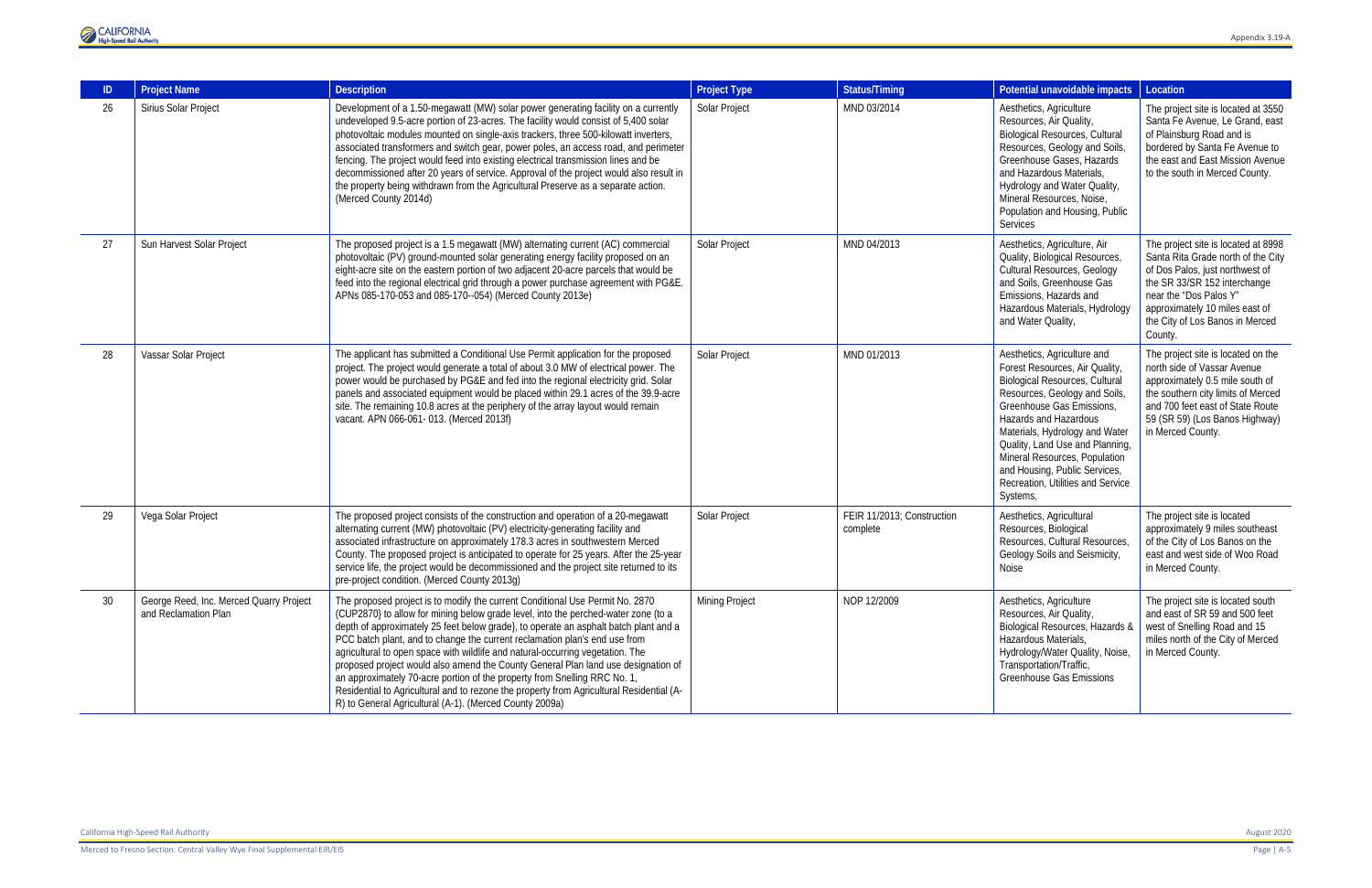| ID | <b>Project Name</b>                                    | <b>Description</b>                                                                                                                                                                                                                                                                                                                                                                                                                                                                                                                                                                                                                                                                                                                                                                                                                                                                                                                                                                                                                                                                                                     | <b>Project Type</b>                      | <b>Status/Timing</b> | Potential unavoidable impacts                                                                                                                                                    | Location                                                                                                                                                                                                                                                                                                                                                                                      |
|----|--------------------------------------------------------|------------------------------------------------------------------------------------------------------------------------------------------------------------------------------------------------------------------------------------------------------------------------------------------------------------------------------------------------------------------------------------------------------------------------------------------------------------------------------------------------------------------------------------------------------------------------------------------------------------------------------------------------------------------------------------------------------------------------------------------------------------------------------------------------------------------------------------------------------------------------------------------------------------------------------------------------------------------------------------------------------------------------------------------------------------------------------------------------------------------------|------------------------------------------|----------------------|----------------------------------------------------------------------------------------------------------------------------------------------------------------------------------|-----------------------------------------------------------------------------------------------------------------------------------------------------------------------------------------------------------------------------------------------------------------------------------------------------------------------------------------------------------------------------------------------|
| 31 | Jaxon Enterprises                                      | To excavate and process 6 million tons of aggregate by.<br>The Project, as proposed, would include about 267 acres of currently unpermitted<br>area. The total area to be disturbed would be about 357 acres within the 471-acre<br>site, APN 068-020-022, owned by the Applicant. (Merced County 2008b)                                                                                                                                                                                                                                                                                                                                                                                                                                                                                                                                                                                                                                                                                                                                                                                                               | <b>Mining Project</b>                    | FEIR 05/2008         | Noise, Transportation                                                                                                                                                            | The project site is located at 3000<br>White Rock Road, Le Grand<br>about 0.25 mile north of Le Grand<br>Road and about four miles<br>northeast of the unincorporated<br>community of Le Grand within<br>portions of Sections 2 and 11,<br>Township 8 South, Range 16<br>East (USGS Owens Reservoir<br>and Le Grand California 7.5<br>minute topographic maps) in<br>southeast Merced County. |
| 32 | Santa Fe Aggregates Snelling Tailings<br>Project       | The Project would remove above grade dredge tailings from an approximate 624-acre<br>Project site, composed of 8 parcels (7 in their entirety, and a portion of an eighth).<br>The properties are under long-term lease by the Applicant from two separate<br>landowners. Of the 624-acre mining area, due to proposed setbacks only about 409<br>acres would actually be mined. The remaining area would be excluded from mining to<br>accommodate setbacks proposed by the Applicant to minimize potential impacts<br>(e.g., riparian habitat, wetlands). This site would complement the Applicant's other<br>aggregate operations in the region, and would provide a long-term aggregate base<br>rock supply following closure of its adjacent Doolittle site (estimated to close within<br>two to four years) (see Figure 2.0-3, Existing Conditions Aerial Photograph). The<br>proposed post-mining land use for the Project site would be open space. APNs 043-<br>040-024, 043-050-041, 043-050-046, 043-050-007, 043-050-048, 043-050-011,<br>043-050-008, and (portion of) 043-070-033. (Merced County 2009b) | <b>Mining Project</b>                    | FEIR 10/2009         | Air Quality, Land Use and<br>Planning, Noise and Vibration                                                                                                                       | The project site is located<br>immediately south and west of the<br>Community of Snelling at the<br>southeast corner of SR 59 and<br>Snelling Road at Township 5<br>South, Range 14 East, Sections<br>3, 8, 9, 10, and 16, Mount Diablo<br>Base and Meridian in southeast<br>Merced County.                                                                                                   |
| 33 | Highway 99 Truck Stop Project at Harvey<br>Pettit Road | The proposed General Plan Amendment No. GPA11-001 would amend the General<br>Plan to establish a Highway Interchange Center (HIC) at the project site by changing<br>the land use designation from Agricultural to Highway Interchange Center<br>Commercial. Zone Change No. ZC11-001 would change the zoning from A-1<br>(General Agricultural) to H-I-C (Highway Interchange Center). Conditional Use Permit<br>No. CUP11-011 would bring the existing uses on site into conformance with the<br>Zoning Code, and permit the construction of a one-story tire repair shop and the re-<br>opening of the existing restaurant. With the establishment of the HIC General Plan<br>land use designation and acquisition of proper zoning and permits, the existing truck<br>stop facilities would be in conformance with Merced County zoning and land use<br>requirements. The H-I-C boundary would match the boundary of the existing truck<br>stop and would not include any productive agricultural land. (Merced County 2012f)                                                                                      | <b>Commercial Development</b><br>Project | IS 12/2012           | None                                                                                                                                                                             | The project site is located<br>approximately four miles<br>northwest of the City of<br>Chowchilla and five miles<br>southwest of the community of Le<br>Grand in Merced County.                                                                                                                                                                                                               |
| 34 | Templo La Hermosa Project                              | The project applicant has applied for Conditional Use Permit CUP11-005 from<br>Merced County to construct a one-story, 10,620-square-foot church facility. The<br>proposed church facility would be located on a new parcel that would consist of 5.25<br>acres. The new parcel would result from the combination of portions of two existing<br>parcels (APNs 061-330-029 and 061-330-030). The project applicant currently owns<br>APN 061-330-029 ( $\pm$ 4.78 acres). (Merced County 2012g)                                                                                                                                                                                                                                                                                                                                                                                                                                                                                                                                                                                                                        | New Church Development<br>Project        | IS/MND 12/2012       | None                                                                                                                                                                             | The project site is approximately<br>3.5 miles east of the City of<br>Merced and approximately 5.5<br>miles west of the community of<br>Planada in Merced County,                                                                                                                                                                                                                             |
| 35 | <b>Buena Vista I Subdivision</b>                       | The proposed project is a rezone and Major Subdivision Application for, and the<br>development of, a 45.7-acre residential subdivision consisting of 211 single-family<br>residential lots ranging from 5,000 to 6,000 square feet in size, a 2.21-acre park, and<br>a 14.3-acre business park. (Merced County 2015d)                                                                                                                                                                                                                                                                                                                                                                                                                                                                                                                                                                                                                                                                                                                                                                                                  | Residential Development Project          | FEIR 01/2015         | Aesthetics; Agricultural<br>Resources; Global Climate<br>Change; Hydrology and Water<br>Quality; Noise; Population and<br>Housing; Public Services,<br>Utilities, and Recreation | The proposed project is located to<br>the east of the City of Merced in<br>southeastern Merced County. The<br>proposed project site is bounded<br>by Plainsburg Road, Childs<br>Avenue, the Burlington Northern<br>Santa Fe (Railroad line to the<br>north, and agricultural lands on<br>the west.                                                                                            |

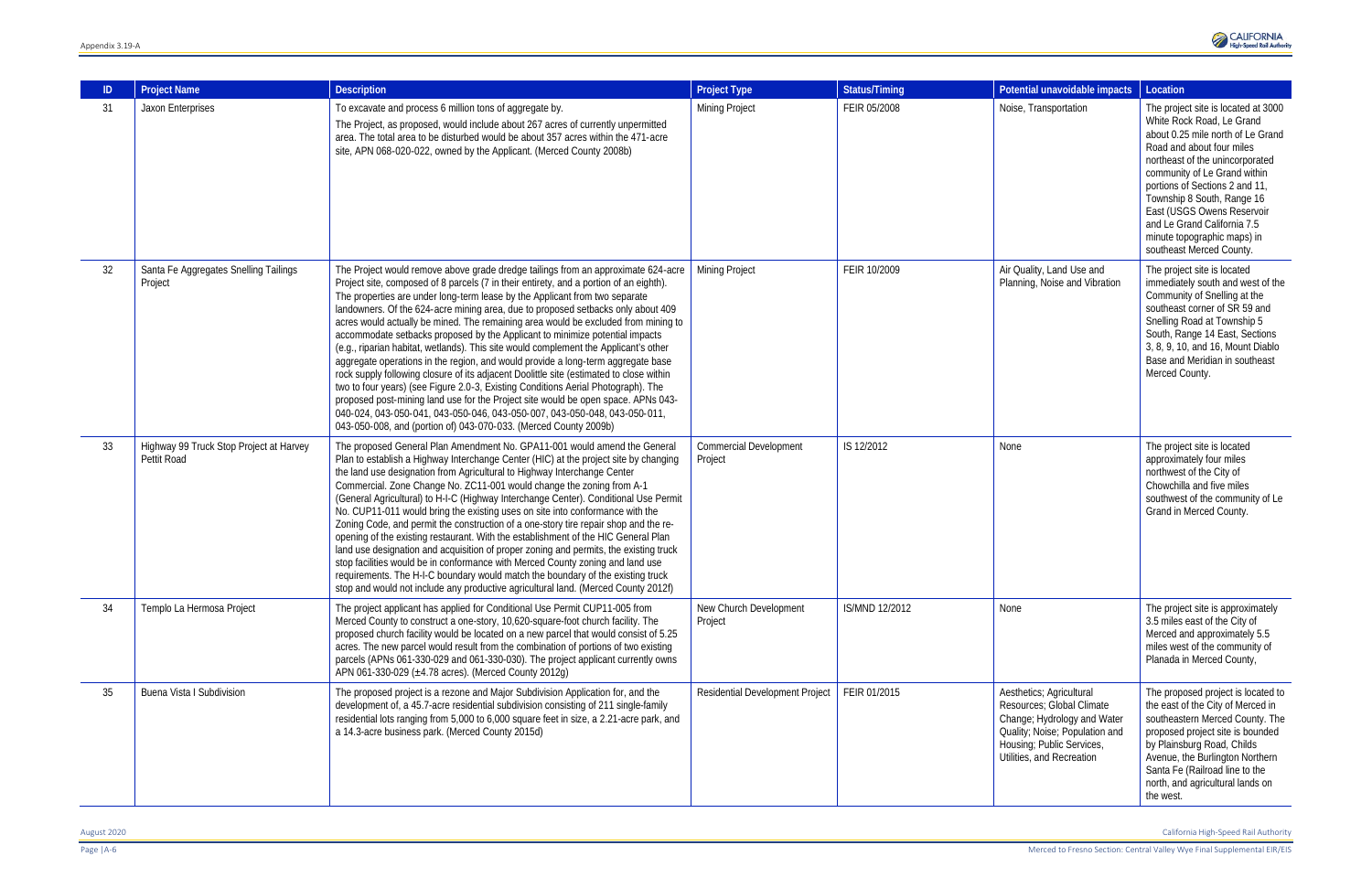Merced to Fresno Section: Central Valley Wye Final Supplemental EIR/EIS Page | A-7



|    | <b>Project Name</b>                                                          | <b>Description</b>                                                                                                                                                                                                                                                                                                                                                                                                                                                                                        | Project Type                    | <b>Status/Timing</b>       | Potential unavoidable impacts                                                                                                                                                                                | Location                                                                                                                                                                                                                                                            |
|----|------------------------------------------------------------------------------|-----------------------------------------------------------------------------------------------------------------------------------------------------------------------------------------------------------------------------------------------------------------------------------------------------------------------------------------------------------------------------------------------------------------------------------------------------------------------------------------------------------|---------------------------------|----------------------------|--------------------------------------------------------------------------------------------------------------------------------------------------------------------------------------------------------------|---------------------------------------------------------------------------------------------------------------------------------------------------------------------------------------------------------------------------------------------------------------------|
| 36 | <b>Overland Courts</b>                                                       | The project proposes 69 senior rentable units, 56 as one bedroom one bathroom at<br>approximately 651 to 657 sf and 13 units as two bedroom one bathroom at<br>approximately 769 sf, all are single story. Additionally, the Project proposes a<br>community building of approximately 2,250 sf with a two bedroom manager unit over,<br>a pool and open lawn area. The project would be providing 101 parking stalls<br>measuring 9' x 19' with 70 of those being covered. (City of Los Banos 2013: 126) | Residential Development Project | NOD 06/2013                | None                                                                                                                                                                                                         | City of Los Banos                                                                                                                                                                                                                                                   |
| 37 | Planada 15 Subdivision                                                       | 15.6 acres, 72 lot residential subdivision with 4 public use lots; zoning change from<br>light industrial and R-1 to R-1-5000. (Merced County 2016)                                                                                                                                                                                                                                                                                                                                                       | Residential Development Project | NOP 03/2016                | Land Use, Agriculture,<br>Transportation and Circulation,<br>Air Quality, Climate Change,<br>Noise, Utilities                                                                                                | Approximately 15.6 acres located<br>east of the southwest corner of<br>Childs Avenue and Santa Fe<br>Avenue have been redesignated<br>from Medium Density Residential<br>to Low Density Residential to<br>accommodate a low-income<br>housing project.              |
| 38 | <b>Yosemite Ranch Estates</b>                                                | Single-family and multifamily (approximately 2,500 units), 4 acres commercial, cancer<br>center office. (Merced Country 2008c)                                                                                                                                                                                                                                                                                                                                                                            | Residential Development Project | <b>Partially Developed</b> | <b>Biological Resources</b>                                                                                                                                                                                  | Located along Le Grand Road<br>approximately eight (8) miles east<br>of SR 99 and fifteen (15) miles<br>southeast of the City of Merced.                                                                                                                            |
| 39 | Castle Airport Land Use Compatibility Plan                                   | Updates the 2009 Master Plan for Castle Airport with new information. (Merced<br>County 2011c)                                                                                                                                                                                                                                                                                                                                                                                                            | Land Use Plan                   | 04/2011                    | Not applicable                                                                                                                                                                                               | Castle Airport lies in the heart of<br>the San Joaquin Valley, centrally<br>located in Merced County<br>approximately 2.5 miles northeast<br>of the City of Atwater, 6 miles<br>northwest of the City of Merced<br>and 15 miles southeast of the City<br>of Turlock |
| 40 | <b>Turlock Municipal Airport Land Use</b><br>Compatibility Plan              | (Merced County Airport Land Use Commission 2012)                                                                                                                                                                                                                                                                                                                                                                                                                                                          | Land Use Plan                   |                            | Not applicable                                                                                                                                                                                               |                                                                                                                                                                                                                                                                     |
| 41 | <b>Gustine Municipal Airport Land Use</b><br><b>Compatibility Plan</b>       | (Merced County Airport Land Use Commission 2012)                                                                                                                                                                                                                                                                                                                                                                                                                                                          | Land Use Plan                   |                            | Not applicable                                                                                                                                                                                               |                                                                                                                                                                                                                                                                     |
| 42 | Le Grand Community Plan                                                      | (Merced County Airport Land Use Commission 2012)                                                                                                                                                                                                                                                                                                                                                                                                                                                          | Land Use Plan                   |                            |                                                                                                                                                                                                              |                                                                                                                                                                                                                                                                     |
| 43 | Los Banos Municipal Airport Land Use<br><b>Compatibility Plan</b>            | (Merced County Airport Land Use Commission 2012)                                                                                                                                                                                                                                                                                                                                                                                                                                                          | Land Use Plan                   | 07/2012                    |                                                                                                                                                                                                              |                                                                                                                                                                                                                                                                     |
| 44 | Planada Community Plan Update                                                | The proposed Planada Community Plan Update would serve as the long-range vision<br>and land use strategy plan for guiding development within the unincorporated<br>Community of Planada in Merced County. The Update to the 2003 Planada<br>Community Plan would revise several internal features of the Plan rather than change<br>the Community growth boundaries or propose additional development. (Merced<br><b>County 2016)</b>                                                                     | Land Use Plan                   | NOP 03/2016                | Not applicable                                                                                                                                                                                               | Planada is an unincorporated<br>community located in Merced<br>County, approximately 4 miles<br>east of the City of Merced.                                                                                                                                         |
| 45 | Redevelopment Plan for the Castle Airport<br>Aviation and Development Center | The Redevelopment Plan satisfy local community needs by replacing previously lost<br>jobs and revenue with new economic opportunities. (Merced County 2006)                                                                                                                                                                                                                                                                                                                                               | Land Use Plan                   | FEIS 12/2007               | Aesthetics, Air Quality, Hazards<br>and Hazardous Materials,<br>Hydrology and Water Quality,<br>Noise, Land Use and Planning,<br>Population and Housing, Public<br>Services and Utilities,<br>Transportation | The CAADC is located<br>approximately 7 miles northwest<br>of the City of Merced and<br>approximately 66 miles northwest<br>of the City of Fresno in the<br>northeastern San Joaquin Valley<br>in Central California.                                               |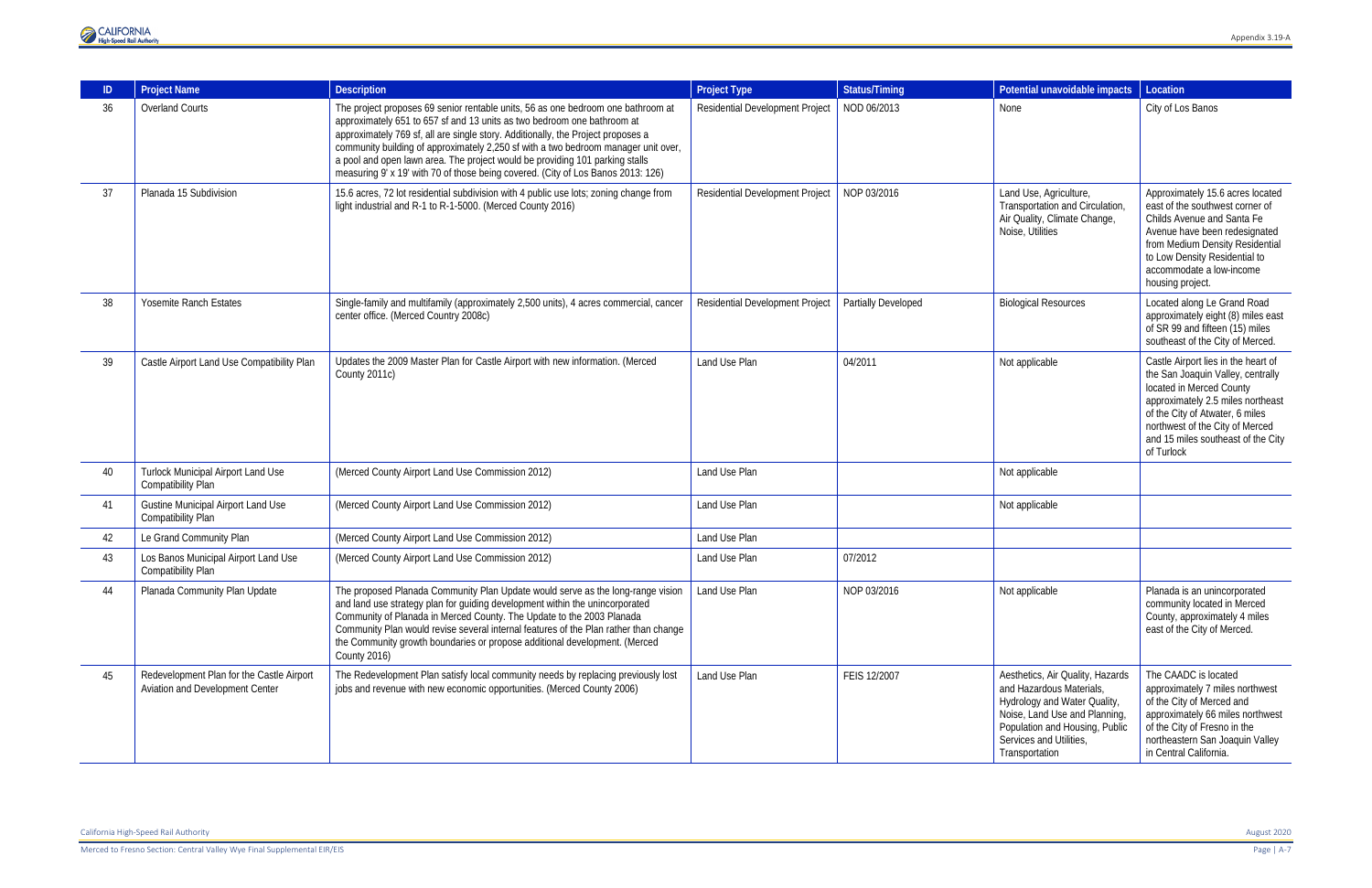|    | <b>Project Name</b>                                                                      | <b>Description</b>                                                                                                                                                                                                                                                                                                       | <b>Project Type</b>                  | <b>Status/Timing</b>           | Potential unavoidable impacts                                                                                                                                                                                                                                       | Location                                                                                                                     |
|----|------------------------------------------------------------------------------------------|--------------------------------------------------------------------------------------------------------------------------------------------------------------------------------------------------------------------------------------------------------------------------------------------------------------------------|--------------------------------------|--------------------------------|---------------------------------------------------------------------------------------------------------------------------------------------------------------------------------------------------------------------------------------------------------------------|------------------------------------------------------------------------------------------------------------------------------|
| 46 | San Luis Reservoir State Recreation Area<br>Resource Management Plan / General Plan      | The Resource Management Plan and General Plan (RMP/GP) addresses resource<br>management alternatives for the Plan Area as appropriate for water quality and for<br>natural, cultural, and recreational resource management opportunities. (USBR 2014)                                                                    | Resource Management/Land<br>Use Plan | ROD 11/2013                    | Water Quality, Biological<br>Resources, Water Quality and<br>Supply, Recreation, Cultural<br>Resources                                                                                                                                                              | Includes surfaces of San Luis<br>Reservoir, O'Neill Forebay, Los<br>Banos Creek Reservoir, and<br>adjacent recreation lands. |
| 47 | George Simmons Minor Subdivision & Don<br>Chapin Company Concrete Batch Plant<br>Project | Minor subdivision (26.9 acres) to be sold for future industrial and commercial<br>development. Construct a batch plant, bulk cement storage silos, portable cement<br>silo, storage and fuel tanks, casting area, pump house, truck wash area, related<br>collection facilities, and parking area. (Merced County 2014e) | <b>Industrial Project</b>            | FEIS 12/2014                   | Aesthetics, Agricultural Land, Air<br>Quality, Cultural Resources,<br><b>Biological Resources,</b><br>Drainage/Absorption, Noise,<br>Septic System, Soil, Traffic,<br>Vegetation, Water Quality,<br>Water Supply, Wetland/Riparian,<br>Land Use, Cumulative Effects | Volta Road and Ingomar Grade in<br>Merced County                                                                             |
| 48 | Wilson-Le Grand 115 kV Reconductoring<br>Project                                         | Upgrades needed to meet grid reliability requirements, projects that could bring<br>economic benefits to consumers, and projects needed for policy reasons such as to<br>meet California's 33 percent renewables target by 2020 (CEC 2016).                                                                              | <b>Transmission Project</b>          | Expected In-Service Date: 2020 | Not applicable                                                                                                                                                                                                                                                      | Merced County                                                                                                                |
| 49 | Highway 59 Landfill Valley Fill Project                                                  | The Merced County Regional Waste Management Authority (RWA) proposes an<br>expansion project at the Highway 59 landfill which would extend the life of the landfill<br>by approximately 15 years and design capacity by 6,857,000 cubic yards (19%)<br>without expanding the facility boundary (MCAG 2016).              | <b>Utility Project</b>               | FEIR 05/19/2016                | Transportation                                                                                                                                                                                                                                                      | <b>Merced County</b>                                                                                                         |

CUP = conditional use permit

LLC = limited liability corporation

Inc. = incorporated

EIR = environmental impact report

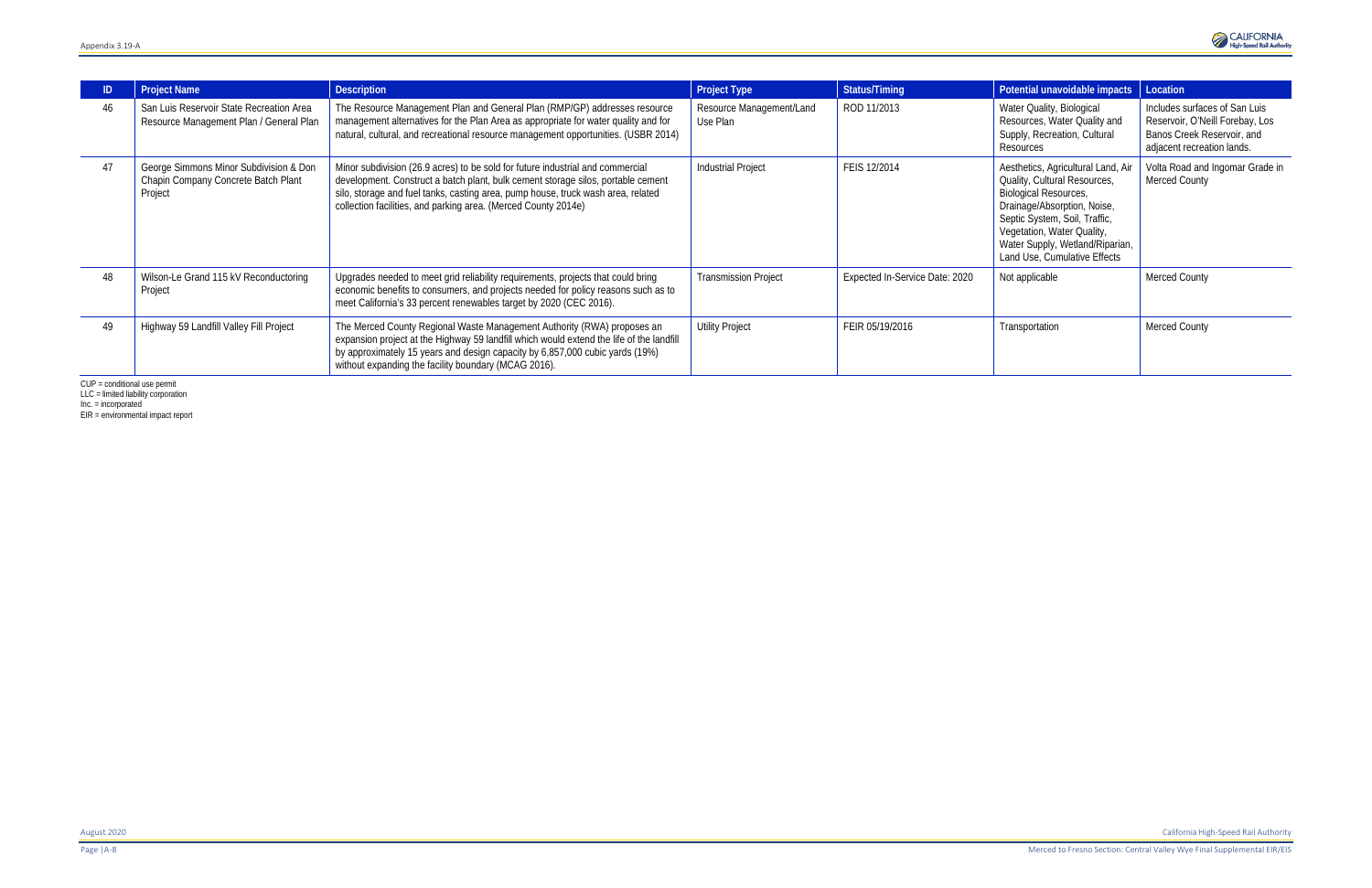

## **Table 2 Madera County Project List**

| ID             | <b>Project Name</b>                                                                                        | <b>Description</b>                                                                                                                                                                                                                                                                                                                                                                                                                                        | <b>Project Type</b>    | <b>Status/Timing</b>                                                                                                                                                                  | Potential unavoidable impacts                                                                                                                      | Location                                                                                                                                                                   |
|----------------|------------------------------------------------------------------------------------------------------------|-----------------------------------------------------------------------------------------------------------------------------------------------------------------------------------------------------------------------------------------------------------------------------------------------------------------------------------------------------------------------------------------------------------------------------------------------------------|------------------------|---------------------------------------------------------------------------------------------------------------------------------------------------------------------------------------|----------------------------------------------------------------------------------------------------------------------------------------------------|----------------------------------------------------------------------------------------------------------------------------------------------------------------------------|
|                | Water Well and Pipeline to Wastewater<br><b>Treatment Plant</b>                                            | N/A                                                                                                                                                                                                                                                                                                                                                                                                                                                       | <b>Utility Project</b> | N/A                                                                                                                                                                                   | N/A                                                                                                                                                | N/A                                                                                                                                                                        |
| $\overline{2}$ | CUP #2009-004 Fairmead Landfill Expansion                                                                  | To allow for the vertical expansion of the Fairmead Landfill and<br>allow for a Landfill Gas to Energy System (Madera County 2009)                                                                                                                                                                                                                                                                                                                        | <b>Utility Project</b> | A Mitigated Negative Declaration<br>(MND #2009-06) has been prepared<br>and is subject to Planning<br>Commission approval                                                             | Agricultural Lands, Transportation,<br>Safety and Security, Land Use,<br>Utilities and Energy, Air Quality and<br>Global Climate Change.           | Northeast corner of the intersection<br>of Road 19 and Avenue 21 1/2 (21739<br>Road 19), Chowchilla                                                                        |
| 3              | Lotus Solar Farm                                                                                           | 41 MB 8ME, LLC is proposing to install a solar energy facility<br>that would allow up to 90 MW of power generation (Madera<br>County 2015a).                                                                                                                                                                                                                                                                                                              | Solar Project          | Mitigated Negative Declaration (MND<br>#2012-013) was approved on October<br>2, 2012. Received a second one-year<br>time extension for the conditional use<br>permit in October, 2015 | Aesthetics and Visual Quality,<br>Agricultural Lands, Air Quality and<br>Global Climate Change                                                     | North of the intersection of Road 33,<br>Avenue 13, Madera                                                                                                                 |
|                | Central California Women's Facility Chowchilla<br>Solar Project                                            | To construct a solar energy system at the facility which would<br>provide anticipated grid peak load savings of 3,000 MW.                                                                                                                                                                                                                                                                                                                                 | Solar Project          | CCWF proposed, submitted, and<br>approved a solar energy system. It<br>had not been constructed as of 2011<br>due to lack of funding                                                  | Aesthetics and Visual Quality,<br>Agricultural Lands, Air Quality and<br>Global Climate Change                                                     | 23370 Road 22, Chowchilla, CA<br>93610                                                                                                                                     |
|                | South Fork Wastewater Facilities Planning                                                                  | The Sewer System Facilities Planning Report evaluated South<br>Fork's wastewater facilities from the perspective of resolving the<br>facilities problems and regulatory violations. The report<br>addressed water quality issues and proposed wastewater<br>system improvements and their costs (Madera County 2010<br>[2012]                                                                                                                             | <b>Utility Project</b> | The Madera County Board approved<br>Sewer System Planning Report on<br>March 12, 2013                                                                                                 | Air Quality and Global Climate<br>Change, Utilities and Energy,<br>Biological Resources, Hydrology and<br>Water Resources, Geological<br>Resources | The unincorporated community of<br>South Fork lies directly east of<br>County Maintenance District No. 8A<br>on Road 225 in the mountains of the<br>eastern Madera County. |
| 6              | Storage and Conveyance of Non-Project Water in<br>Friant Division and Hidden Unit Facilities,<br>2013-2043 | The District requests approval of storage and conveyance of up<br>to 25,000 of non-CVP water in Friant Division facilities, and/or<br>storage of up to 26,000 of non-CVP water at any one time in<br>Hidden Unit facilities. The District also requests and additional<br>point of delivery of up to 500 of non-CVP water to be delivered<br>to Fresno County Water Works #18 facilities for ultimate delivery<br>to Table Mountain Rancheria (USBR 2014) | Water Project          | FONSI for the EA was signed on<br>January 31, 2014                                                                                                                                    | Socioeconomic Resources, Air Quality<br>and Global Climate Change.                                                                                 | Friant Division and Hidden Unit<br>Facilities, Madera County.                                                                                                              |
|                | Chowchilla Water District Annexation 2012-01                                                               | The project comprises the annexation of two areas of existing<br>agricultural property to the District, one area in Madera County<br>and one area in Merced County. The annexation of the property<br>would allow for the distribution of irrigation water to new parcels<br>of land.                                                                                                                                                                     | Water Project          | The Chowchilla Water District Board<br>voted on June 13, 2012 to adopt a<br>negative declaration of the project                                                                       | Air Quality and Global Climate<br>Change, Utilities and Energy,<br>Biological Resources, Hydrology and<br>Water Resources, Geological<br>Resources | Sections 29 & 30, T8S, R17E.<br>Parcels are on north of Buchanan<br>Hollow Road and on either side of<br>Baxter Road, approximately 806.9<br>acres.                        |
|                | Road 16 Pipeline Project                                                                                   | Installation of 920 feet of pipe for storm drainage to an existing<br>City drainage basin. (Authority and FRA 2012a)                                                                                                                                                                                                                                                                                                                                      | Water Project          |                                                                                                                                                                                       | No impacts as described in the<br>environmental checklist.                                                                                         | Road 16 right-of-way (south of 5th<br>Street) southward from Avenue 25.                                                                                                    |
| 9              | Storage and Conveyance of Non-Project Water in<br>Friant Division and Hidden Unit Facilities,<br>2013-2043 | The District requests approval of storage and conveyance of up<br>to 25,000 of non-CVP water in Friant Division facilities, and/or<br>storage of up to 26,000 of non-CVP water at any one time in<br>Hidden Unit facilities. The District also requests and additional<br>point of delivery of up to 500 of non-CVP water to be delivered<br>to Fresno County Water Works #18 facilities for ultimate delivery<br>to Table Mountain Rancheria (USBR 2014) | Water Project          | FONSI for the EA was signed on<br>January 31, 2014                                                                                                                                    | Socioeconomic Resources, Air Quality<br>and Global Climate Change.                                                                                 | Friant Division and Hidden Unit<br>Facilities, Madera County.                                                                                                              |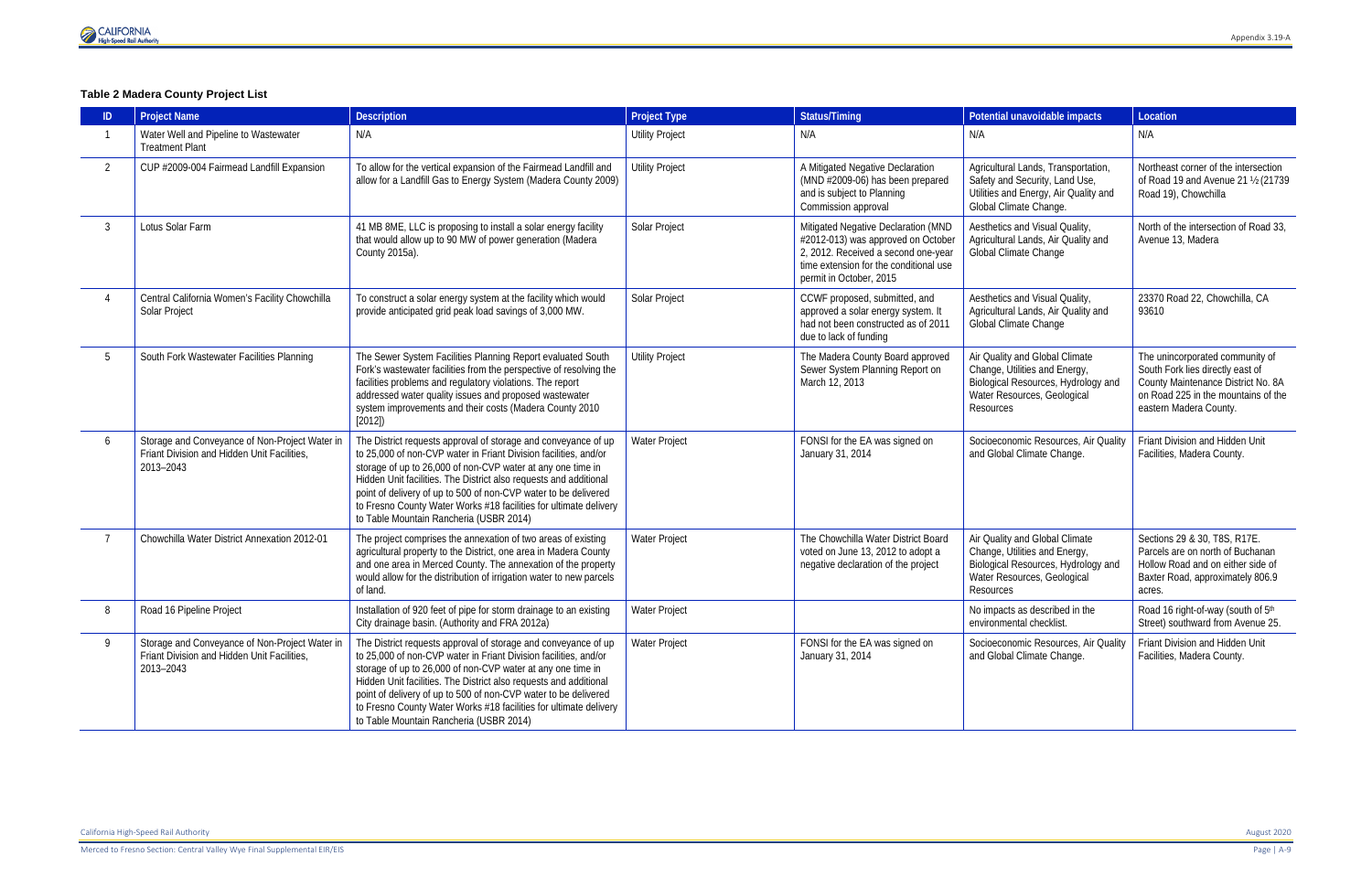| ID | <b>Project Name</b>                                                                                             | <b>Description</b>                                                                                                                                                                                                                                                                                                                                                                                                                                                                                                                                   | <b>Project Type</b> | <b>Status/Timing</b>                                                                                                               | Potential unavoidable impacts                                                                                                                                                                                                                                                                                     | Location                                                                                                                                                                                         |
|----|-----------------------------------------------------------------------------------------------------------------|------------------------------------------------------------------------------------------------------------------------------------------------------------------------------------------------------------------------------------------------------------------------------------------------------------------------------------------------------------------------------------------------------------------------------------------------------------------------------------------------------------------------------------------------------|---------------------|------------------------------------------------------------------------------------------------------------------------------------|-------------------------------------------------------------------------------------------------------------------------------------------------------------------------------------------------------------------------------------------------------------------------------------------------------------------|--------------------------------------------------------------------------------------------------------------------------------------------------------------------------------------------------|
| 10 | San Joaquin River Restoration Program-SCARF<br>and Related Management Actions Project                           | This program is a comprehensive long-term effort to restore<br>flows to the San Joaquin River from Friant Dam to the<br>confluence of Merced River and restore a self-sustaining<br>Chinook salmon fishery in the river while reducing or avoiding<br>adverse water supply impacts from restoration flows (USBR<br>2012)                                                                                                                                                                                                                             | Water Project       | ROD signed September 28, 2012                                                                                                      | Air Quality and Global Climate<br>Change, Transportation, Noise and<br>Vibration, Biological Resources,<br>Hydrology and Water Resources,<br>Geological Resources, Land Use,<br>Agricultural Lands, Parks and<br>Recreation.                                                                                      | Area between the Friant Dam and<br>the confluence of the Merced River.                                                                                                                           |
| 11 | San Joaquin River Restoration Program -<br>Mendota Pool Bypass and Reach 2B<br>Improvements                     | The project includes the construction, operation, and<br>maintenance of the Mendota Pool Bypass and improvements<br>including the operation and maintenance of the San Joaquin<br>River channel to allow Reach 2B to convey at least 4,500 cubic<br>feet per second (USBR 2016).                                                                                                                                                                                                                                                                     | Water Project       | ROD signed on October 28, 2016                                                                                                     | Air Quality, Cultural Resources,<br>Transportation, Agricultural Lands,<br>Socioeconomics                                                                                                                                                                                                                         | Portion of the San Joaquin River in<br>Fresno and Madera Counties,<br>extending from approximately 0.3<br>mile above the Chowchilla<br>Bifurcation Structure to 1 mile below<br>the Mendota Dam. |
| 12 | San Joaquin River Restoration Program - Arroyo<br>Canal and Sack Dam                                            | The Department of Interior's Bureau of Reclamation and the<br>Henry Miller Reclamation District No. 2131 are working to install<br>a fish screen on the Arroyo Canal to prevent entrainment of<br>juvenile Chinook salmon in the canal and modify Sack Dam to<br>allow for fish passage around the structure. Sack Dam is located<br>on the San Joaquin River in the western region of the San<br>Joaquin Valley and is Henry Miller Reclamation District's sole<br>diversion for delivering irrigation water into the Arroyo Canal<br>(USBR 2013a). | Water Project       | FONSI for the Final EA/IS was signed<br>on September 4, 2013                                                                       | Aesthetics, Air Quality and<br>Greenhouse Gases, Biological<br>Resources (fish, terrestrial,<br>vegetation, and wetlands), Cultural<br>Resources, Geology and Soils,<br>Hazardous Materials and Public<br>Health Hazards, Public Services and<br>Utilities, Transportation and Traffic,<br><b>Water Resources</b> | Located in Fresno and Madera<br>Counties, about seven miles<br>southeast of Dos Palos.                                                                                                           |
| 13 | One-Year Extension of the San Joaquin River<br>Agreement in 2011                                                | The objective of the proposed project is to continue providing<br>water supply for the Vernalis Adaptive Management Program<br>(VAMP) by extending the San Joaquin River Agreement one<br>year through 2011 for the purpose of completing the VAMP as<br>authorized under State Water Resources Control Board Water<br>Rights Decision 1641 (D-1641) (San Joaquin River Group<br>Authority 2011).                                                                                                                                                    | Water Project       | Published the Negative Declaration for<br>one-year extension in January 2011,<br>negative declaration adopted on<br>March 17, 2011 | Hydrology and Water Resources,<br>Biological Resources, Land Use,<br>Cultural Resources, Parks and<br>Recreation, Public Utilities and<br>Energy, Environmental Justice.                                                                                                                                          | The Project Area is comprised of<br>portions of the Stanislaus, Tuolumne,<br>and Merced rivers and the San<br>Joaquin River from Modota Pool to<br>Vernalis.                                     |
| 14 | Drought Emergency Grant Funding Request for<br>Madera County MD#33-Fairmead                                     | The proposal is to temporarily equip an existing test well with a<br>temporary pump and above-ground piping to the existing<br>storage tank, and removal and evaluation of the existing pump<br>at Well No. 1 (State Water Resources Control Board 2015).                                                                                                                                                                                                                                                                                            | Water Project       | Statutory exemption from CEQA<br>signed on January 7, 2015                                                                         | Air Quality and Global Climate<br>Change, Transportation, Noise and<br>Vibration, Hydrology and Water<br>Resources.                                                                                                                                                                                               | In the vicinity of the community of<br>Fairmead, Madera County.                                                                                                                                  |
| 15 | 25-Year Water Transfer Program for the San<br>Joaquin River Exchange Contractors Water<br>Authority (2014-2038) | The proposed program is to develop supplemental water<br>supplies from willing seller agencies within the Exchange<br>Contractors' service area through water conservation<br>measures/tailwater recovery and crop idling/fallowing activities<br>consistent with agency policies (USBR 2013b).                                                                                                                                                                                                                                                      | Water Project       | ROD signed on July 30. 2013                                                                                                        | Hydrology and Water Resources,<br>Biological Resources, Land Use,<br>Agricultural Lands, Socioeconomics,<br>Environmental Justice, Air Quality and<br>Global Climate Change.                                                                                                                                      | San Joaquin River                                                                                                                                                                                |
| 16 | Austin Quarry (EIR)                                                                                             | Vulcan Materials Company proposes to develop a hard rock<br>quarry and associated operations in Madera County (Madera<br>County 2016).                                                                                                                                                                                                                                                                                                                                                                                                               | Mining Project      | Madera County released a notice of<br>public hearing on the certification of<br>the FEIR on July 19, 2016.                         | Aesthetics and Visual Resources, Air<br>Quality and Global Climate Change,<br><b>Biological Resources, Cultural</b><br>Resources, Geological and Soil<br>Resources, Hazards and Hazardous<br>Materials, Hydrology and Water<br>Resources, Noise and Vibration,<br>Transportation.                                 | Unincorporated Madera County,<br>southwest SR 41/SR 145.                                                                                                                                         |

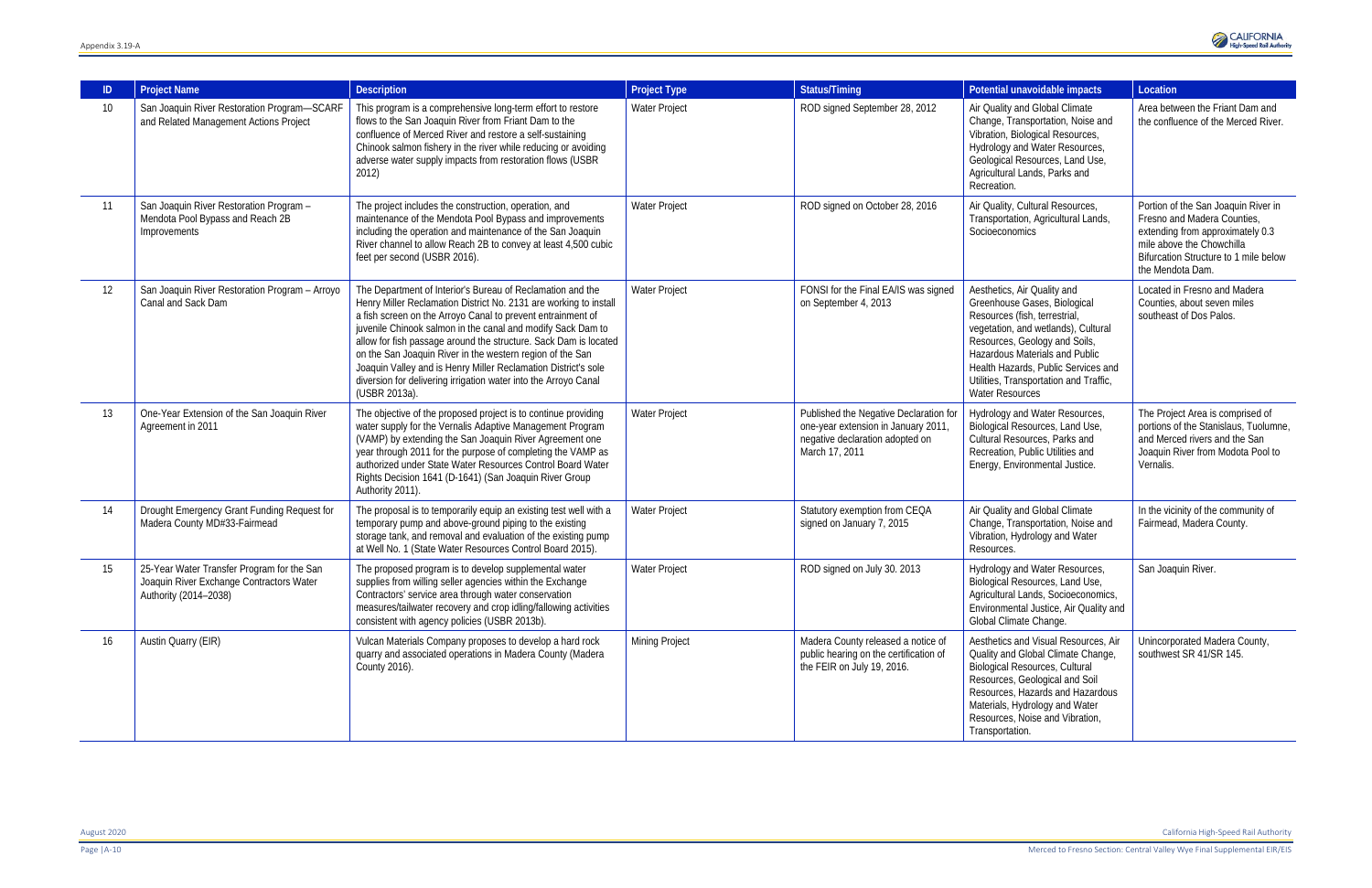Merced to Fresno Section: Central Valley Wye Final Supplemental EIR/EIS Page | A-11



|    | <b>Project Name</b>                                                        | <b>Description</b>                                                                                                                                                                                                                                                                                                                                                                                                 | <b>Project Type</b>   | <b>Status/Timing</b>                                                                                                                                                                       | Potential unavoidable impacts                                                                                                                                                                                                                                                                                            | Location                                                                                                                                                                                         |
|----|----------------------------------------------------------------------------|--------------------------------------------------------------------------------------------------------------------------------------------------------------------------------------------------------------------------------------------------------------------------------------------------------------------------------------------------------------------------------------------------------------------|-----------------------|--------------------------------------------------------------------------------------------------------------------------------------------------------------------------------------------|--------------------------------------------------------------------------------------------------------------------------------------------------------------------------------------------------------------------------------------------------------------------------------------------------------------------------|--------------------------------------------------------------------------------------------------------------------------------------------------------------------------------------------------|
| 17 | Madera Ranch Quarry                                                        | The project includes development of a new 78-acre hard rock<br>quarry that would mine 900,000 tons of aggregate annually for<br>40 years. The project will also include the alignment and<br>widening of Road 209 and improvements to the Road 209/State<br>Highway 41 intersection, as well as the permanent preservation<br>and management of Habitat Management lands to offset the<br>Project Related impacts. | <b>Mining Project</b> | Notice of Determination published on<br>June 17, 2013                                                                                                                                      | Aesthetics and Visual Resources, Air<br>Quality and Global Climate Change,<br><b>Biological Resources, Cultural</b><br>Resources, Geological and Soil<br>Resources, Hazards and Hazardous<br>Materials, Hydrology and Water<br>Resources, Noise and Vibration,<br>Transportation.                                        | County Road 209 and Road 406 in<br>Madera County                                                                                                                                                 |
| 18 | North Fork Mill Site Subdivision                                           | The North Fork Community Development Council is requesting<br>two tentative subdivision maps, a general plan amendment, and<br>rezoning from heavy industrial to a Planned Development<br>District for 113 acres on North Fork's old mill site (Wilkinson<br>$2015$ ).                                                                                                                                             | Development Project   | The North Fork CDC issued an RFP<br>on February 26, 2015                                                                                                                                   | Aesthetics and Visual Resources, Air<br>Quality and Global Climate Change,<br>Geological and Soil Resources,<br>Hazards and Hazardous Materials,<br>Noise and Vibration, Transportation.                                                                                                                                 | 30 miles south of Yosemite National<br>Park and 50 miles north of Fresno.                                                                                                                        |
| 19 | North Fork Rancheria of Mono Indians<br>Fee-to-Trust Casino/ Hotel Project | The proposed action includes the trust acquisition for gaming<br>purposes and the approval by the National Indian Gaming<br>Commission of a gaming management contract between SC<br>Madera Management LLC and the Tribe. Includes taking 7<br>parcels totaling 305 acres into Federal trust and to develop a<br>casino and hotel resort, parking structure, and associated<br>facilities (BIA 2012).              | Development Project   | Record of Decision signed in<br>November 2012                                                                                                                                              | Land Use, Hydrology and Water<br>Resources, Air Quality and Global<br>Climate Change, Biological<br>Resources, Cultural Resources,<br>Geological and Paleontological<br>Resources, Socioeconomics.                                                                                                                       | Southwest Madera County, just north<br>of the City of Madera and adjacent to<br>SR 99.                                                                                                           |
| 20 | <b>Foxglove Shopping Center Project</b>                                    | A request for approval of a site plan review and various<br>conditional use permits in support of the proposed development<br>of a retail shopping center (City of Madera 2013).                                                                                                                                                                                                                                   | Development Project   | Final EIR published on February 1,<br>2013                                                                                                                                                 | Socioeconomics                                                                                                                                                                                                                                                                                                           | Southeast corner of Schnoor Avenue<br>and Foxglove Way.                                                                                                                                          |
| 21 | Southeast Madera Development Project                                       | The property would be developed as a 289 acre Master Planned<br>Community that would include residential, commercial and open<br>space uses developed around an existing elementary school<br>(CEQAnet 2016c).                                                                                                                                                                                                     | Development Project   | Notice of Determinations on October<br>10, 2010                                                                                                                                            | Agricultural Lands, Air Quality and<br>Global Climate Change, Noise and<br>Vibration, Transportation.                                                                                                                                                                                                                    | Freeway 99 at Pecan Avenue in the<br>City of Madera.                                                                                                                                             |
| 22 | Northshore at Millerton Lake (North Fork Village)                          | The plan proposes a development of a comprehensive planned<br>conversion of 2,238 acres site to urban uses. The planned<br>community as proposed would consist of 1,437 acres of rural to<br>high density residential units, 172 acres of commercial and<br>mixed use and 629 acres of major open space (CEQAnet<br>2016d)                                                                                         | Development Project   | Final EIR published on 7/15/2008,<br>Notice of Determination issued on<br>10/9/2014 from the CA Department of<br>Fish and Wildlife to execute a Lake<br>and Streambed Alteration Agreement | Aesthetic and Visual Resources,<br>Agricultural Lands, Air Quality and<br>Climate Change, Minerals, Noise and<br>Vibration, Parks and Recreation,<br>Transportation, Hydrology and Water<br>Resources, Land Use.                                                                                                         | Friant Road 206/Road 145                                                                                                                                                                         |
| 23 | Tra Vigne Subdivision                                                      | A proposal to include a 432-lot residential subdivision, outlots<br>with locations for a community shopping center and a<br>community center, open space areas, and a community park<br>with a stormwater retention basin (County of Madera 2015b).                                                                                                                                                                | Development Project   | <b>Partially Recirculated Draft EIR</b><br>published July 15, 2015                                                                                                                         | Air Quality and Global Climate<br>Change, Biological Resources,<br>Hydrology and Water Resources,<br>Transportation, Public Utilities and<br>Energy.                                                                                                                                                                     | Southeastern Madera County,<br>approximately 16 miles east of<br>downtown Madera and 14 miles<br>north of downtown Fresno.                                                                       |
| 24 | Sierra Meadows Subdivision                                                 | The proposed Sierra Meadows Estates Planned Residential<br>Development Project involves buildout of 315 single-family<br>residential lots and necessary infrastructure to support the<br>development (Madera County 2007)                                                                                                                                                                                          | Development Project   | Final EIR published December 2007                                                                                                                                                          | Land Use, Aesthetics and Visual<br>Resources, Transportation,<br>Safety/Security, Air Quality and Global<br>Climate Change, Noise and Vibration,<br><b>Biological Resources, Cultural</b><br>Resources, Geological and<br>Paleontological Resources, Hydrology<br>and Water Resources, Public Services<br>and Utilities, | Unincorporated area of eastern<br>Madera County near the southeast<br>border of Mariposa County, along<br>Opah Drive, approximately 0.75 mile<br>north of its intersection with Harmony<br>Lane. |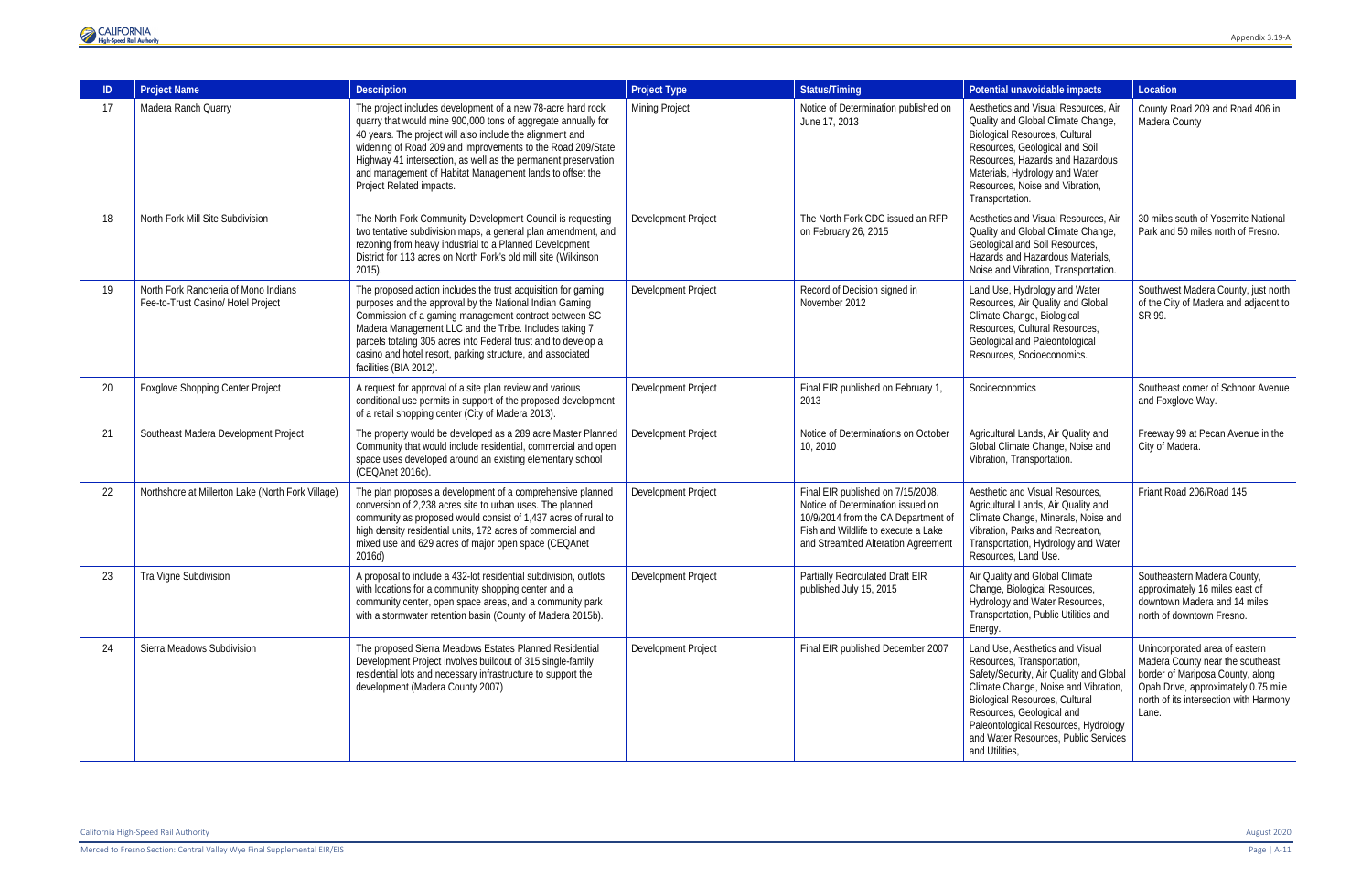| ID | <b>Project Name</b>                                                  | <b>Description</b>                                                                                                                                                                                                                                              | <b>Project Type</b>       | Status/Timing                                                                                                      | Potential unavoidable impacts                                                                                                                                                                                                                                                                                                                                           | Location                                                                                                                                     |
|----|----------------------------------------------------------------------|-----------------------------------------------------------------------------------------------------------------------------------------------------------------------------------------------------------------------------------------------------------------|---------------------------|--------------------------------------------------------------------------------------------------------------------|-------------------------------------------------------------------------------------------------------------------------------------------------------------------------------------------------------------------------------------------------------------------------------------------------------------------------------------------------------------------------|----------------------------------------------------------------------------------------------------------------------------------------------|
| 25 | Madera Town Center                                                   | Ave 17 and SR 99, 850,000-sf shopping center. (Authority and<br>FRA 2012a)                                                                                                                                                                                      | Development Project       | EIR complete. As of February 2018,<br>no development had occurred.<br>(City of Madera Planning Commission<br>2018) | Land Use, Aesthetics and Visual<br>Resources, Transportation,<br>Safety/Security, Air Quality and Global<br>Climate Change, Noise and Vibration,<br>Geological and Soil Resources,<br>Socioeconomics.                                                                                                                                                                   | Northeast corner of the intersection<br>of Avenue 17 and Freeway 99.                                                                         |
| 26 | Fresno River Trail System Undercrossings at<br>Schnoor Avenue Bridge | The project proposes the construction of trail undercrossings on<br>both the south and north bank of the Fresno River at the<br>Schnoor Avenue Bridge (CEQAnet 2016e).                                                                                          | <b>Recreation Project</b> | Notice of Determination published on<br>January 13, 2012                                                           | Aesthetic and Visual Resources.<br>Agricultural Lands, Air Quality and<br>Global Climate Change, Geological<br>and Paleontological Resources, Noise<br>and Vibration, Public Services and<br>Utilities, Transportation.                                                                                                                                                 | Schnoor Ave and Trevor Way                                                                                                                   |
| 27 | Gateway Village Specific Plan                                        | A development of a comprehensive planned conversion of<br>2,062-acres site to urban uses (CEQAnet 2016f).                                                                                                                                                       | Land Use Plan             | Final EIR published on May 14, 2007                                                                                | Agricultural Lands, Air Quality and<br>Global Climate Change, Land Use,<br>Minerals, Noise and Vibration, Public<br>Services and Utilities, Hazards,<br>Transportation, Hydrology and Water<br>Resources.                                                                                                                                                               | Avenue 10 and Highway 41, Avenue<br>13 and Road 40 in Madera County.                                                                         |
| 28 | Gunner Ranch West Specific Plan                                      | The plan would contain residential, mixed-use and non-<br>residential, medical campus, medical office buildings, Children's<br>Hospital, and community services (CEQAnet 2016q).                                                                                | Land Use Plan             | Notice of Determination published on<br>July 21, 2014                                                              | Agricultural Lands, Air Quality and<br>Global Climate Change, Land Use,<br>Minerals, Noise and Vibration, Public<br>Services and Utilities, Hazards,<br>Transportation, Hydrology and Water<br>Resources.                                                                                                                                                               | Children's Boulevard and Road 40<br>$\frac{1}{2}$ .                                                                                          |
| 29 | Liberty Groves Area Plan and Specific Plan                           | The project includes a request for a general plan amendment to<br>the Liberty Groves Area Plan, Specific plan, including zoning,<br>infrastructure master plan, and development agreement (Madera<br><b>County 2011)</b>                                        | Land Use Plan             | Notice extending comment period and<br>second scoping meeting published<br>July 11, 2011                           | Aesthetics and Visual Resources,<br>Agricultural Lands, Air Quality and<br>Global Climate Change, Biological<br>Resources, Cultural Resources,<br>Geological and Soil Resources,<br>Hazards, Land Use, Mineral<br>Resources, Noise and Vibration,<br>Public Services and Utilities,<br>Recreation and Parks, Transportation.                                            | West of Liberty High School along<br>Avenue 12 and abuts existing<br>development within the Madera<br>Ranchos community in Madera<br>County. |
| 30 | Madera County 2016 - 2024 Housing Element<br>Update                  | The Housing Element is intended to provide public officials,<br>residents, and the general public with an understanding of the<br>county's housing needs and goals, policies, and programs to be<br>implemented to help meet those needs. (Madera County 2015c) | Land Use Plan             | Plan adopted November 3, 2015                                                                                      | Land Use, Transportation, Parks and<br>Recreation, Cultural Resources,<br>Agricultural Lands, Safety/Security, Air<br>Quality and Global Climate Change,<br>Noise and Vibration.                                                                                                                                                                                        | Madera County                                                                                                                                |
| 31 | Raymond Area Plan                                                    | The plan intends to further refine the vision, goals, policies, and<br>actions of Madera County's plan by establishing area-specific<br>goals and polices to guide land use patterns in the Planning<br>Area (CEQAnet 2016h).                                   | Land Use Plan             | Mitigated Negative Declaration<br>published September 22, 2008                                                     | Aesthetics and Visual Resources,<br>Agricultural Land, Air Quality and<br>Global Climate Change, Biological<br>Resources, Socioeconomics,<br>Geologic and Seismic Resources,<br>Minerals, Noise and Vibration, Public<br>Services and Utilities, Parks and<br>Recreation, Hazards, Transportation,<br>Biological Resources, Hydrology and<br>Water Resources, Land Use. | Madera County                                                                                                                                |

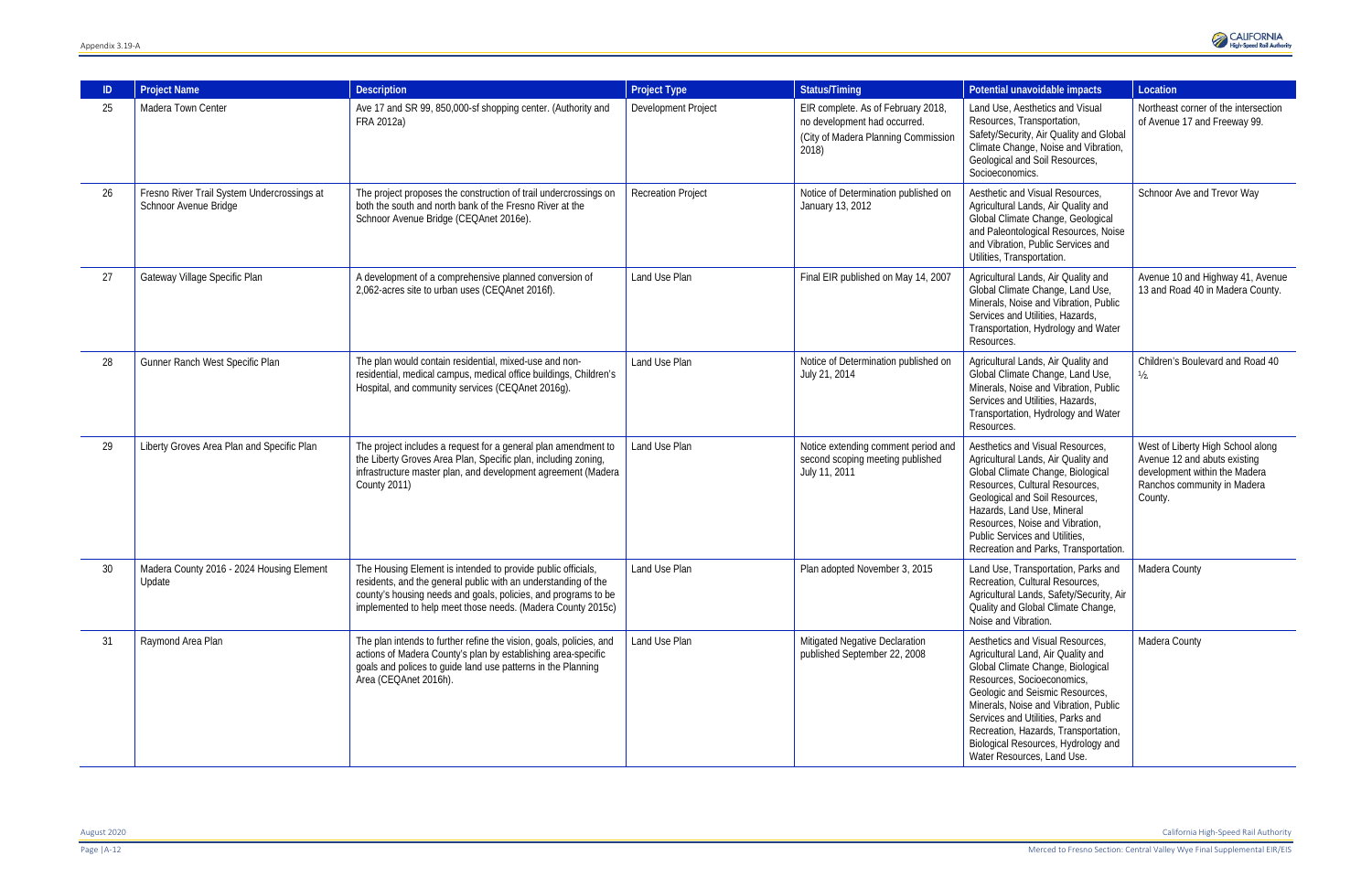Merced to Fresno Section: Central Valley Wye Final Supplemental EIR/EIS Page | A-13



|    | <b>Project Name</b>                                                                                   | <b>Description</b>                                                                                                                                                                                                                                                                                                                              | <b>Project Type</b> | <b>Status/Timing</b>                                                                          | Potential unavoidable impacts                                                                                                                                                                                                                                                                                                                                           | Location                                                                  |
|----|-------------------------------------------------------------------------------------------------------|-------------------------------------------------------------------------------------------------------------------------------------------------------------------------------------------------------------------------------------------------------------------------------------------------------------------------------------------------|---------------------|-----------------------------------------------------------------------------------------------|-------------------------------------------------------------------------------------------------------------------------------------------------------------------------------------------------------------------------------------------------------------------------------------------------------------------------------------------------------------------------|---------------------------------------------------------------------------|
| 32 | San Joaquin Ranch Specific Plan                                                                       | Proposed development of mixed residential, commercial, open<br>space, and institutional lands totaling 3,795 acres.                                                                                                                                                                                                                             | Land Use Plan       | This is part of the southeast Madera<br>County Plan, which was published on<br>April 19, 2010 | Aesthetics and Visual Resources,<br>Agricultural Lands, Air Quality and<br>Global Climate Change, Biological<br>Resources, Cultural Resources,<br>Geological and Soil Resources,<br>Hazards, Land Use, Mineral<br>Resources, Noise and Vibration,<br>Public Services and Utilities.<br>Recreation and Parks, Transportation.                                            | Madera County                                                             |
| 33 | Shaw Specific Plan                                                                                    | Proposed development of mixed residential, commercial, and<br>institutional lands totaling 215 acres.                                                                                                                                                                                                                                           | Land Use Plan       | This is part of the southeast Madera<br>County Plan, which was published on<br>April 19, 2010 | Air Quality and Global Climate<br>Change, Hydrology and Water<br>Resources, Socioeconomics,<br>Environmental Justice, Biological<br>Resources, Agricultural Lands.                                                                                                                                                                                                      | Madera County                                                             |
| 34 | Tatham Specific Plan                                                                                  | Proposed development of mixed residential, commercial, open<br>space, and institutional lands totaling 1,250 acres.                                                                                                                                                                                                                             | Land Use Plan       | This is part of the southeast Madera<br>County Plan, which was published on<br>April 19, 2010 | Aesthetics and Visual Resources,<br>Agricultural Lands, Air Quality and<br>Global Climate Change, Biological<br>Resources, Cultural Resources,<br>Geological and Soil Resources,<br>Hazards, Land Use, Mineral<br>Resources, Noise and Vibration,<br>Public Services and Utilities,<br>Recreation and Parks, Transportation.                                            | Madera County                                                             |
| 35 | Tesoro Viejo Specific Plan                                                                            | The proposed project would involve development of a property<br>known locally as the Peck Ranch that is part of the Rio Mesa<br>Area Plan. Tesoro Viejo will encompass all the area designated<br>in the Rio Mesa Area Plan as the Rio Mesa Community or Core<br>Village (CEQAnet 2016i).                                                       | Land Use Plan       | Plan adopted November 5, 2012                                                                 | Aesthetics and Visual Resources,<br>Agricultural Land, Air Quality and<br>Global Climate Change, Biological<br>Resources, Socioeconomics,<br>Geologic and Seismic Resources,<br>Minerals, Noise and Vibration, Public<br>Services and Utilities, Parks and<br>Recreation, Hazards, Transportation,<br>Biological Resources, Hydrology and<br>Water Resources, Land Use. | Madera County, Township 11S,<br>Range 20E                                 |
| 36 | Ventana Specific Plan                                                                                 | The project consists of a General Plan Amendment Specific<br>Plan Adoption, Precise Plan, Prezoning, and Tentative<br>Subdivision Map (CEQAnet 2016j).                                                                                                                                                                                          | Land Use Plan       | The notice of determination was<br>published on March 16, 2007                                | Agricultural Land, Air Quality and<br>Visual Resources, Biological<br>Resources, Hazards, Land Use,<br>Geologic and Seismic Resources,<br>Minerals, Noise and Vibration, Public<br>Services and Utilities, Parks and<br>Recreation, Soil Resources,<br>Transportation, Hydrology and Water<br>Resources.                                                                | SR 99, proposed Hazel Avenue<br>extension, road 28 1/4, Madera<br>County. |
| 37 | 2040 General Plan and the Rancho Calera<br>Specific Plan (formerly Greenhills Lakes Specific<br>Plan) | The project is an update of the City of Chowchilla's General Plan<br>and proposes to expand the City's present General Plan<br>Planning Area and Sphere of Influence boundaries as well as<br>the City's infrastructure master plans to accommodate growth<br>anticipated within the 30 year time frame of the General Plan<br>(CEQAnet 2016k). | Land Use Plan       | The notice of determination was<br>published on May 5, 2011                                   | Agricultural Land, Air Quality and<br>Visual Resources, Biological<br>Resources, Hazards, Land Use,<br>Geologic and Seismic Resources,<br>Minerals, Noise and Vibration, Public<br>Services and Utilities, Parks and<br>Recreation, Soil Resources,<br>Transportation, Hydrology and Water<br>Resources.                                                                | Robertson Boulevard/SR 99, City of<br>Chowchilla.                         |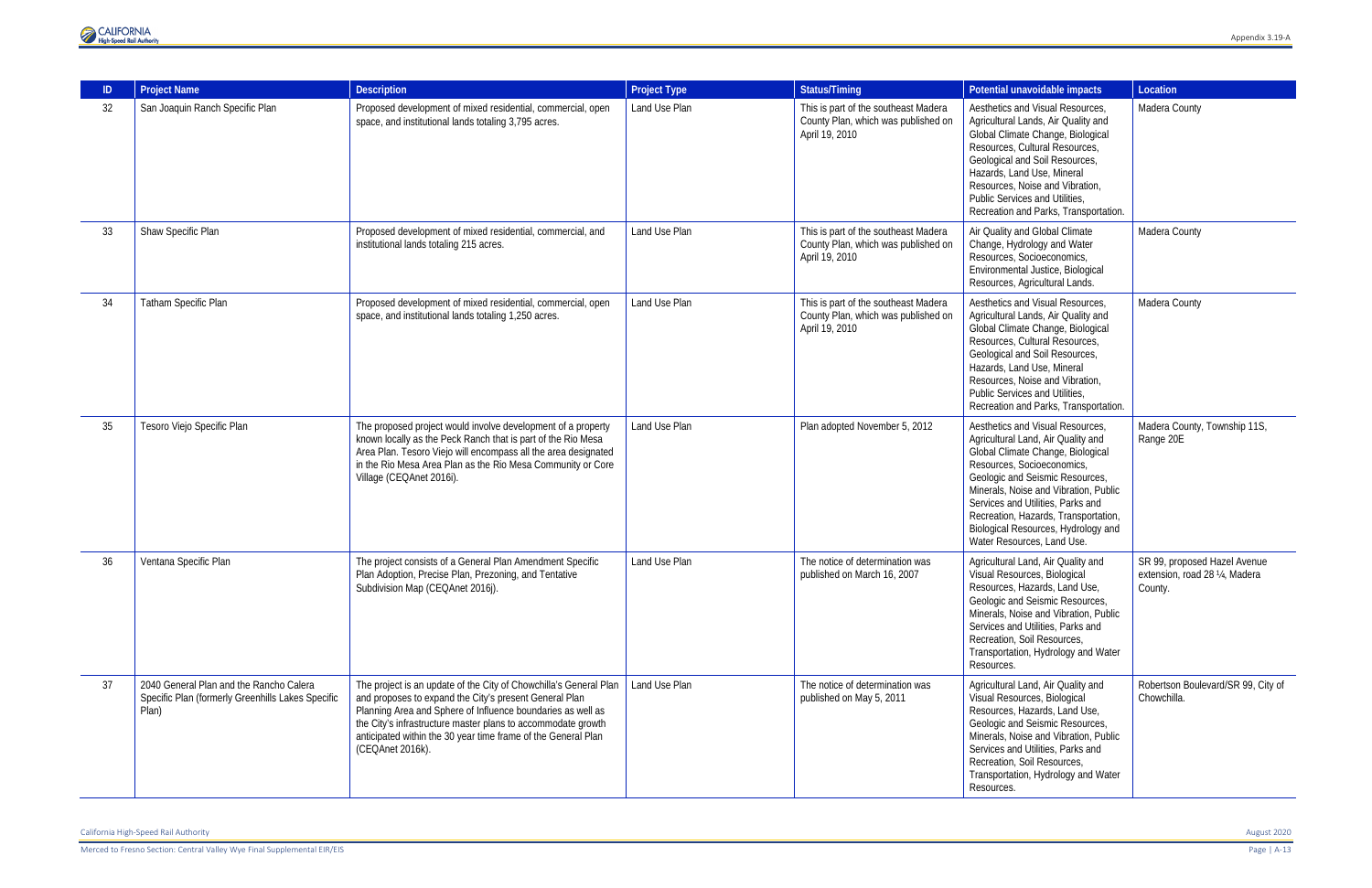| $\mathbb{D}$ | <b>Project Name</b>                                                                 | <b>Description</b>                                                                                                                                                                                                                                                                              | <b>Project Type</b>                    | <b>Status/Timing</b>                                                   | Potential unavoidable impacts                                                                                                                                                                                                                                                                                                | Location                                                                              |
|--------------|-------------------------------------------------------------------------------------|-------------------------------------------------------------------------------------------------------------------------------------------------------------------------------------------------------------------------------------------------------------------------------------------------|----------------------------------------|------------------------------------------------------------------------|------------------------------------------------------------------------------------------------------------------------------------------------------------------------------------------------------------------------------------------------------------------------------------------------------------------------------|---------------------------------------------------------------------------------------|
| 38           | Southeast Madera County Area Plan                                                   | Five major developments are currently proposed within the<br>planning area, three of which are larger than 1,000 acres in size.                                                                                                                                                                 | Land Use Plan                          | The public review draft of the plan was<br>published on April 19, 2010 | Aesthetics and Visual Resources,<br>Agricultural Lands, Air Quality and<br>Global Climate Change, Biological<br>Resources, Cultural Resources,<br>Geological and Soil Resources,<br>Hazards, Land Use, Mineral<br>Resources, Noise and Vibration,<br>Public Services and Utilities,<br>Recreation and Parks, Transportation. | Southeast Madera County.                                                              |
| 39           | City of Madera General Plan Update                                                  | The proposed project is the adoption and implementation of an<br>updated City of Madera General Plan. The last comprehensive<br>update of the City of Madera General Plan was in 1992. The<br>General Plan update will allow the community to establish its<br>long-term vision for the future. | Land Use Plan                          | The notice of determination was<br>published on October 8, 2009        | Aesthetics and Visual Resources,<br>Agricultural Lands, Air Quality and<br>Global Climate Change, Biological<br>Resources, Cultural Resources,<br>Geological and Soil Resources,<br>Hazards, Land Use, Mineral<br>Resources, Noise and Vibration,<br>Public Services and Utilities,<br>Recreation and Parks, Transportation. | City of Madera                                                                        |
| 41           | City of Chowchilla 2040 General Plan Housing<br>Element                             | The Housing Element is intended to provide public officials,<br>residents, and the general public with an understanding of the<br>county's housing needs and goals, policies, and programs to be<br>implemented to help meet those needs (City of Chowchilla<br>$2011$ ).                       | Land Use Plan                          | The housing element was adopted in<br>2009                             | Land Use, Transportation, Parks and<br>Recreation, Cultural Resources,<br>Agricultural Lands, Safety/Security, Air<br>Quality and Global Climate Change,<br>Noise and Vibration.                                                                                                                                             | City of Chowchilla.                                                                   |
| 42           | River West-Madera Master Plan                                                       | The plan outlines the creation of a dynamic open space<br>sanctuary in the heart of the San Joaquin River Parkway,<br>balancing recreation and preservation of the Parkway's<br>outstanding biological and cultural resources (CEQAnet 2016I).                                                  | Land Use Plan                          | Plan published on August 14, 2012                                      | Parks and Recreation, Biological<br>Resources, Hydrology and Water<br>Resources, Cultural Resources.                                                                                                                                                                                                                         | The San Joaquin River corridor<br>stretching from Friant Dam to<br>Highway 99.        |
| 43           | Fairmead Colony Area Plan                                                           | The plan is a refined land use constitution for the community of<br>Fairmead and surrounding environs, providing policies that<br>address issues specifically pertaining to the Fairmead area<br>(Madera County 2012)                                                                           | Land Use Plan                          | Plan adopted in 2011                                                   | Land Use, Agricultural Lands,<br>Socioeconomics, Environmental<br>Justice, Safety/Security, Hydrology<br>and Water Resources, Biological<br>Resources, Cultural Resources, Noise<br>and Vibration.                                                                                                                           | State Highway 99, just south of the<br>intersection of Highway 99 and<br>Highway 152. |
| 44           | PG&E Manufactured Gas Plant SQ-VQ Merced                                            | Proposal to approve a Removal Action Workplan pursuant to<br>regulatory authority (CEQAnet 2016m).                                                                                                                                                                                              | <b>Industrial Facility</b>             | The notice of determination was<br>published on May 28, 2014           | Aesthetic and Visual Resources.<br>Agricultural Land, Air Quality and<br>Global Climate Change, Noise and<br>Vibration, Socioeconomics, Hazards,<br>Geologic and Seismic Resources,<br>Public Services and Utilities, Parks<br>and Recreation, Cultural Resources,<br>Soil Resources.                                        | 15th & M Streets; Canal & 14th Street.<br>City of Merced.                             |
| 45           | Chowchilla Elementary School District 2017-2037<br>Long Rang Facilities Master Plan | The Chowchilla Elementary School District proposes the closure<br>of Fairmead Elementary School by 2022 due to the high<br>transportation and facility costs associated with transporting<br>students to Fairmead.                                                                              | School District Facilities Master Plan | Anticipated closure by 2022                                            | N/A                                                                                                                                                                                                                                                                                                                          | Community of Fairmead                                                                 |

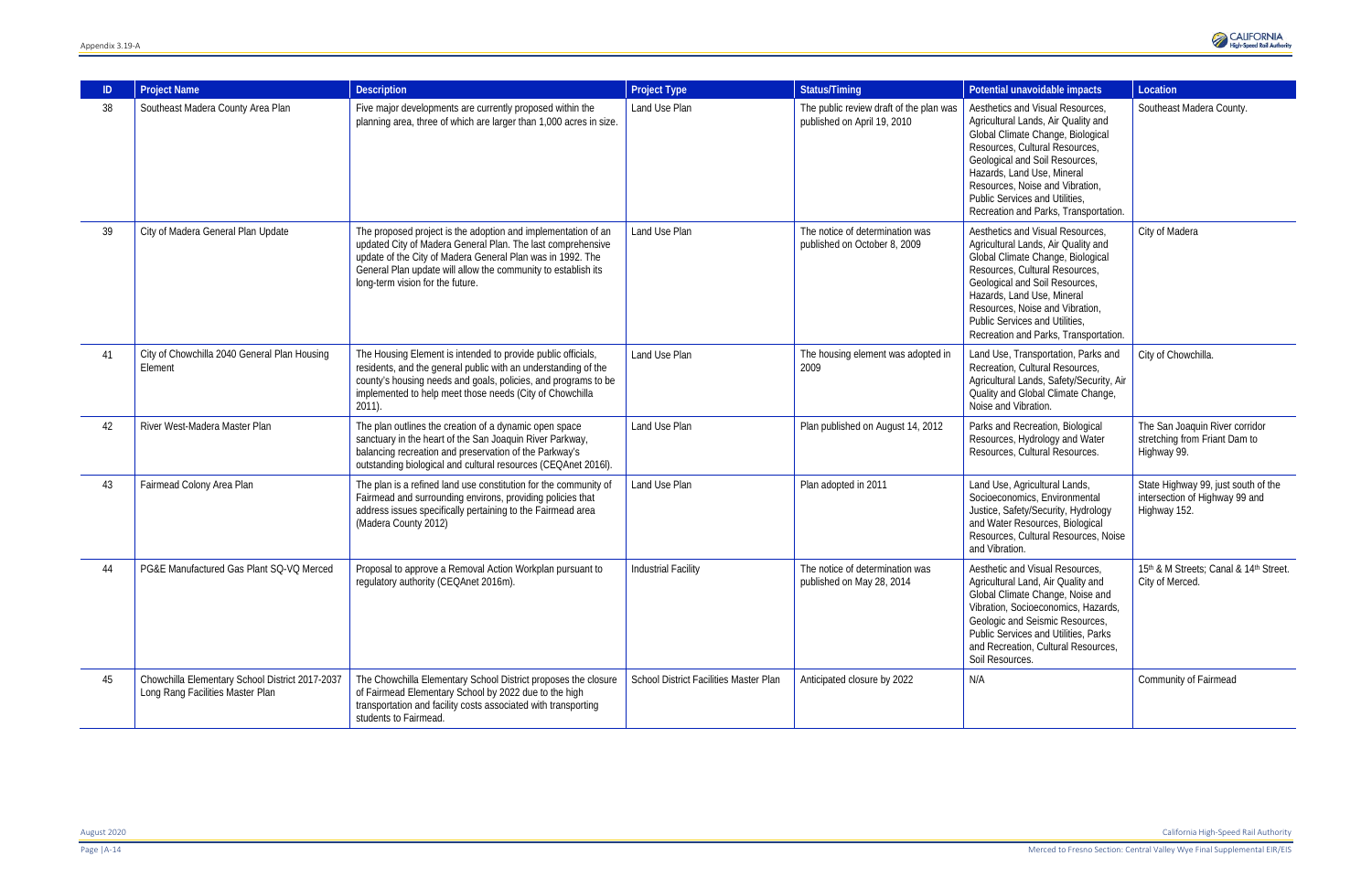

|                                | <b>Project Name</b>                       | <b>Description</b>                                                                                                                                                                                                                                                                                                                                                                                                                    | <b>Project Type</b> | Status/Timing                                                      | Potential unavoidable impacts                                                                                                                                                                                                                                                                                     | Location                                                             |
|--------------------------------|-------------------------------------------|---------------------------------------------------------------------------------------------------------------------------------------------------------------------------------------------------------------------------------------------------------------------------------------------------------------------------------------------------------------------------------------------------------------------------------------|---------------------|--------------------------------------------------------------------|-------------------------------------------------------------------------------------------------------------------------------------------------------------------------------------------------------------------------------------------------------------------------------------------------------------------|----------------------------------------------------------------------|
| 50                             | <b>Sessions Tentative Subdivision Map</b> | Sessions Family Trust proposes a 200-lot subdivision within the<br>City of Chowchilla on approximately 40 acres, with lot sizes<br>ranging from 5,000 sf to 10,098 sf. Proposed buildout also<br>includes two 0.28-ac pocket parks and construction of a total of<br>9,180 linear feet of new roadway within the subdivision, and<br>1,330 linear feet of frontage improvements along Washington<br>Avenue (City of Chowchilla 2018). | Development Project | <b>Mitigated Negative Declaration</b><br>published August 1, 2018. | Land Use, Aesthetics and Visual<br>Resources, Transportation,<br>Safety/Security, Air Quality and Global<br>Climate Change, Noise and Vibration,<br>Biological Resources, Cultural<br>Resources, Geological and<br>Paleontological Resources, Hydrology<br>and Water Resources, Public Services<br>and Utilities, | Washington Road and Robertson<br>Boulevard in the City of Chowchilla |
| $CID = conditional use permit$ |                                           |                                                                                                                                                                                                                                                                                                                                                                                                                                       |                     |                                                                    |                                                                                                                                                                                                                                                                                                                   |                                                                      |

CUP = conditional use permit SCARF = Salmon Conservation and Research Facility EIR = environmental impact report PG&E = Pacific Gas and Electric Company

## **Table 3 Stanislaus County Project List**

| <b>Project Name</b>                                    | <b>Description</b>                                                                                                                                                                                                                                               | <b>Project Type</b> | Status/Timing                  | Potential unavoidable impacts | Location                 |
|--------------------------------------------------------|------------------------------------------------------------------------------------------------------------------------------------------------------------------------------------------------------------------------------------------------------------------|---------------------|--------------------------------|-------------------------------|--------------------------|
| Warnerville - Bellota 230 kV Reconductoring<br>Project | Upgrades needed to meet grid reliability requirements, projects   Utility Project<br>that could bring economic benefits to consumers, and projects<br>needed for policy reasons such as to meet California's 33<br>percent renewables target by 2020. (CEC 2016) |                     | Expected In-Service Date: 2018 | N/A                           | <b>Stanislaus County</b> |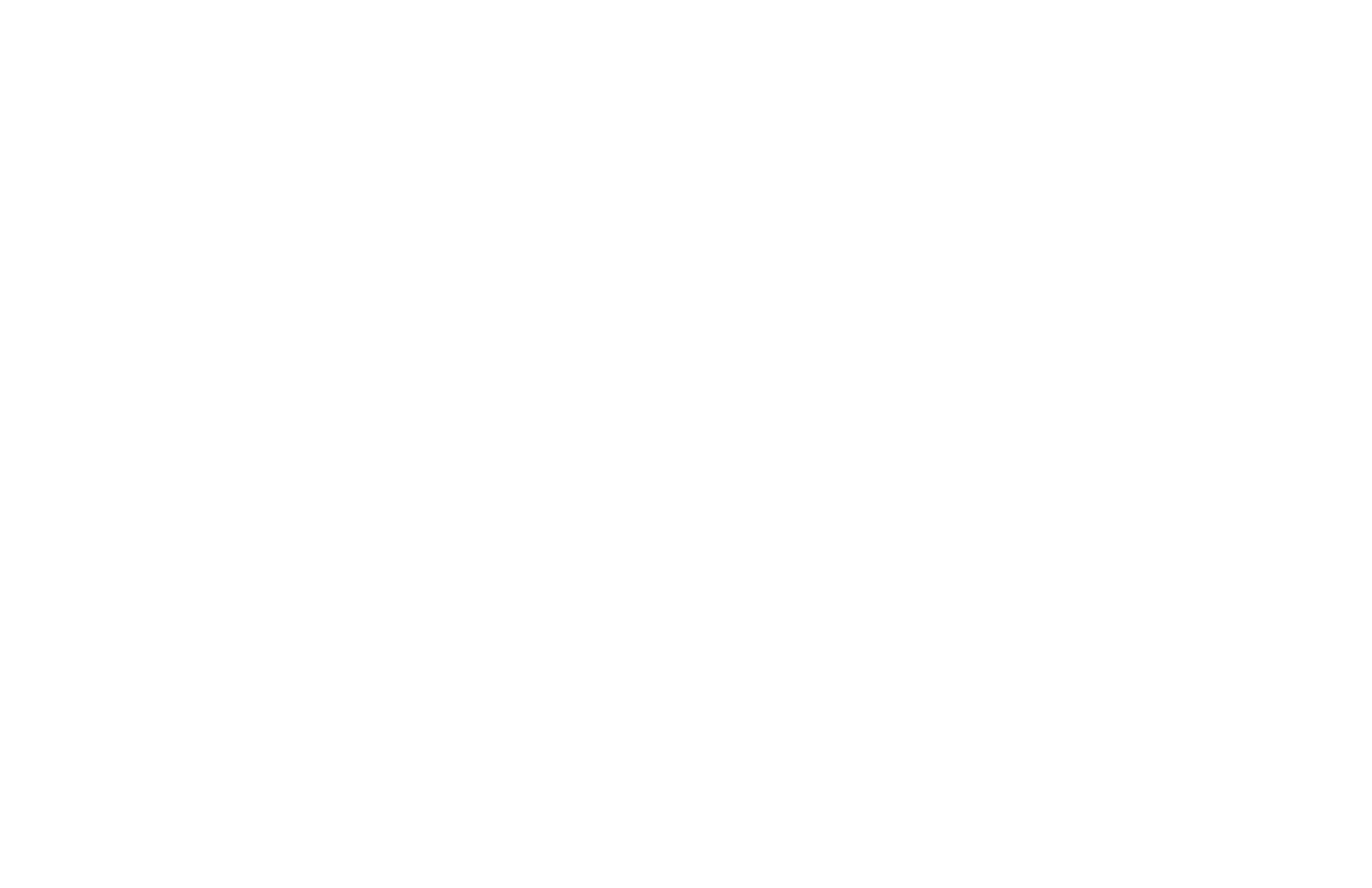# **APPENDIX 3.19-B: CUMULATIVE TRANSPORTATION PROJECTS LIST**

#### **Table 1 California High-Speed Rail Projects List**

| $\blacksquare$ | <b>Project Name</b>                                                      | <b>Description</b>                                                                                              | <b>Project Type</b>                              | Status/Timing                                                 | Potential unavoidable impacts                                                                                                                                                      | Location                                                                                                                                         |
|----------------|--------------------------------------------------------------------------|-----------------------------------------------------------------------------------------------------------------|--------------------------------------------------|---------------------------------------------------------------|------------------------------------------------------------------------------------------------------------------------------------------------------------------------------------|--------------------------------------------------------------------------------------------------------------------------------------------------|
|                | California High-Speed Rail Project, Merced to<br><b>Fresno Section</b>   | Construction of high-speed rail alignment connecting<br>Merced Station to Fresno Station.                       | New transportation facility (high-speed<br>rail) | Under construction                                            | Agricultural Lands, Noise and<br>Vibration, Parks, Recreation and Open<br>Space, Aesthetics and Visual<br>Resources, Cultural and<br>Paleontological Resources, Cumulative         | Merced County, Madera County, City<br>of Chowchilla, City of Madera Acres,<br>City of Fresno                                                     |
|                | California High-Speed Rail Project, San Jose to<br><b>Merced Section</b> | Construction of high-speed rail alignment connecting San  <br>Jose Station, Gilroy Station, and Fresno Station. | New transportation facility (high-speed<br>rail) | Environmental compliance<br>documentation in progress (2018). | Agricultural Lands, Noise and<br>Vibration, Parks, Recreation and Open<br>Space, Aesthetics and Visual<br>Resources, Cultural and<br>Paleontological Resources, Cumulative   Banos | Santa Clara County, San Benito<br>County, Merced County, Madera<br>County, City of San Jose, City of<br>Morgan Hill, City of Gilroy, City of Los |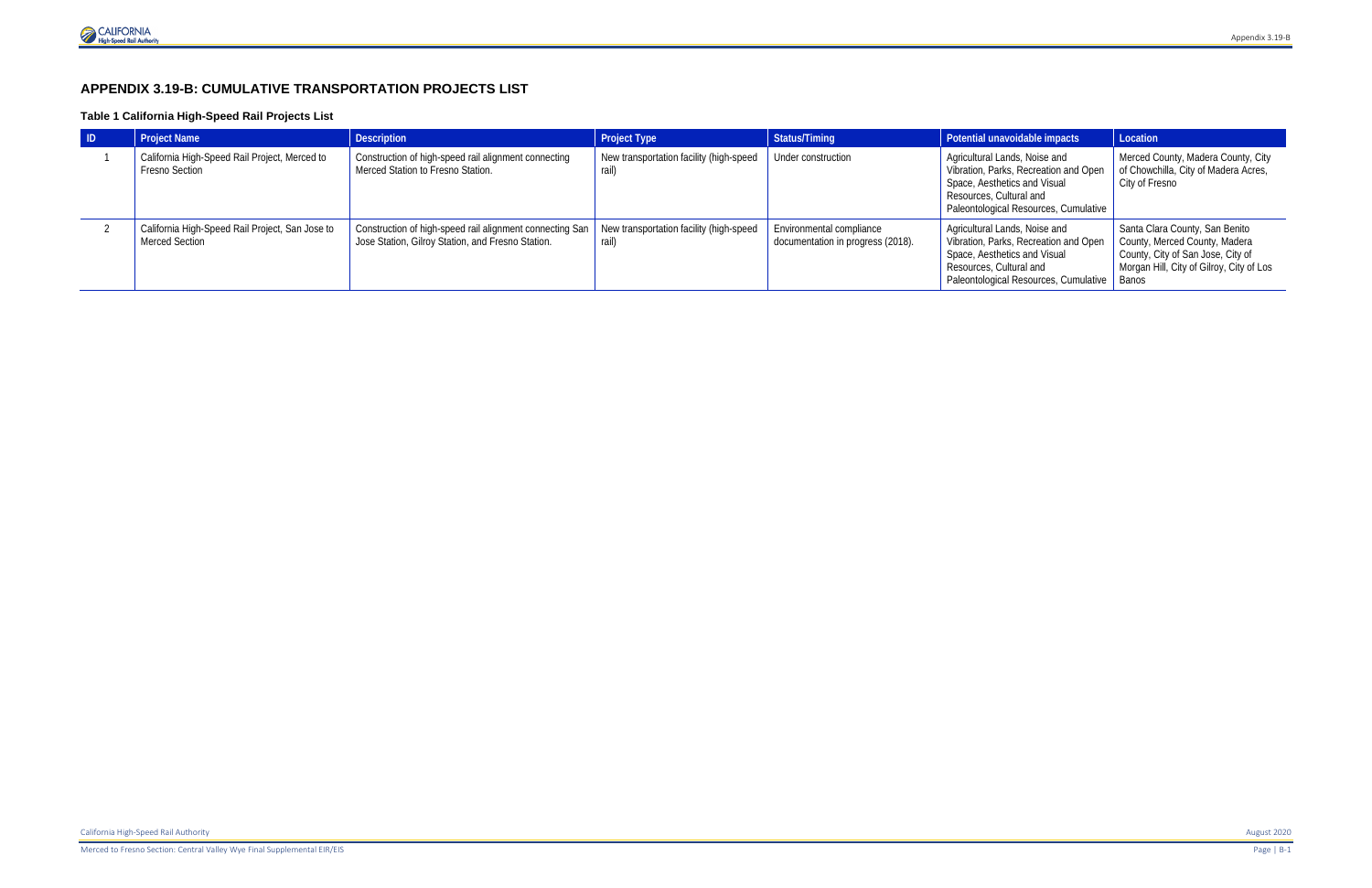#### **Table 2 Merced County Transportation Projects List**

| ID. | <b>Project Name</b>                                                                      | <b>Description</b>                                                                                                                                                                                                                                                                                                                                                                                                                | <b>Project Type</b>                | <b>Status/Timing</b>                                                                                                                                                                                                          | Potential unavoidable impacts                                                                                                                                                                | Location                                                                                                   |
|-----|------------------------------------------------------------------------------------------|-----------------------------------------------------------------------------------------------------------------------------------------------------------------------------------------------------------------------------------------------------------------------------------------------------------------------------------------------------------------------------------------------------------------------------------|------------------------------------|-------------------------------------------------------------------------------------------------------------------------------------------------------------------------------------------------------------------------------|----------------------------------------------------------------------------------------------------------------------------------------------------------------------------------------------|------------------------------------------------------------------------------------------------------------|
|     | Merced County 2014 Regional Transportation<br>Plan and Sustainable Communities Strategy  | County-wide planning document which provides the<br>framework for transportation infrastructure investments in<br>the county for the next 25 years. Provides a plan to<br>comply with SB375 to reduce GHG. (MCAG 2014)                                                                                                                                                                                                            | <b>Transportation Plan</b>         | Adopted 09/2014, Amendment 1<br>adopted 05/2016                                                                                                                                                                               | Air Quality and Global Climate<br>Change, Transportation and<br>Circulation, and Land Use                                                                                                    | <b>Merced County</b>                                                                                       |
| 2   | SR 99: Stanislaus/Merced County line to<br>Hammatt Avenue                                | The California Department of Transportation (Caltrans)<br>plans to widen 8.5 miles of SR 99 from 4 to 6 lanes within<br>the median. The infrastructure which is to be widened are<br>Collier Road overcrossing, the El Captain Way<br>overcrossings and the northbound Merced River Bridge.<br>Project starts .25 mile south of the Hammatt Ave<br>interchange and ends at the Merced/Stanislaus county<br>line. (Caltrans 2013a) | Median, road widening              | Draft Environmental Document was<br>published 01/2013                                                                                                                                                                         | Land Use, Air Quality, Noise and<br>Vibration, Natural Communities,<br>Wetlands, Animal Species, Threatened<br>and Endangered Species, Traffic and<br><b>Transportation and Construction</b> | SR 99: Stanislaus/Merced County line<br>to Hammatt Avenue Merced County                                    |
|     | SR 99: Hunter Road to Arena Way                                                          | The project consists of widening 2.7 miles of SR 99 from<br>4 to 6 lanes. (MCAG 2013)                                                                                                                                                                                                                                                                                                                                             | Lane expansion                     | Completed 03/2006<br>Land Use, Air Quality, Noise and<br>Vibration, Natural Communities,<br>Animal Species, Traffic and<br><b>Transportation and Construction</b>                                                             |                                                                                                                                                                                              | SR 99: Hunter Road to Arena Way,<br>Merced County,                                                         |
|     | SR 99: Arena Way to North of Atwater                                                     | The project consists of widening 2.7 miles of SR 99 from<br>4 to 6 lanes from Atwater to Arena Way and removing at-<br>grade crossings. The project also consists of creating a<br>new interchange at Westside Blvd. (MCAG 2013)                                                                                                                                                                                                  | Lane expansion and new interchange | Construction was completed 08/2010<br>Land Use, Air Quality, Noise and<br>Vibration, Natural Communities,<br>Animal Species, Traffic and<br><b>Transportation and Construction</b>                                            |                                                                                                                                                                                              | SR 99: Arena Way to north of Atwater,<br><b>Merced County</b>                                              |
|     | SR 99: Atwater Highway Planting                                                          | The project consists of providing planting and irrigation<br>along SR 99 from .7 N/O Atwater OH to .7mi S/O Arena<br>Way. (MCAG 2014)                                                                                                                                                                                                                                                                                             | Plant establishment                | As of 02/11/2014 project was in the<br>Land Use, Natural Communities,<br>plant establishment period and the<br><b>Animal Species</b><br>targeted end date was 11/2015                                                         |                                                                                                                                                                                              | SR 99: Atwater Highway Planting,<br>Merced County                                                          |
| 6   | SR 99: Bradbury Road and Highway 165                                                     | The project consists of building a new interchange<br>between Bradbury Rd and HWY 165 and constructing an<br>alternative route around Hilmar with connection to the<br>new SR 99 interchange. (MCAG 2013)                                                                                                                                                                                                                         | New interchange                    | Caltrans approved PSR-PDS in<br>04/2013                                                                                                                                                                                       | Land Use, Air Quality, Noise and<br>Vibration, Natural Communities,<br>Animal Species, Traffic and<br><b>Transportation and Construction</b>                                                 | SR 99: Bradbury Road and Highway<br>165, Merced County                                                     |
|     | SR 99: Childs Avenue to McHenry Road                                                     | The project consists of constructing a new expressway<br>between SR99 Mission Ave interchange and Childs Ave.<br>(MCAG 2013)                                                                                                                                                                                                                                                                                                      | Lane expansion and new interchange | Construction was completed 12/2010                                                                                                                                                                                            | Land Use, Air Quality, Noise and<br>Vibration, Natural Communities,<br>Animal Species, Traffic and<br><b>Transportation and Construction</b>                                                 | SR 99: Childs Avenue to McHenry<br>Road, Merced County                                                     |
| 8   | SR 99: McHenry Road to Buchanan Hollow Road                                              | The project consists of widening 5.9 miles of SR 99 from<br>4 to 6 lanes from Buchanan Hollow Rd. to McHenry Rd.<br>and eliminating at-grade crossings. Also to construct a<br>new interchange at Arboleda Rd. (MCAG 2013)                                                                                                                                                                                                        | Lane expansion and new interchange | As of 04/2013 construction was<br>Land Use, Air Quality, Noise and<br>Vibration, Natural Communities,<br>expecting to be completed by Spring<br>2015<br>Animal Species, Traffic and<br><b>Transportation and Construction</b> |                                                                                                                                                                                              | SR 99: McHenry Road to Buchanan<br>Hollow Road, Merced County                                              |
| 9   | SR 99: Buchanan Hollow Road to<br>Merced/Madera County line (Plainsburg Road<br>Freeway) | The project consists of widening 4.6 miles of SR 99 from<br>4 to 6 lanes from the Merced/Madera County line to<br>Buchanan Hollow Road and to eliminate at-grade<br>crossings. The project will also construct a new<br>interchange at Plainsburg Road. (MCAG 2013)                                                                                                                                                               | Lane expansion and new interchange | As of 04/2013 construction was<br>expecting to be completed by Summer<br>2015                                                                                                                                                 | Land Use, Air Quality, Noise and<br>Vibration, Natural Communities,<br>Animal Species, Traffic and<br><b>Transportation and Construction</b>                                                 | SR 99: Buchanan Hollow Road to<br>Merced/Madera County line<br>(Plainsburg Road Freeway), Merced<br>County |
| 10  | SR 99: West Merced OH Landscape                                                          | The project consists of planting 220 trees, 800<br>groundcover shrubs and installing an irrigation system.<br>The location of the project is from N/O V St to Black<br>Rascal Bridge. (MCAG 2014)                                                                                                                                                                                                                                 | Landscape                          | As of 10/07/2014 the target date to<br>begin construction was winter 2014                                                                                                                                                     | Land Use, Natural Communities,<br>Animal Species, Air Quality                                                                                                                                | SR 99: West Merced OH Landscape,<br><b>Merced County</b>                                                   |

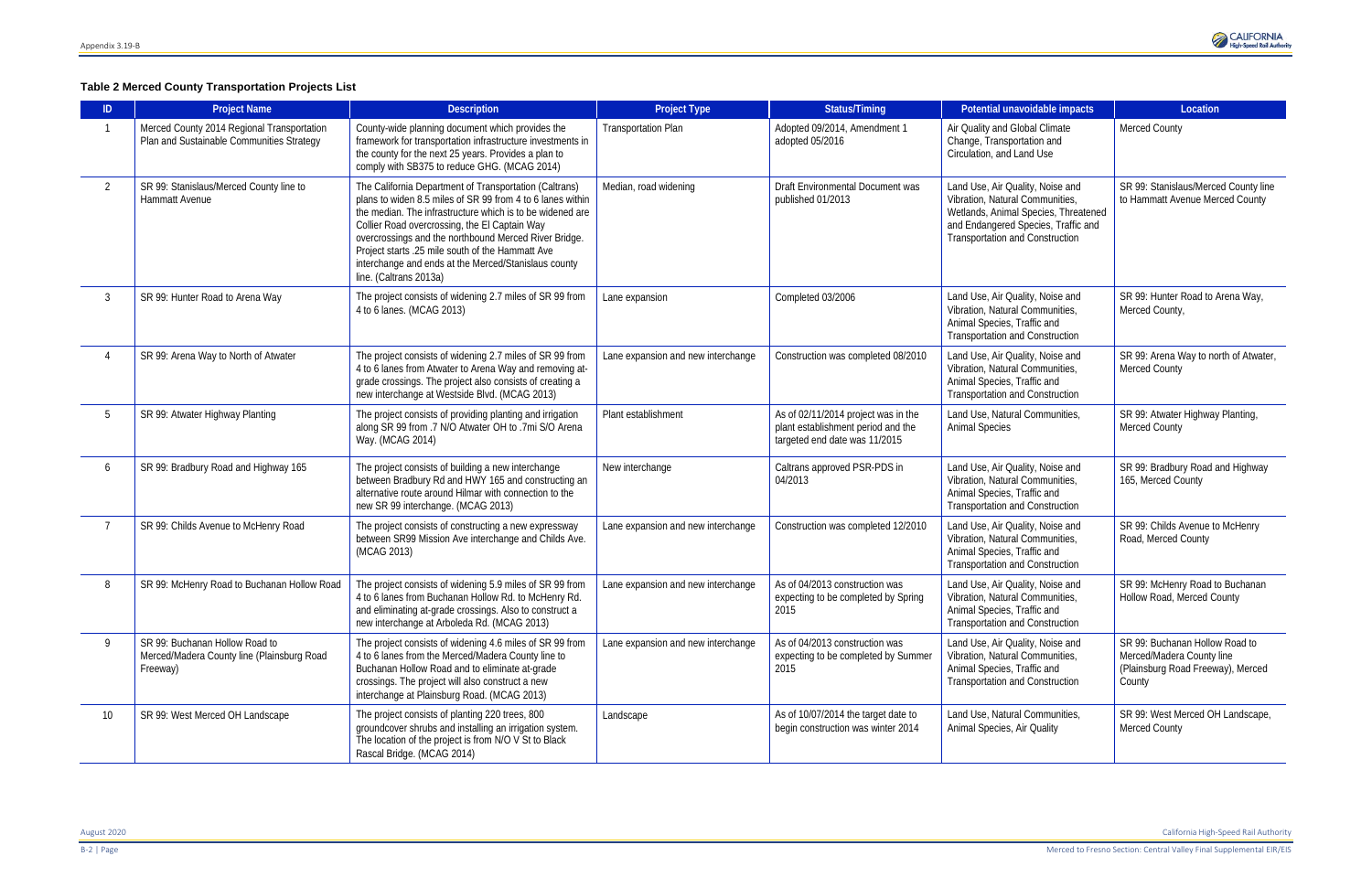

| ID | <b>Project Name</b>                                       | <b>Description</b>                                                                                                                                                                                                      | <b>Project Type</b>                                      | <b>Status/Timing</b>                                                                          | Potential unavoidable impacts                                                                                                                           | Location                                                                                                                                       |
|----|-----------------------------------------------------------|-------------------------------------------------------------------------------------------------------------------------------------------------------------------------------------------------------------------------|----------------------------------------------------------|-----------------------------------------------------------------------------------------------|---------------------------------------------------------------------------------------------------------------------------------------------------------|------------------------------------------------------------------------------------------------------------------------------------------------|
| 11 | SR 99: E Merced OH, SR 99/SR 140 to G Street<br>and       | The project consists of widening the UC and roadway on<br>E Merced OH in Merced from .3 mi S/O SR-99/SR-140<br>separation to G St U/C. (MCAG 2014)                                                                      | Construction on columns and<br>superstructure            | As of 10/07/2014 the target date to end<br>construction was 11/2015                           | Land Use, Air Quality, Noise and<br>Vibration, Natural Communities,<br>Animal Species, Traffic and<br><b>Transportation and Construction</b>            | SR 99: E Merced OH, SR 99/SR 140<br>to G Street, Merced County                                                                                 |
| 12 | SR 140 to Main Street                                     | The project consists of widening the UC and roadway on<br>E Merced OH in Merced on SR 140 at Main St. (MCAG<br>2014)                                                                                                    | Lane expansion                                           | As of 10/07/2014 the target date to end<br>construction was 11/2015                           | Land Use, Air Quality, Noise and<br>Vibration, Natural Communities,<br>Animal Species, Traffic and<br><b>Transportation and Construction</b>            | SR 140 to Main Street, Merced County                                                                                                           |
| 13 | SR 33: SR 152 to I-5                                      | The project consists of bridge lane expansion and various<br>road construction on SR 33 from SR 152 to I-5. (Caltrans<br>2014)                                                                                          | Bridge lane expansion                                    | Construction took place from<br>11/12/2014-11/14/2014 and from<br>11/24/2014-11/26/2014       | Land Use, Air Quality, Noise and<br>Vibration, Natural Communities,<br>Animal Species, Traffic and<br><b>Transportation and Construction</b>            | SR 33: SR 152 to I-5, Merced County                                                                                                            |
| 14 | SR 33: Intersection of SR 33 and I-5                      |                                                                                                                                                                                                                         | Girder retrofit                                          |                                                                                               | Land Use, Air Quality, Noise and<br>Vibration, Natural Communities,<br>Animal Species, Traffic and<br><b>Transportation and Construction</b>            | SR 33: Intersection of SR 33 and I-5,<br><b>Merced County</b>                                                                                  |
| 15 | I-5, SR 152: Girder retrofit PM 17.5)                     | The project consists of girder diaphragm retrofit on I-5 at<br>I-5/SR-152 separation at bridge 39-0161 R & L. (MCAG<br>2014)                                                                                            | Lane expansion and shoulder<br>improvements              | As of 10/07/2014 the target date to end<br>construction was 08/2015                           | Land Use, Air Quality, Noise and<br>Vibration, Natural Communities,<br>Animal Species, Traffic and<br><b>Transportation and Construction</b>            | I-5, SR 152, Merced County                                                                                                                     |
| 16 | SR 59: SR 152 to Mission Avenue                           |                                                                                                                                                                                                                         | Roadway widening                                         |                                                                                               | Land Use, Air Quality, Noise and<br>Vibration, Natural Communities,<br>Animal Species, Traffic and<br><b>Transportation and Construction</b>            | SR 59: SR 152 to Mission Avenue,<br><b>Merced County</b>                                                                                       |
| 17 | SR 59: 16th Street to Olive Avenue                        |                                                                                                                                                                                                                         | New expressway                                           |                                                                                               | Land Use, Air Quality, Noise and<br>Vibration, Natural Communities,<br>Animal Species, Traffic and<br><b>Transportation and Construction</b>            | SR 59: 16th Street to Olive Avenue,<br><b>Merced County</b>                                                                                    |
| 18 | Atwater-Merced Expressway (Green Sands to<br>59/Bellevue) | The project consists of constructing a new expressway<br>from Green Sands to 59/Bellevue. (MCAG 2014)                                                                                                                   | New expressway                                           | As of 10/07/2014 the target date to end<br>construction was 02/2016                           | Land Use, Air Quality, Noise and<br>Vibration, Natural Communities,<br>Animal Species, Traffic and<br><b>Transportation and Construction</b>            | Atwater-Merced Expressway (Green<br>Sands to 59/Bellevue), Merced County                                                                       |
| 19 | Campus Parkway, Segments 2 and 3                          | The project consists of constructing a new 4-lane<br>expressway from Childs Ave to SR-140 and from SR-140<br>to Yosemite Ave. Also includes providing SR-99 access<br>from/to U.C. Merced and North Merced. (MCAG 2013) | New freeway bypass                                       | As of 04/2014 construction was<br>expected to take ~2-3 years and be<br>completed by 2035     | Land Use, Air Quality, Noise and<br>Vibration, Natural Communities,<br>Animal Species, Traffic and<br><b>Transportation and Construction</b>            | Childs Ave to SR-140 and from SR-<br>140 to Yosemite Ave and SR-99<br>from/to U.C. Merced and North<br>Merced. Merced County                   |
| 20 | SR 152 Los Banos Bypass, Segment 1                        | The project consists of constructing a portion of a new<br>bypass between SR 165 and will tie-in with existing SR<br>152 signalized I/S in Los Banos from SR 165 to SR 152<br>near Santa Fe Rd. (MCAG 2014)             | New freeway bypass                                       | As of 10/07/2014 the design was 90%<br>complete and was on hold until funding<br>was resolved | Land Use, Air Quality, Noise and<br>Vibration, Natural Communities,<br>Animal Species, Traffic and<br><b>Transportation and Construction</b>            | Between SR 165 and will tie-in with<br>existing SR 152 signalized I/S in Los<br>Banos from SR 165 to SR 152 near<br>Santa Fe Rd. Merced County |
| 21 | SR 152 Los Banos Bypass, Segment 2                        | The project consists of constructing a new 4 lane<br>expressway bypassing around the city of Los Banos<br>between HWY 165 and W HWY 152 with signalized<br>intersections. (MCAG 2013)                                   | Construction of three interchanges                       | Environmental PA&ED was completed<br>06/2007                                                  | Land Use, Air Quality, Noise and<br>Vibration, Natural Communities,<br>Animal Species, Traffic and<br><b>Transportation and Construction</b>            | Around the city of Los Banos between<br>HWY 165 and W HWY 152 Merced<br>County                                                                 |
| 22 | SR 152 Los Banos Bypass, Segment 3                        | The project consists of constructing a new 4 lane<br>expressway bypassing around the city of Los Banos and<br>constructing 3 new interchanges at W HWY 152, HWY<br>165 and E HWY 152. (MCAG 2013)                       | Install ADA-compliant curb ramps,<br>sidewalk extensions | Environmental PA&ED was completed<br>06/2007                                                  | Land Use, Air Quality, Noise and<br>Vibration, Natural Communities,<br>Construction, Recreation, Safety and<br>Disability Accessibility, Transportation | W HWY 152, HWY 165 and E HWY<br>152. Merced County                                                                                             |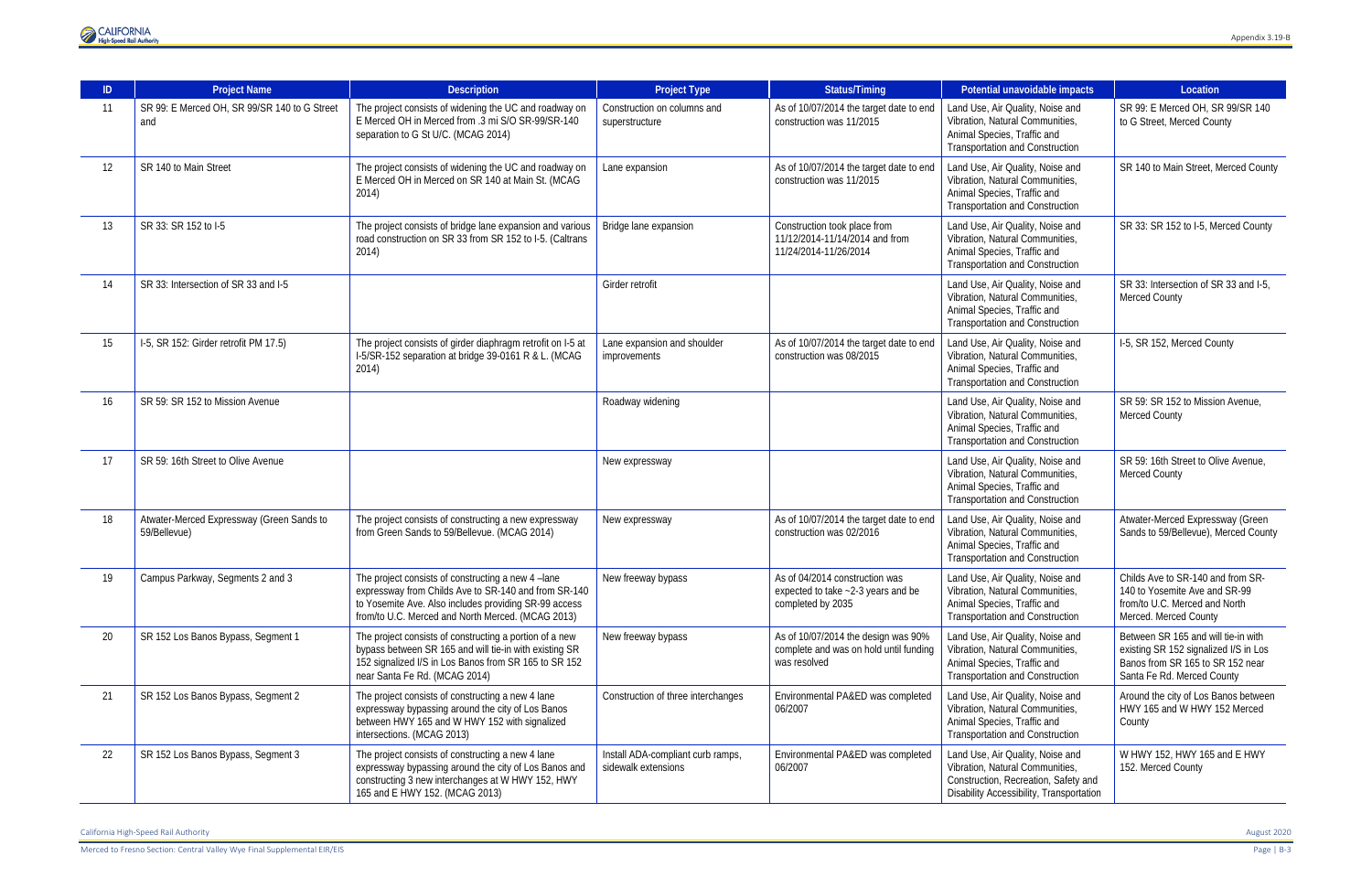| ID | <b>Project Name</b>                                                         | <b>Description</b>                                                                                                                                                                                                                                                                                                                                    | <b>Project Type</b>                                      | <b>Status/Timing</b>                                                                                                                                                                                                                                    | Potential unavoidable impacts                                                                                                                            | Location                                                                                                                                |
|----|-----------------------------------------------------------------------------|-------------------------------------------------------------------------------------------------------------------------------------------------------------------------------------------------------------------------------------------------------------------------------------------------------------------------------------------------------|----------------------------------------------------------|---------------------------------------------------------------------------------------------------------------------------------------------------------------------------------------------------------------------------------------------------------|----------------------------------------------------------------------------------------------------------------------------------------------------------|-----------------------------------------------------------------------------------------------------------------------------------------|
| 23 | SR 152: Merced ADA Curb Ramps                                               | The project consists of installing ADA curb ramps, and<br>minor sidewalks extensions in Merced County on SR-59,<br>99 and 152 at various locations. (MCAG 2013)                                                                                                                                                                                       | Install ADA-compliant curb ramps,<br>sidewalk extensions | As of 10/07/2014 the target date to<br>begin construction was 12/2015                                                                                                                                                                                   | Land Use, Air Quality, Noise and<br>Vibration, Natural Communities,<br>Construction, Recreation, Safety and<br>Disability Accessibility, Transportation  | SR 59, 99 and 152, Merced County                                                                                                        |
| 24 | SR 152: Pacheco Pass Median Barrier                                         | The project consists of constructing a median barrier on<br>SR-152 between 0.1 mile E/O Fifield Rd in Santa Clara<br>Co. and 0.1 mile W/0 Vista Point in Merced Co. (MCAG<br>2013)                                                                                                                                                                    | Demolition and construction of bridge                    | As of 10/07/2014 the target date to<br>Land Use, Air Quality, Noise and<br>Vibration, Natural Communities,<br>begin construction was 07/2015<br>Animal Species, Traffic and<br><b>Transportation and Construction</b>                                   |                                                                                                                                                          | SR-152 between 0.1 mile E/O Fifield<br>Rd in Santa Clara Co. and 0.1 mile<br>W/0 Vista Point in Merced Co.                              |
| 25 | Canal School Road Bridge                                                    | The project consists of replacing the existing two-lane<br>Canal School Road Bridge with a new two lane bridge.<br>The existing bridge is 30 ft wide and 147 ft long and was<br>constructed in 1968. The new bridge will be wider and<br>meet current standards for traffic. (MCDPW 2012)                                                             | Construction of pedestrian facilities                    | The initial draft study was published in<br>07/2012                                                                                                                                                                                                     | <b>Biological Resources, Cultural</b><br>Resources, Transportation and Traffic,<br>Geology, Soils and Seismicity, and<br>Hazards and Hazardous Materials | Canal School Road Bridge, Merced<br>County                                                                                              |
| 26 | Planada Pedestrian Improvement Project                                      | The project consists of crosswalk improvements on<br>Plainsburg Rd and Topeka Ave, the construction of<br>sidewalks on both sides of Plainsburg Ave, a bike path on<br>the west side of Plainsburg Rd, railroad-crossing<br>improvements at Childs Ave and Santa Fe Ave and a<br>sidewalk on the north side of Childs Ave. (Merced Sun-<br>Star 2015) | Pedestrian and bicycle facilities,<br>vehicle parking    | On 12/16/2014 the board of<br>Land Use, Air Quality, Noise and<br>Vibration, Natural Communities,<br>supervisors for Merced County<br>adopted the Final Planada Pedestrian<br>Construction, Recreation and Safety<br>Transportation<br>Improvement Plan |                                                                                                                                                          | Plainsburg Rd and Topeka Ave, and<br>Childs Ave and Santa Fe Ave Merced<br>County                                                       |
| 27 | Walnut Avenue Rule 20A & Pedestrian Project                                 | The project consists of reconstructing Walnut Ave from<br>Santa Fe Drive to California Street and includes curb,<br>gutter, sidewalk and traffic calming features. Also moving<br>overhead electrical and communication cables<br>underground. The total area is 1,610 sq. ft. (Merced<br>County Board of Supervisors 2015)                           | <b>Transportation Plan</b>                               | Target Board Date of 04/07/2015                                                                                                                                                                                                                         | Air Quality and Global Climate<br>Change, Transportation and<br>Circulation, Land Use, Traffic                                                           | Walnut Ave from Santa Fe Drive to<br>California Street, Merced County                                                                   |
| 28 | I-5: Weigh Station Improvements in Santa Nella                              | The project consists of remodeling weight stations and<br>ramps near Santa Nella from 0.5 mi N/O McCabe Rd OC<br>to 0.2 mi N/O Whitworth Rd OC and at Santa Nella<br>weight station. (MCAG 2014)                                                                                                                                                      | Median, road widening                                    | As of 10/07/2014 the target date to end<br>construction was Fall 2014                                                                                                                                                                                   | Land Use, Air Quality, Noise and<br>Vibration, Natural Communities,<br>Wetlands, Animal Species, Traffic and<br><b>Transportation and Construction</b>   | Santa Nella from 0.5 mi N/O McCabe<br>Rd OC to 0.2 mi N/O Whitworth Rd OC<br>and at Santa Nella weight station,<br><b>Merced County</b> |
| 29 | SR 140: Bradley OH Widening                                                 | The project consists of replacing the bridge and widening<br>the roadway in and near Merced from Marthella Ave to<br>0.3 KM E/O Santa Fe Ave. (MCAG 2014)                                                                                                                                                                                             | Remodel weigh station and ramps                          | As of 10/07/2014 the target date to end<br>construction was Fall 2014                                                                                                                                                                                   | Land Use, Air Quality, Noise and<br>Vibration, Natural Communities,<br>Animal Species and Construction,<br>Transportation and Traffic                    | Marthella Ave to 0.3 KM E/O Santa Fe<br>Ave, Merced County                                                                              |
| 30 | Tri-City Flashing Beacons project                                           | The project consists of installing flashing beacons with<br>warning signs on SR-140 and SR-99 in Merced Co. and<br>SR-108 in Stanislaus Co. at various locations. In Merced<br>at (1) SR-140/Arboleda Drive and (2) SR-99/SB off-ramp<br>to Applegate Rd in City of Atwater. (MCAG 2014)                                                              | Bridge replacement, roadway widening                     | As of 10/07/2014 the target date to<br>begin construction was winter 2014                                                                                                                                                                               | Land Use, Air Quality, Noise and<br>Vibration, Natural Communities,<br>Animal Species, Transportation and<br><b>Traffic and Construction</b>             |                                                                                                                                         |
| 31 | SR 140/Arboleda Drive and SR 99 SB off-ramp to<br>Applegate Road in Atwater | The project consists of widening a 4-lane expressway to<br>a six-lane freeway on the SB off ramp to Applegate Rd.<br>and add a deceleration lane; NB off-ramp to Atwater<br>Blvd. add deceleration lane; NB off-ramp to<br>Mariposa/Yosemite Add deceleration lane; NB off ramp to<br>Childs Ave. add deceleration lane. (MCAG 2014)                  | Overhead lane widening                                   | As of 10/2008 construction was to<br>begin in 10/2008                                                                                                                                                                                                   | Air Quality, Noise and Vibration,<br>Natural Communities, Animal Species,<br>Transportation and Traffic and<br>Construction                              | SR 140/Arboleda Drive and SR 99 SB<br>off-ramp to Applegate Road in Atwater,<br><b>Merced County</b>                                    |
| 32 | SR 165: Stevinson Rehab                                                     | The project consists of an AC overlay, dig outs,<br>intersection improvements and shoulder widening near<br>Stevinson from SR-140 to 0.2 KM S/O Westside Blvd.<br>(MCAG 2014)                                                                                                                                                                         | Intersection improvements, shoulder<br>widening          | As of 10/07/2014 the target date to end<br>construction was 02/2015                                                                                                                                                                                     | Land Use, Air Quality, Noise and<br>Vibration, Natural Communities,<br>Animal Species, Transportation and<br><b>Traffic and Construction</b>             | Near Stevinson from SR-140 to 0.2 KM<br>S/O Westside Blvd, Merced County                                                                |

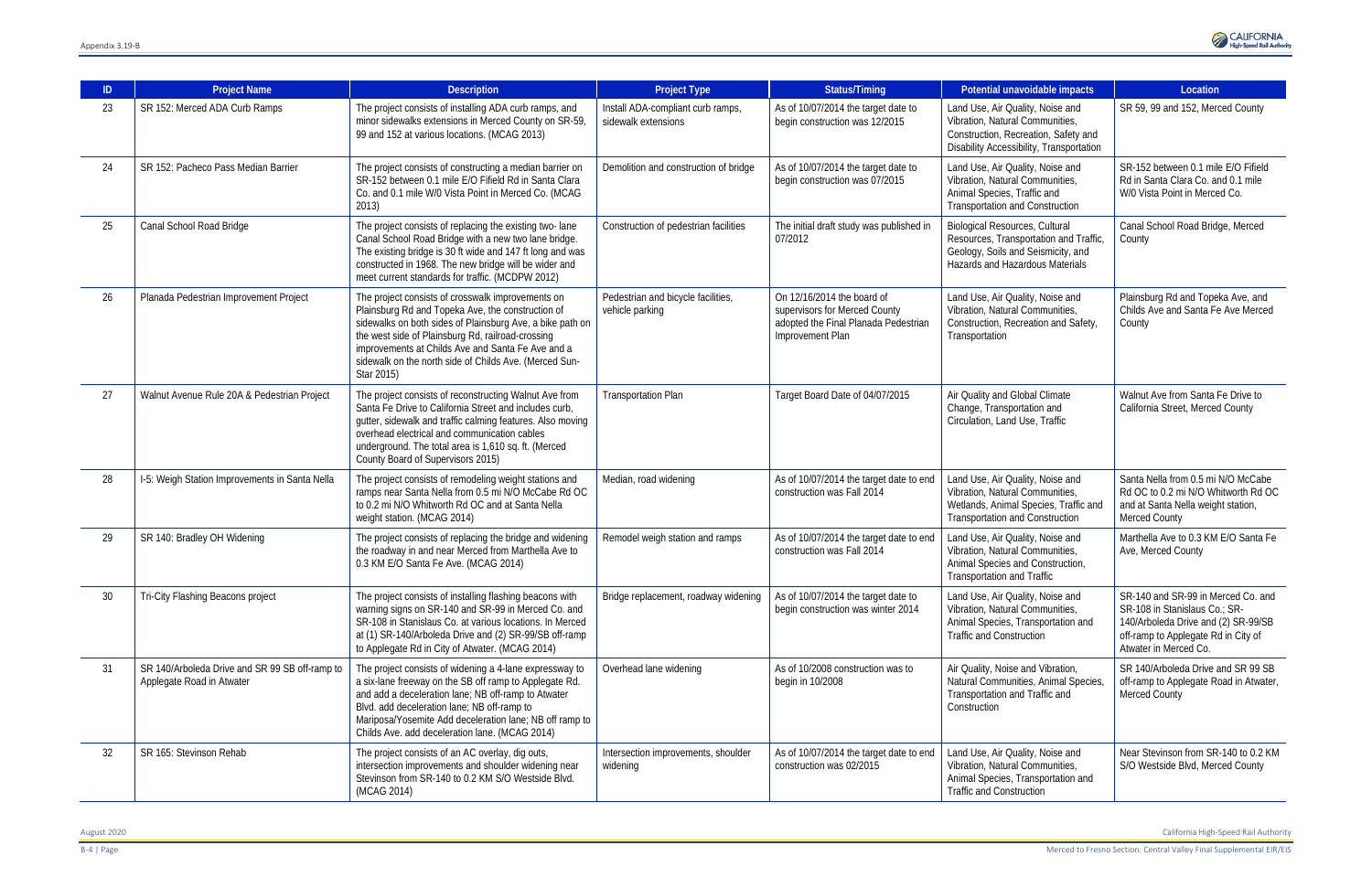

| ID | <b>Project Name</b>                           | <b>Description</b>                                                                                                                                                                                                   | <b>Project Type</b>                                             | Status/Timing                                                                                                                                                                                                                                 | Potential unavoidable impacts                                                                                                                           | Location                                                                                                                          |
|----|-----------------------------------------------|----------------------------------------------------------------------------------------------------------------------------------------------------------------------------------------------------------------------|-----------------------------------------------------------------|-----------------------------------------------------------------------------------------------------------------------------------------------------------------------------------------------------------------------------------------------|---------------------------------------------------------------------------------------------------------------------------------------------------------|-----------------------------------------------------------------------------------------------------------------------------------|
| 33 | SR 165/Fowler Avenue Left-Turn Channelization | The project consists of installing a left-turn channelization<br>in Merced Co. I/S of SR-165 and Fowler Ave near<br>Turlock City. (MCAG 2014)                                                                        | Off-ramp improvements                                           | As of 10/07/2014 the target date to<br>begin construction was Spring 2016                                                                                                                                                                     | Land Use, Air Quality, Noise and<br>Vibration, Natural Communities,<br>Animal Species, Transportation and<br><b>Traffic and Construction</b>            | I/S of SR-165 and Fowler Ave near<br>Turlock City, Merced County                                                                  |
| 34 | SR 165/Westside Boulevard Curve Correction    | The project consists of improving curve radius,<br>superelevation, widening the shoulder and installing<br>rumble strips in Merced Co. I/S of S-R165 and Fowler<br>Ave near Turlock City. (MCAG 2014)                | Left-turn channelization                                        | Land Use, Air Quality, Noise and<br>As of 10/07/2014 the target date to<br>Vibration, Natural Communities,<br>begin construction was FY 2015/2016<br>Animal Species, Transportation and<br><b>Traffic and Construction</b>                    |                                                                                                                                                         | I/S of S-R165 and Fowler Ave near<br>Turlock City, Merced County                                                                  |
| 35 | Weigh Station Improvements in Santa Nella     | The project consists of remodeling the weigh station and<br>ramps near Santa Nella from 0.5 mi N/O McCabe Rd OC<br>to 0.2 mi N/O Whitworth Rd OC at Santa Nella weight<br>station. (MCAG 2014)                       | Bridge and roadway improvements                                 | As of 10/07/2014 the target date to end<br>Land Use, Air Quality, Noise and<br>construction was Fall 2014<br>Vibration, Natural Communities,<br>Animal Species, Transportation and<br><b>Traffic and Construction</b>                         |                                                                                                                                                         | Near Santa Nella from 0.5 mi N/O<br>McCabe Rd OC to 0.2 mi N/O<br>Whitworth Rd OC at Santa Nella<br>weight station. Merced County |
| 36 | East Merced OH                                | The project consists of widening UC and roadway E<br>Merced OH in Merced from 0.3 mi S/O SR-99/SR-140<br>separation to G St U/C and on SR-140 at Main St.<br>(MCAG 2014)                                             | Realignment, widening                                           | As of 10/07/2014 the target date to end<br>construction was 11/2015                                                                                                                                                                           | Land Use, Air Quality, Noise and<br>Vibration, Natural Communities,<br>Animal Species, Transportation and<br><b>Traffic and Construction</b>            | E Merced OH in Merced from 0.3 mi<br>S/O SR-99/SR-140 separation to G St<br>U/C and on SR-140 at Main St.<br><b>Merced County</b> |
| 37 | Arboleda Drive Freeway                        | The project consists of widening a 4-lane expressway to<br>a 6-lane freeway on 8-lane R/W alignment on SR-99<br>from Buchanan Hollow Rd to 0.5 KM N/O McHenry Rd.<br>(MCAG 2014)                                     | Remodel weight station and ramps                                | As of 10/07/2014 the target date to end<br>construction was Spring 2014                                                                                                                                                                       | Land Use, Air Quality, Noise and<br>Vibration, Natural Communities,<br>Animal Species, Transportation and<br><b>Traffic and Construction</b>            | SR-99 from Buchanan Hollow Rd to<br>0.5 KM N/O McHenry Rd., Merced<br>County                                                      |
| 38 | Plainsburg Road Freeway                       | The project consists of widening a 4-lane expressway to<br>a 6-lane freeway on 8-lane R/W alignment on SR-99<br>from Madera/Merced Co line to Buchanan Hollow Rd.<br>(MCAG 2014)                                     | Widen UC and roadway                                            | As of 10/07/2014 the target date to end<br>construction was 06/2015                                                                                                                                                                           | Land Use, Air Quality, Noise and<br>Vibration, Natural Communities,<br>Animal Species, Transportation and<br><b>Traffic and Construction</b>            | on SR-99 from Madera/Merced Co line<br>to Buchanan Hollow Rd., Merced<br>County                                                   |
| 39 | Atwater-Merced Expressway                     | The project consists of constructing a new alignment in<br>Merced at multiple locations from the intersection of<br>Bellevue Ave and existing SR-59 to the intersection of<br>Gurr Rd & Existing SR-140. (MCAG 2014) | 4-lane expressway to 6-lane freeway<br>on 8-lane R/W alignment. | As of 10/07/2014 the target date to end<br>construction was 02/2016                                                                                                                                                                           | Land Use, Air Quality, Noise and<br>Vibration, Natural Communities,<br>Animal Species, Transportation and<br><b>Traffic and Construction</b>            | I/S of Bellevue Ave and existing SR-59<br>to the I/S of Gurr Rd & Existing SR-<br>140, Merced County                              |
| 40 | <b>Bradley Overhead Widening</b>              | The project consists of replacing the bridge and widening<br>the roadway in and near Merced from Marthella Ave to<br>0.3 KM E/O Santa Fe Ave. (MCAG 2014)                                                            | Realignment                                                     | As of 10/07/2014 the target date to end<br>construction was Fall 2014                                                                                                                                                                         | Land Use, Air Quality, Noise and<br>Vibration, Natural Communities,<br>Animal Species, Transportation and<br><b>Traffic and Construction</b>            | In and near Merced from Marthella Ave<br>to 0.3 KM E/O Santa Fe Ave., Merced<br>County                                            |
| 41 | Merced ADA Curb Ramps                         | The project consists of installing ADA curb ramps, and<br>minor sidewalk extensions in Merced Co on SR-59, 99,<br>140, and 152 at multiple locations. (MCAG 2014)                                                    | Lane widening                                                   | As of 10/07/2014 the target date to<br>begin construction was 12/2015                                                                                                                                                                         | Land Use, Air Quality, Noise and<br>Vibration, Natural Communities,<br>Animal Species, Transportation and<br><b>Traffic and Construction</b>            | SR-59, 99, 140, and 152, Merced<br>County                                                                                         |
| 42 | Los Banos Bypass Segment I                    | The project consists of constructing a portion of a new<br>bypass between SR-165 and will tie-in with existing SR-<br>152 signalized I/S in Los Banos from SR165 to SR-152<br>near Santa Fe Rd. (MCAG 2014)          | Bridge replacement, roadway widening                            | Land Use, Air Quality, Noise and<br>As of 10/07/2014 the design was 90%<br>Vibration, Natural Communities,<br>complete and was on hold until funding<br>Animal Species, Transportation and<br>was resolved<br><b>Traffic and Construction</b> |                                                                                                                                                         | SR-165, SR-152 signalized I/S in Los<br>Banos from SR165 to SR-152 near<br>Santa Fe Rd., Merced County                            |
| 43 | Pacheco Pass Median Barrier                   | The project consists of constructing a median barrier on<br>SR-152 between 0.1 mile E/O Fifield Rd in Santa Clara<br>Co. and 0.1 mile W/0 Vista Point in Merced Co. (MCAG<br>2014)                                   | Install ADA-compliant curb ramps,<br>minor sidewalks extension  | As of 10/07/2014 the target date to<br>begin construction was 7/2015                                                                                                                                                                          | Land Use, Air Quality, Noise and<br>Vibration, Natural Communities,<br>Construction, Recreation, Safety and<br>Disability Accessibility, Transportation | SR-152 between 0.1 mile E/O Fifield<br>Rd in Santa Clara Co. and 0.1 mile<br>W/0 Vista Point in Merced Co.                        |
| 44 | Stevinson Rehab                               | The project consists of an AC overlay, dig outs,<br>intersection improvements and shoulder widening near<br>Stevinson from SR-140 to 0.2 KM S/O Westside Blvd.<br>(MCAG 2014)                                        | New roadway (bypass)                                            | As of 10/07/2014 the target date to end<br>construction was 02/2015                                                                                                                                                                           | Land Use, Air Quality, Noise and<br>Vibration, Natural Communities,<br>Animal Species, Transportation and<br><b>Traffic and Construction</b>            | Near Stevinson from SR-140 to 0.2 KM<br>S/O Westside Blvd., Merced County                                                         |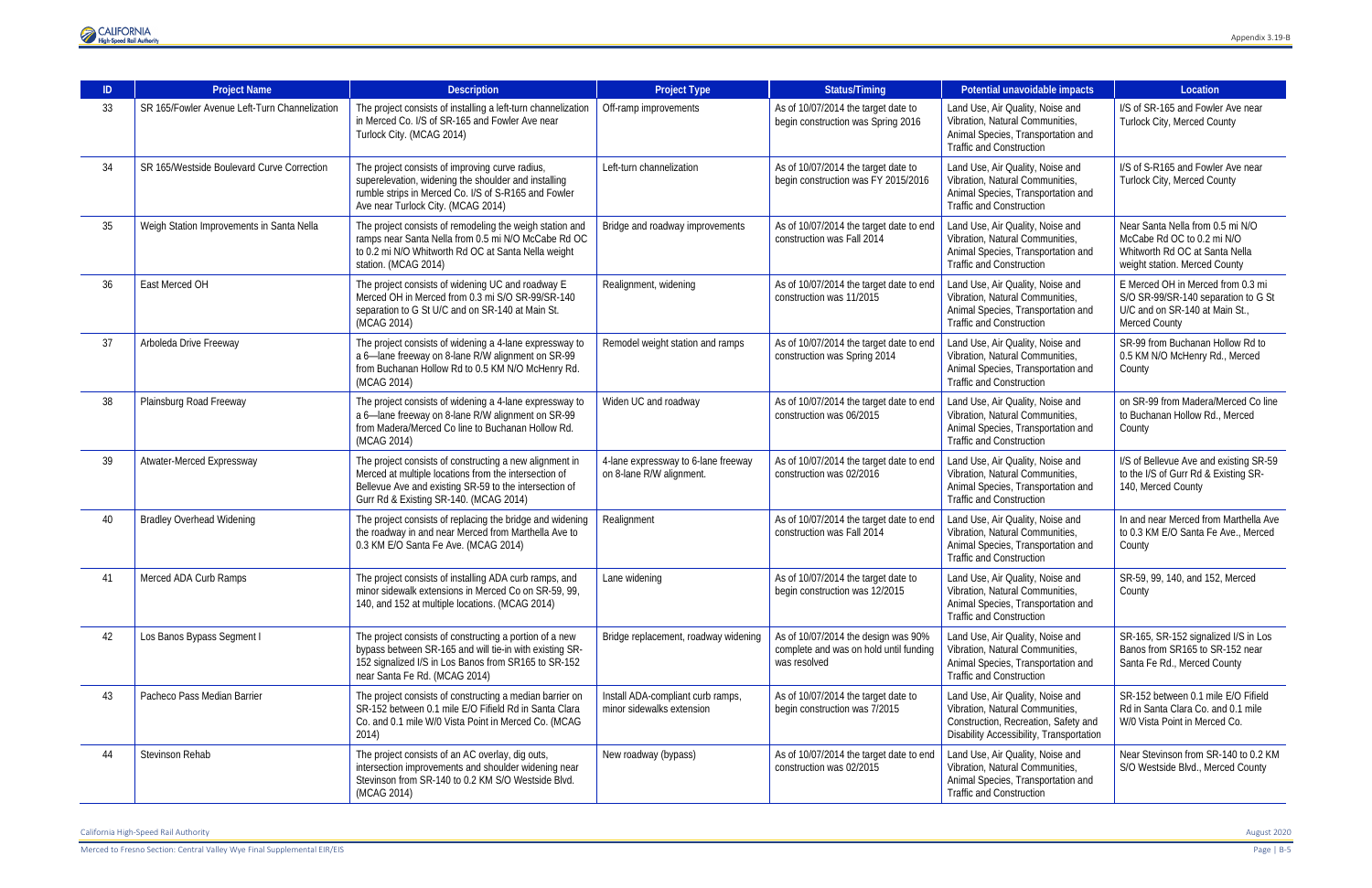| ID. | <b>Project Name</b>                           | <b>Description</b>                                                                                                                                                                                    | <b>Project Type</b>                             | Status/Timing                                                              | Potential unavoidable impacts                                                                                                                | Location                                                         |
|-----|-----------------------------------------------|-------------------------------------------------------------------------------------------------------------------------------------------------------------------------------------------------------|-------------------------------------------------|----------------------------------------------------------------------------|----------------------------------------------------------------------------------------------------------------------------------------------|------------------------------------------------------------------|
| 45  | SR-165/Fowler Avenue Left Turn Channelization | The project consists of installing a left-turn channelization<br>in Merced Co. I/S of SR-165 and Fowler Ave near<br>Turlock City. (MCAG 2014)                                                         | Construct median barrier                        | As of 10/07/2014 the target date to<br>begin construction was Spring 2016  | Land Use, Air Quality, Noise and<br>Vibration, Natural Communities,<br>Animal Species, Transportation and<br><b>Traffic and Construction</b> | I/S of SR-165 and Fowler Ave near<br>Turlock City, Merced County |
| 46  | SR-165/Westside Boulevard Curve Correction    | The project consists of improving curve radius,<br>superelevation, widening the shoulder and installing<br>rumble strips in Merced Co. I/S of S-R165 and Fowler<br>Ave near Turlock City. (MCAG 2014) | Intersection improvements, shoulder<br>widening | As of 10/07/2014 the target date to<br>begin construction was FY 2015/2016 | Land Use, Air Quality, Noise and<br>Vibration, Natural Communities,<br>Animal Species, Transportation and<br><b>Traffic and Construction</b> | I/S of S-R165 and Fowler Ave near<br>Turlock City, Merced County |
|     | SR-165/Fowler Avenue Left Turn Channelization | The project consists of installing a left-turn channelization<br>in Merced Co. I/S of SR-165 and Fowler Ave near<br>Turlock City. (MCAG 2014)                                                         | Install left-turn channelization                | As of 10/07/2014 the target date to<br>begin construction was Spring 2016  | Land Use, Air Quality, Noise and<br>Vibration, Natural Communities,<br>Animal Species, Transportation and<br><b>Traffic and Construction</b> | I/S of SR-165 and Fowler Ave near<br>Turlock City, Merced County |

SR = State Route

OH = overhead

I-5 = Interstate 5 PM = post mile

ADA = Americans with Disabilities Act

SB = southbound

UC = undercrossing

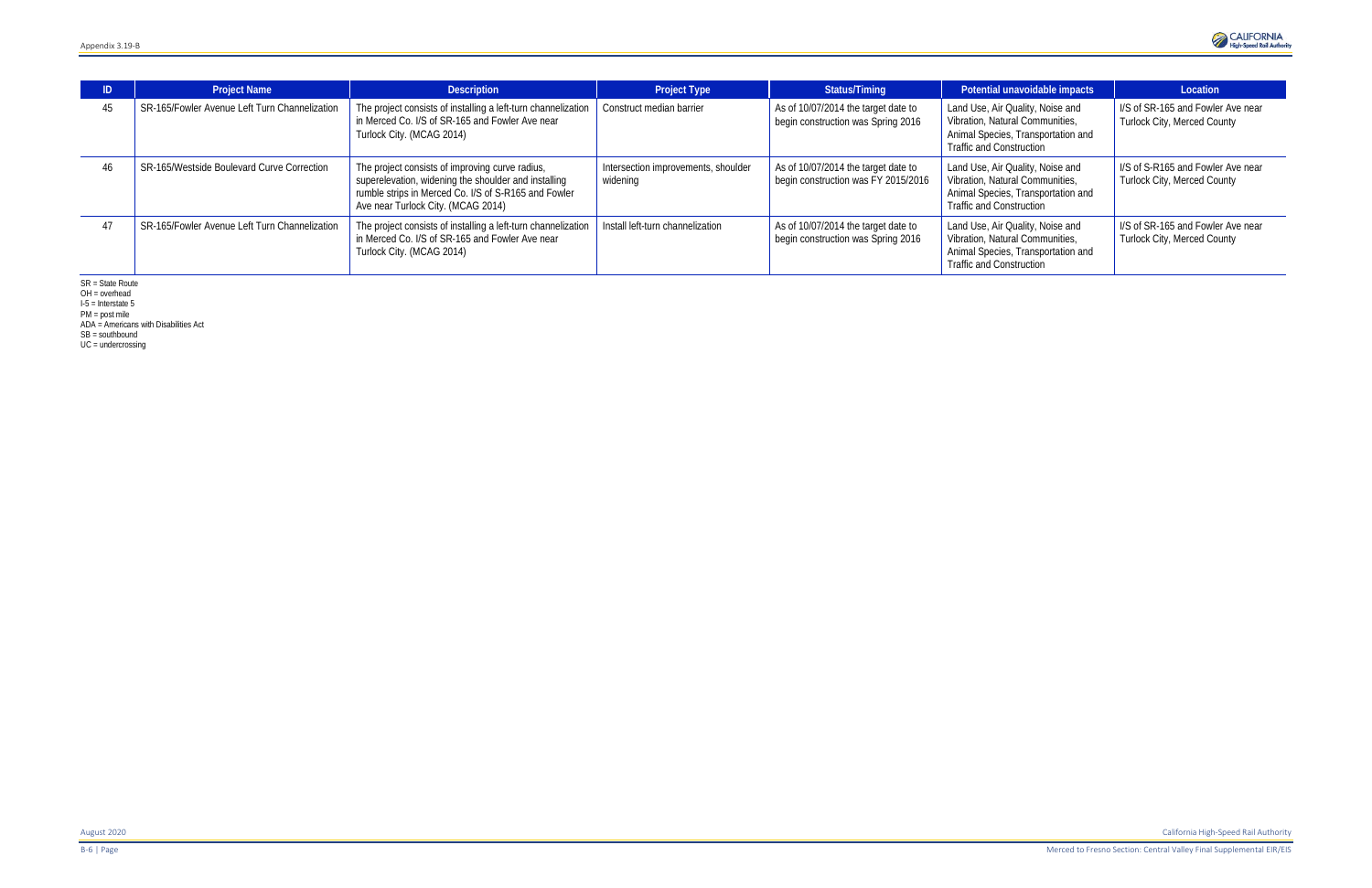Merced to Fresno Section: Central Valley Wye Final Supplemental EIR/EIS Page | B-7

#### **Table 3 Madera County Transportation Projects List**

|                | <b>Project Name</b>                                                                   | <b>Description</b>                                                                                                                                                                                                                                                                                                                                                                                           | <b>Project Type</b>                                     | <b>Status/Timing</b>           | Potential unavoidable impacts                                                                                                                                                                                                                                                        | Location      |
|----------------|---------------------------------------------------------------------------------------|--------------------------------------------------------------------------------------------------------------------------------------------------------------------------------------------------------------------------------------------------------------------------------------------------------------------------------------------------------------------------------------------------------------|---------------------------------------------------------|--------------------------------|--------------------------------------------------------------------------------------------------------------------------------------------------------------------------------------------------------------------------------------------------------------------------------------|---------------|
|                | Madera County 2014 Regional Transportation<br>Plan & Sustainable Communities Strategy | County-wide planning document which provides the framework for<br>transportation infrastructure investments in the county through 2040. Provides a<br>plan to comply with SB375 to reduce GHG. (MCTC 2014).                                                                                                                                                                                                  | <b>Transportation Plan</b>                              | Adopted 07/2014                | Agricultural Lands, Aesthetic/Visual, Air<br>Quality and Global Climate Change,<br>Biological Resources, Hydrology and<br>Water Quality, Geology and Soils,<br>Hazards, Energy, Noise, Transportation<br>and Circulation, Parks and Recreation,<br>Public Services, Land Use, Growth | Madera County |
| $\overline{2}$ | Ellis Avenue: Phase 1 and Phase 2                                                     |                                                                                                                                                                                                                                                                                                                                                                                                              | Construction of new roads and<br>overcrossing           | Phase 1: under<br>construction |                                                                                                                                                                                                                                                                                      | Madera County |
| 3              | Ellis Avenue: Interchange at SR 99                                                    | Includes the construction of new Ave 12 bridges just north of the existing<br>bridges and will include modifications along westbound and eastbound Ave 12;<br>including the reconfigurations of local roads North and South Road 29. The<br>southbound State Route 99 (SR 99) Ave 12 exit and Golden State Boulevard<br>will be reconfigured and a new southbound onramp from Ave 12 will be<br>constructed. | Convert to interchange                                  | 2040                           |                                                                                                                                                                                                                                                                                      | Madera County |
|                | SR 99                                                                                 | Reconstruct Interchange. Project limits: Avenue 12 Interchange. On route 99<br>from 0.5 mile south of Avenue 12 overcrossing to 0.5 mile north of Avenue 12<br>overcrossing. PM R7.1-R7.9                                                                                                                                                                                                                    | Interchange Improvements                                | 2017                           |                                                                                                                                                                                                                                                                                      | Madera County |
| 5              | 4th Street: Gateway to Lake Street                                                    |                                                                                                                                                                                                                                                                                                                                                                                                              | Land expansion and construction of<br>railroad crossing |                                |                                                                                                                                                                                                                                                                                      | Madera County |
| 6              | Olive Street: Gateway to Roosevelt                                                    | Widen street to 4 lanes for Arterial Street Standards. Widen UPRR crossing.<br>Justification: Project reduces traffic delays at Gateway/Olive Intersection by<br>providing 4 travel lanes. Complies with City approved traffic circulation element.<br>2 to 4 lanes.                                                                                                                                         | Lane expansion                                          | 2032                           |                                                                                                                                                                                                                                                                                      | Madera County |
|                | Gateway/Central/3rd/E Street - Sidewalks                                              | Sidewalk on Central Avenue, Gateway to Lake Street: E Street, Central Avenue<br>to 3rd Street: 3rd Street, E Street to Central Avenue. Justification: Sidewalks<br>don't exist in many locations along this residential neighborhood that are<br>needed for access to the Rotary Park. (City of Madera 2014)                                                                                                 | Street reconstruction, sidewalks                        | 2014-2015                      |                                                                                                                                                                                                                                                                                      | Madera County |
| 8              | Lake Street Widening - 4th Street to Cleveland                                        | Widen Lake Street to 2 to 4 lanes with median for Arterial Street Standards.<br>Justification: Providing 4 travel lanes will be needed to handle traffic volume.<br>Complies with City approved traffic circulation element. (City of Madera 2014)                                                                                                                                                           | Lane expansion, Street<br>Reconstruction.               | 2017                           |                                                                                                                                                                                                                                                                                      | Madera County |
| 9              | Lake/4th/Central Intersection-Traffic Signal                                          | Infill and provide sidewalk facilities and appurtenances. Areas to be determined<br>to maximize pedestrian usage within funds available. To be implemented by<br>phases. Justification: Will encourage pedestrian travel and provide safety at<br>areas without sidewalks and ADA maps with high concentration of pedestrians.<br>(City of Madera 2014)                                                      | Install traffic signal and sidewalks                    | 2015-2016                      |                                                                                                                                                                                                                                                                                      | Madera County |
| 10             | Schnoor Avenue: Trevor to Sunset                                                      | Overlay & Restripe to 4 lanes. (MCTC 2015)                                                                                                                                                                                                                                                                                                                                                                   | Lane restripe                                           | 2032                           |                                                                                                                                                                                                                                                                                      | Madera County |
| 11             | Sunset: 4th to Westberry                                                              | 2 to 4 lanes. (MCTC 2015)                                                                                                                                                                                                                                                                                                                                                                                    | Lane expansion                                          | 2035                           |                                                                                                                                                                                                                                                                                      | Madera County |
| 12             | Schnoor Avenue and Cleveland Bridges at<br>Fresno River                               | City of Madera Bridge Preventive Maintenance and surface crack repair at the<br>Schnoor Avenue Bridge at the Fresno River and the Cleveland Avenue Bridge<br>at the Fresno River. Justification: To repair cracking at Schnoor and Granada<br>Bridge to prevent future damages. (City of Madera 2014)                                                                                                        | Deck repair                                             | 2014-2015                      |                                                                                                                                                                                                                                                                                      | Madera County |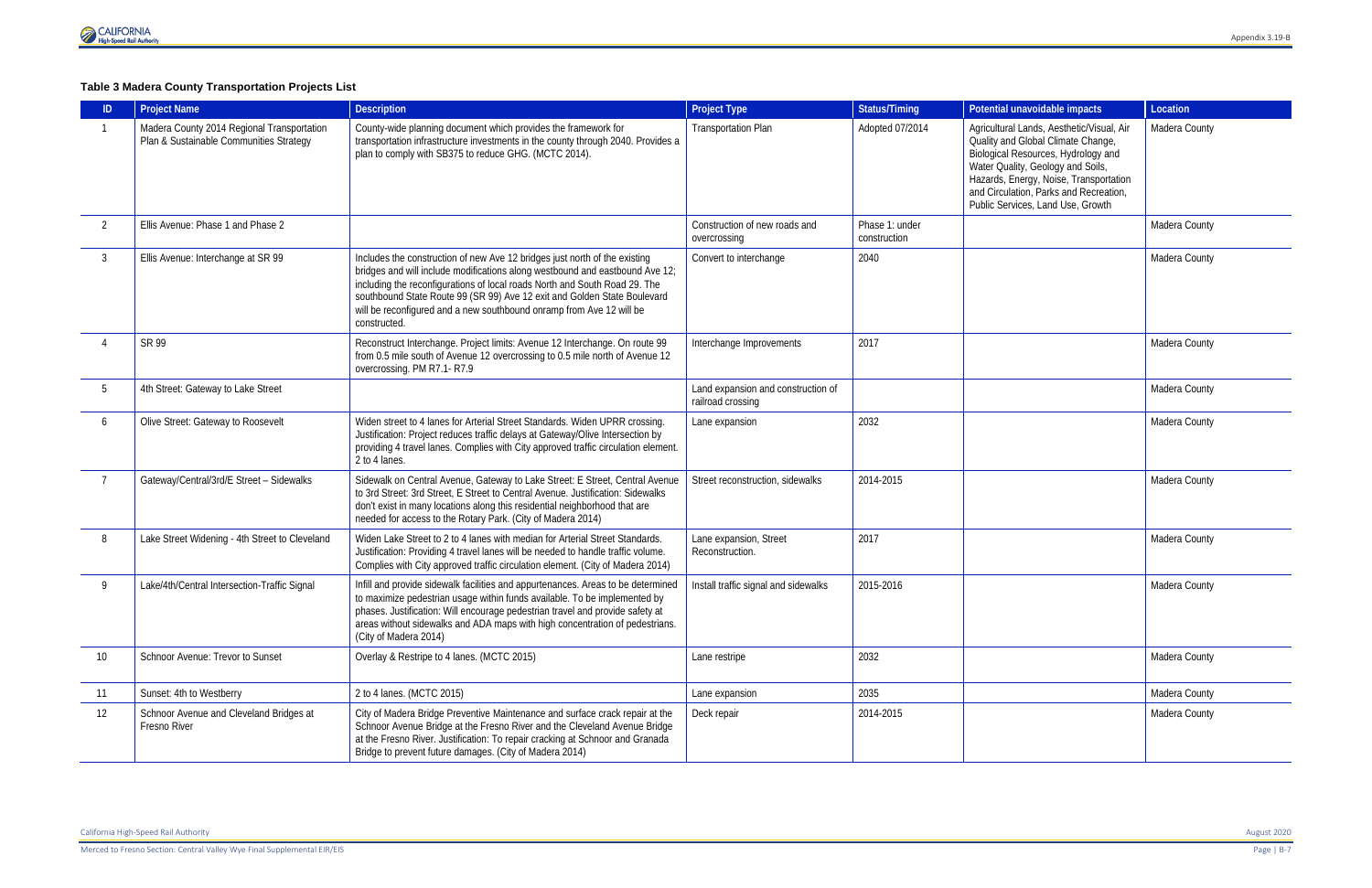| ID | <b>Project Name</b>                         | <b>Description</b>                                                                                                                                                                                                                                                                                                                                                                                                    | <b>Project Type</b>                  | Status/Timing | Potential unavoidable impacts | Location      |
|----|---------------------------------------------|-----------------------------------------------------------------------------------------------------------------------------------------------------------------------------------------------------------------------------------------------------------------------------------------------------------------------------------------------------------------------------------------------------------------------|--------------------------------------|---------------|-------------------------------|---------------|
| 13 | Cleveland at Schnoor Avenue: Left Turn Lane | Add a dual left turn lane for WB Cleveland Avenue traffic turning south onto<br>Schnoor Avenue. Justification: Emission reduction for CMAQ project. (City of<br>Madera 2014)                                                                                                                                                                                                                                          | Dual left-turn lane                  | 2015          |                               | Madera County |
| 14 | Cleveland: Sharon to Trevor                 | Restripe to 4 lanes. (MCTC 2015)                                                                                                                                                                                                                                                                                                                                                                                      | Lane restripe                        | 2025          |                               | Madera County |
| 15 | Westberry: Fresno River                     | Construct Westberry Bridge over the Fresno River. Efficient circulation and<br>maintenance of acceptable levels of service at various local intersections<br>dictate the need for this bridge with the next 5-10 years.                                                                                                                                                                                               | New bridge over Fresno River         | 2015-2025     |                               | Madera County |
| 16 | Airport                                     |                                                                                                                                                                                                                                                                                                                                                                                                                       | Lane restripe                        |               |                               | Madera County |
| 17 | Yeager                                      |                                                                                                                                                                                                                                                                                                                                                                                                                       | Lane restripe                        |               |                               | Madera County |
| 18 | Yeager: Falcon to Aviation                  | Overlay and restripe to 4 lanes. (MCTC 2015)                                                                                                                                                                                                                                                                                                                                                                          | New lanes                            | 2025          |                               | Madera County |
| 19 | Ellis: Road 16 to Lake                      |                                                                                                                                                                                                                                                                                                                                                                                                                       | Lane expansion                       |               |                               | Madera County |
| 20 | SR 145                                      |                                                                                                                                                                                                                                                                                                                                                                                                                       | Lane expansion                       |               |                               | Madera County |
| 21 | Granada                                     |                                                                                                                                                                                                                                                                                                                                                                                                                       | Lane expansion                       |               |                               | Madera County |
| 22 | Granada: at Fresno River                    | Widen structure from 2 to 4 lanes. (MCTC 2015)                                                                                                                                                                                                                                                                                                                                                                        | Widen structure                      | 2032          |                               | Madera County |
| 23 | Sharon Boulevard: Ellis Street to Avenue 17 | Sharon Boulevard Infrastructure Project-Street Component- Sharon Boulevard<br>Alignment, South of Avenue 17, East of SR99. Establish Master Planned and<br>Development-Serving Infrastructure Configurations and Right of Way<br>requirements for facilities including Streets, Water, Wastewater Disposal<br>Street, and Storm Drainage. The street component will establish the plan line.<br>(City of Madera 2014) | New roadway                          |               |                               | Madera County |
| 24 | Cleveland: Schnoor Avenue to SR 99          | Reconstruct and widen from 4 lanes to 6 lanes. Justification: Requires 6 travel<br>lanes to reduce traffic congestion. This project is included as a Tier 1<br>improvement in the Measure T program. (City of Madera 2014)                                                                                                                                                                                            | Lane expansion                       |               |                               | Madera County |
| 25 | Gateway                                     |                                                                                                                                                                                                                                                                                                                                                                                                                       | Lane expansion                       |               |                               | Madera County |
| 26 | Gateway: Yosemite to Cleveland              | 2 to 4 lanes. (MCTC 2015)                                                                                                                                                                                                                                                                                                                                                                                             | Lane expansion                       | 2032          |                               | Madera County |
| 27 | Gateway: Olive Street to 9th Street         | 2 to 4 lanes. (MCTC 2015)                                                                                                                                                                                                                                                                                                                                                                                             | Lane expansion                       | 2032          |                               | Madera County |
| 28 | Gateway: Bridge repair                      | Determine deficiency and determine corrective action. Justification: This bridge<br>is listed on Caltrans Inspection & Action report. (City of Madera 2014)                                                                                                                                                                                                                                                           | Bridge repair                        | 2014-2015     |                               | Madera County |
| 29 | Gateway and Cleveland: Pedestrian Crossing  | Adding pedestrian crossing at south side of the intersection, across Gateway.<br>Adjusting existing crossing on north side of Gateway/Cleveland intersection.<br>Justification: Pedestrian safety and ADA. (City of Madera 2014)                                                                                                                                                                                      | Pedestrian crossing, Traffic signal. | 2014-2015     |                               | Madera County |
| 30 | Ellis: Road 26 to Krohn                     | 2 to 4 lanes. (MCTC 2015)                                                                                                                                                                                                                                                                                                                                                                                             | Lane expansion                       | 2025          |                               | Madera County |
| 31 | Ellis: Road 26 to Lake                      | 2 to 4 lanes. (MCTC 2015)                                                                                                                                                                                                                                                                                                                                                                                             | Lane expansion                       | 2032          |                               | Madera County |
| 32 | Aviation: extend to Avenue 17               | New 2 Lane Roadway. (MCTC 2015)                                                                                                                                                                                                                                                                                                                                                                                       | New lanes                            | 2025          |                               | Madera County |
| 33 | Avenue 17: SR 99 Interchange                | Interchange Improvements/ Widen Structure. (MCTC 2015)                                                                                                                                                                                                                                                                                                                                                                | Interchange improvements             | 2025          |                               | Madera County |
| 34 | Avenue 17: Road 23 to Golden State          | 2 to 4 lanes. (MCTC 2015)                                                                                                                                                                                                                                                                                                                                                                                             | Lane expansion                       | 2040          |                               | Madera County |
| 35 | Avenue 17: Road 26 to Road 27               | 2 to 4 lanes. (MCTC 2015)                                                                                                                                                                                                                                                                                                                                                                                             | Lane expansion                       | 2040          |                               | Madera County |
| 36 | Westberry: Cleveland to Avenue 16           | 2 to 4 lanes. (MCTC 2015)                                                                                                                                                                                                                                                                                                                                                                                             | Lane expansion                       | 2032          |                               | Madera County |
| 37 | Westberry: at Fresno River                  | New 4 Lane Bridge. (MCTC 2015)                                                                                                                                                                                                                                                                                                                                                                                        | New bridge                           | 2025          |                               | Madera County |

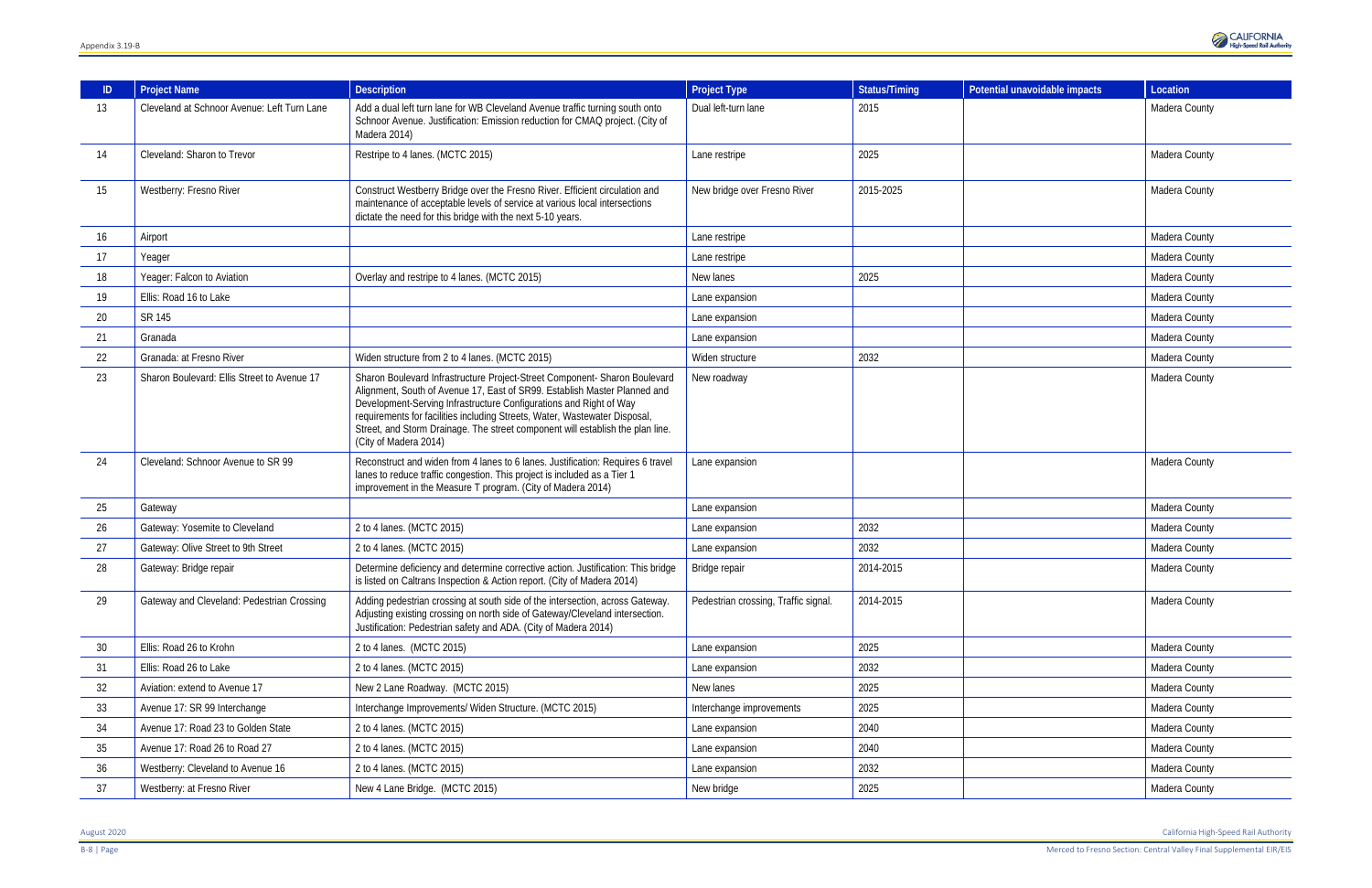

| ID | <b>Project Name</b>                                | <b>Description</b>                                                                                                                                                                                                                                                                                                                                                                                           | <b>Project Type</b>                                        | <b>Status/Timing</b> | Potential unavoidable impacts                               | Location      |
|----|----------------------------------------------------|--------------------------------------------------------------------------------------------------------------------------------------------------------------------------------------------------------------------------------------------------------------------------------------------------------------------------------------------------------------------------------------------------------------|------------------------------------------------------------|----------------------|-------------------------------------------------------------|---------------|
| 38 | D Street: Clark to Adell                           | 2 to 4 lanes. (MCTC 2015)                                                                                                                                                                                                                                                                                                                                                                                    | Lane expansion                                             | 2032                 |                                                             | Madera County |
| 39 | Howard                                             |                                                                                                                                                                                                                                                                                                                                                                                                              | Lane expansion                                             |                      |                                                             | Madera County |
| 40 | Howard: Westberry to Granada                       | 2 to 4 lanes. (MCTC 2015)                                                                                                                                                                                                                                                                                                                                                                                    | Lane expansion                                             | 2032                 |                                                             | Madera County |
| 41 | Howard: Pine to Schnoor Avenue                     | 2 to 4 lanes. (MCTC 2015)                                                                                                                                                                                                                                                                                                                                                                                    | Lane expansion                                             | 2040                 |                                                             | Madera County |
| 42 | Pecan                                              |                                                                                                                                                                                                                                                                                                                                                                                                              | Lane expansion                                             |                      |                                                             | Madera County |
| 43 | Pecan: Golden State to Stadium                     | 2 to 4 lanes. (MCTC 2015)                                                                                                                                                                                                                                                                                                                                                                                    | Lane expansion                                             | 2032                 |                                                             | Madera County |
| 44 | Pecan: Pine to Schnoor Avenue                      | 2 to 4 lanes. (MCTC 2015)                                                                                                                                                                                                                                                                                                                                                                                    | Lane expansion                                             | 2017                 |                                                             | Madera County |
| 45 | Schnoor Avenue: Sidewalks                          | Construct paved shoulders and curb and gutter. Justification: Reduce PM-10<br>dust and provide public safety. (City of Madera 2014)                                                                                                                                                                                                                                                                          | Paved shoulders, curb and gutter                           | 2017                 |                                                             | Madera County |
| 46 | Thomas Jefferson/John Adams: Sidewalks             | Construct sidewalks and curb ramps: install in pavement lighted crosswalk and<br>acquisition of right of way. Safe routes to School for Thomas Jefferson Middle<br>School and John Adams Elementary School. Justification: Improve traffic and<br>pedestrian circulation and safety. (City of Madera 2014)                                                                                                   | Paved shoulders, curb and gutter                           |                      |                                                             | Madera County |
| 47 | Tozer/Road 28: Avenue 13 to Knox                   | 2 to 4 lanes. (MCTC 2015)                                                                                                                                                                                                                                                                                                                                                                                    | Lane expansion                                             | 2035                 |                                                             | Madera County |
| 48 | Sunrise: B Street to Road 28                       | 2 to 4 lanes. (MCTC 2015)                                                                                                                                                                                                                                                                                                                                                                                    | Lane expansion                                             | 2035                 |                                                             | Madera County |
| 49 | Storey Road: SR 145 to city limit                  | 2 to 4 lanes. (MCTC 2015)                                                                                                                                                                                                                                                                                                                                                                                    | Lane expansion                                             | 2035                 |                                                             | Madera County |
| 50 | Storey Road: at Millview Sports Complex            |                                                                                                                                                                                                                                                                                                                                                                                                              | Street reconstruction, curb and gutter,<br>shoulder paving |                      |                                                             | Madera County |
| 51 | Road 29: Avenue 14 to Avenue 15                    | 2 to 4 lanes. (MCTC 2015)                                                                                                                                                                                                                                                                                                                                                                                    | Lane expansion                                             | 2035                 |                                                             | Madera County |
| 52 | SR 145: Avenue 12 to Avenue 13 1/2                 | Begins: Fresno/Madera County Line.<br>Ends: At Avenue 13 in City of Madera.<br>This is a two-lane conventional highway with striped median in flat terrain.<br>(Caltrans 2013b)                                                                                                                                                                                                                              | Lane expansion                                             |                      | Agriculture, threatened/endangered<br>species and wetlands. | Madera County |
| 53 | SR 145: SR 99 to Yosemite                          | Begins: At Avenue 13 in the City of Madera<br>Ends: At Tozer Street in City of Madera.<br>The highway alternates between a 2-lane and a 4-lane facility with a mix of<br>raised and striped median as it traverses the City of Madera. Some portions of<br>the highway that serves as "main street" are striped for street automobile<br>parking.<br>Interchange connection at Route 99.<br>(Caltrans 2013b) | Lane expansion                                             |                      | Cultural                                                    | Madera County |
| 54 | Cleveland: Road 29 to SR 99                        | 4 to 6 lanes & Interchange Improvements. (MCTC 2015)                                                                                                                                                                                                                                                                                                                                                         | Lane expansion and interchange<br>improvements             | 2040                 |                                                             | Madera County |
| 55 | Cleveland: Road 26 to SR 99                        | 4 to 6 lanes & Interchange Improvements. (MCTC 2015)                                                                                                                                                                                                                                                                                                                                                         | Lane expansion and interchange<br>improvements             | 2040                 |                                                             | Madera County |
| 56 | Pine: Almond Avenue to Madera HS south<br>driveway | 2 to 4 lanes. (MCTC 2015)                                                                                                                                                                                                                                                                                                                                                                                    | Lane expansion                                             | 2032                 |                                                             | Madera County |
| 57 | Pine: Howard to 4th Street                         | Reconstruction asphalt paving on Pine street from Howard to Fourth Street and<br>widen roadway. Install missing streetlights. Justification: Project identified in<br>Public Works Pavement Management Plan as asphalt requiring replacement<br>and improves traffic flow. (City of Madera 2014)                                                                                                             | Street reconstruction and widening                         | 2014-2015            |                                                             | Madera County |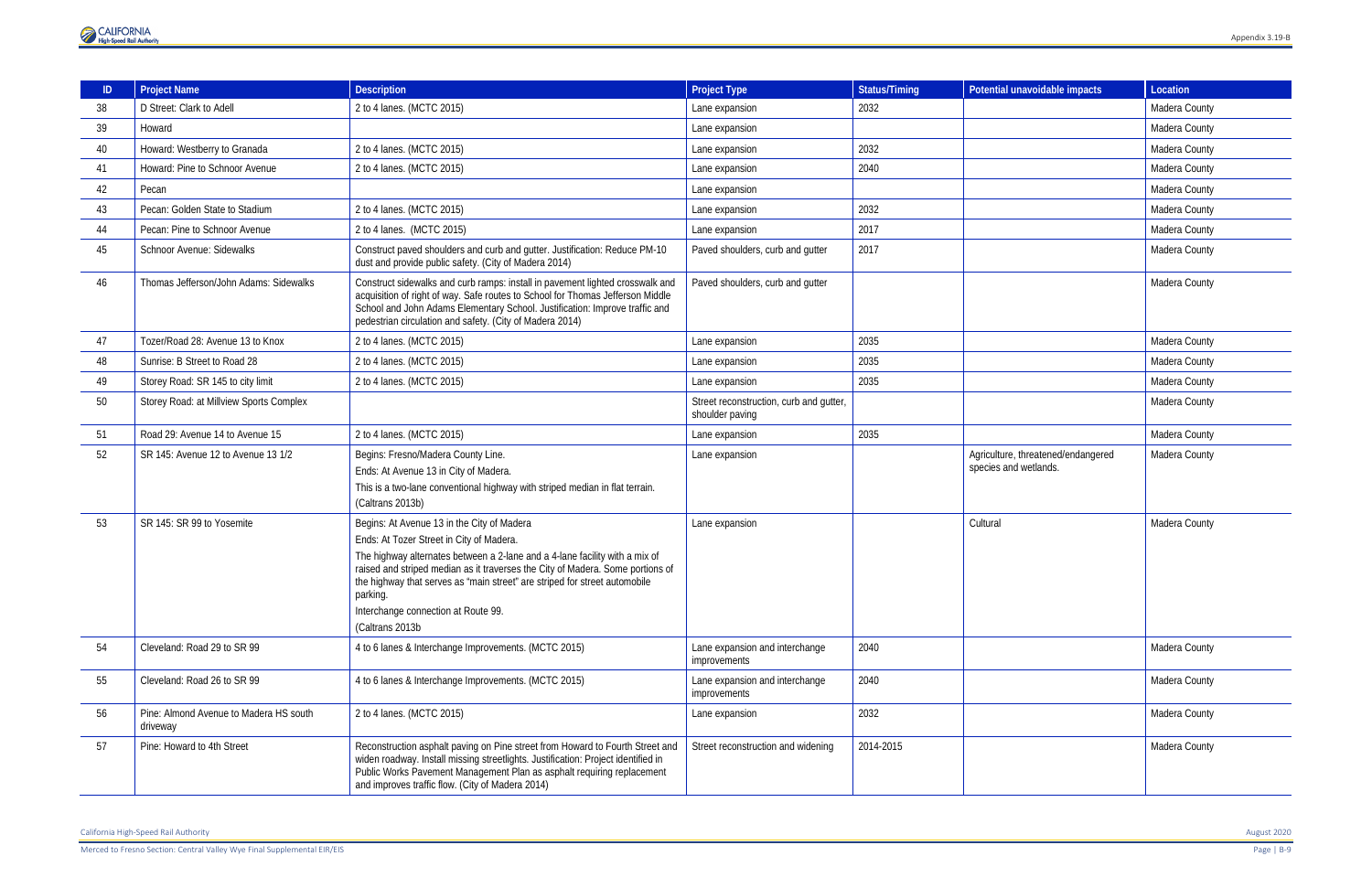|    | <b>Project Name</b>                                                    | <b>Description</b>                                                                                                                                                                                                                                                                      | <b>Project Type</b>                                                  | <b>Status/Timing</b> | Potential unavoidable impacts | Location      |
|----|------------------------------------------------------------------------|-----------------------------------------------------------------------------------------------------------------------------------------------------------------------------------------------------------------------------------------------------------------------------------------|----------------------------------------------------------------------|----------------------|-------------------------------|---------------|
| 58 | Pine-Pecan: Street Improvements                                        | Street widening along the west side of Pine and along the north side of Pecan.<br>Justification: Off-site improvements for the Transit-Public Works Facility. (City<br>of Madera 2014)                                                                                                  | Street reconstruction/widening                                       | 2014-2015            |                               | Madera County |
| 59 | Stadium: Pecan to Maple                                                | 2 to 4 lanes. (MCTC 2015)                                                                                                                                                                                                                                                               | Lane expansion                                                       | 2035                 |                               | Madera County |
| 60 | Madera Avenue (SR 145)                                                 |                                                                                                                                                                                                                                                                                         | Lane expansion                                                       |                      |                               | Madera County |
| 61 | 4th Street: SR 99 interchange                                          | Interchange Reconstruction. (Authority and FRA 2012b)                                                                                                                                                                                                                                   | Lane expansion                                                       | 2010                 |                               | Madera County |
| 62 | Raymond Road: Shoulder                                                 |                                                                                                                                                                                                                                                                                         | Shoulder, curb and gutter                                            |                      |                               | Madera County |
| 63 | Torres Way, and other locations                                        | Construct AC pavement along Torres Way and at various locations.<br>Justification: Mitigation measures to reduce PM-10. (City of Madera 2014)                                                                                                                                           | Street reconstruction/alley paving                                   | 2016-2017            |                               | Madera County |
| 64 | <b>ADA Walkability Sidewalks</b>                                       |                                                                                                                                                                                                                                                                                         | Street reconstruction, wheelchair<br>ramps and pedestrian facilities |                      |                               | Madera County |
| 65 | Granada and Howard: Traffic Signal                                     | Add traffic signal at Granada Drive and Howard Road. Justification: Emission<br>reduction for CMAQ project. Traffic safety. (City of Madera 2014)                                                                                                                                       | Traffic signal                                                       |                      |                               | Madera County |
| 66 | Howard/Westberry: Traffic Signal                                       | Install a traffic signal at the intersection of Westberry Blvd. and Howard Rd.<br>Justification: Emission reduction for CMAQ project and traffic safety. (City of<br>Madera 2014)                                                                                                       | Traffic signal                                                       |                      |                               | Madera County |
| 67 | Sherwood and Lake: Traffic Signal                                      | Adding traffic signals and replacing/retrofitting existing signals at<br>Sherwood/Lake Street Intersection. Justification: Improve traffic flow. (City of<br>Madera 2014)                                                                                                               | Traffic signal                                                       | 2015-2016            |                               | Madera County |
| 68 | Yosemite and Elm: Traffic Signal                                       | Install traffic signal at Yosemite and Elm.                                                                                                                                                                                                                                             | Traffic signal                                                       | 2014-2015            |                               | Madera County |
| 69 | <b>UPRR Crossing-Street Approach</b>                                   |                                                                                                                                                                                                                                                                                         | Paving                                                               |                      |                               | Madera County |
| 70 | Gateway and UPRR undercrossing                                         | This previously approved and designed project includes engineering,<br>environmental and construction for a trail undercrossing at Gateway Drive and<br>the Union Pacific Railroad trestle. (City of Madera 2014)                                                                       | Trail undercrossing, Parks                                           | 2014-2015            |                               | Madera County |
| 71 | Schnoor Avenue Bridge-North undercrossing                              |                                                                                                                                                                                                                                                                                         | Trail undercrossing                                                  |                      |                               | Madera County |
| 72 | 6th Street Bike Lanes: North to Lake Street                            | Construct Class 2 bike lane along 6th Street between N Street and Lake Street<br>with bike lanes on both sides of the street and retain parking. Install 'Bike<br>Route' signs at various locations. (City of Madera 2014)                                                              | Street reconstruction, Class II bike<br>lane                         | 2014-2015            |                               | Madera County |
| 73 | Fresno River to Cleveland Avenue: Granada<br>Drive to Schnoor Avenue   | Construct bike/ pedestrian path in MID alignment north of Fresno River to<br>Cleveland Avenue between Granada Dr. and Schnoor Ave. Justification:<br>Provide multi-modal pathway connecting Fresno River and commercial areas to<br>the northwest area of Madera. (City of Madera 2014) | Bike/pedestrian path, Street<br>construction                         | 2016                 |                               | Madera County |
| 74 | Fresno River Trail to Schnoor Avenue:<br>Bike/pedestrian trail         |                                                                                                                                                                                                                                                                                         | Bike/pedestrian path                                                 |                      |                               | Madera County |
| 75 | Fresno River Trail from Granada Drive to MID<br>alignment              |                                                                                                                                                                                                                                                                                         | Bike/pedestrian path                                                 |                      |                               | Madera County |
| 76 | Laurel Bike Path-Sunset to Fresno River Trail                          | Phase 2 of this project will construct an asphalt concrete path with concrete<br>landing and install irrigation facilities and trees along an existing MID easement<br>corridor (Laurel Street) that connects to the Fresno River Trail.                                                | Bike path, Parks                                                     |                      |                               | Madera County |
| 77 | Airport: various pavement improvements - Apron,<br>Tee Hangar, Taxiway |                                                                                                                                                                                                                                                                                         | Pavement, taxiway, and infrastructure                                |                      |                               | Madera County |

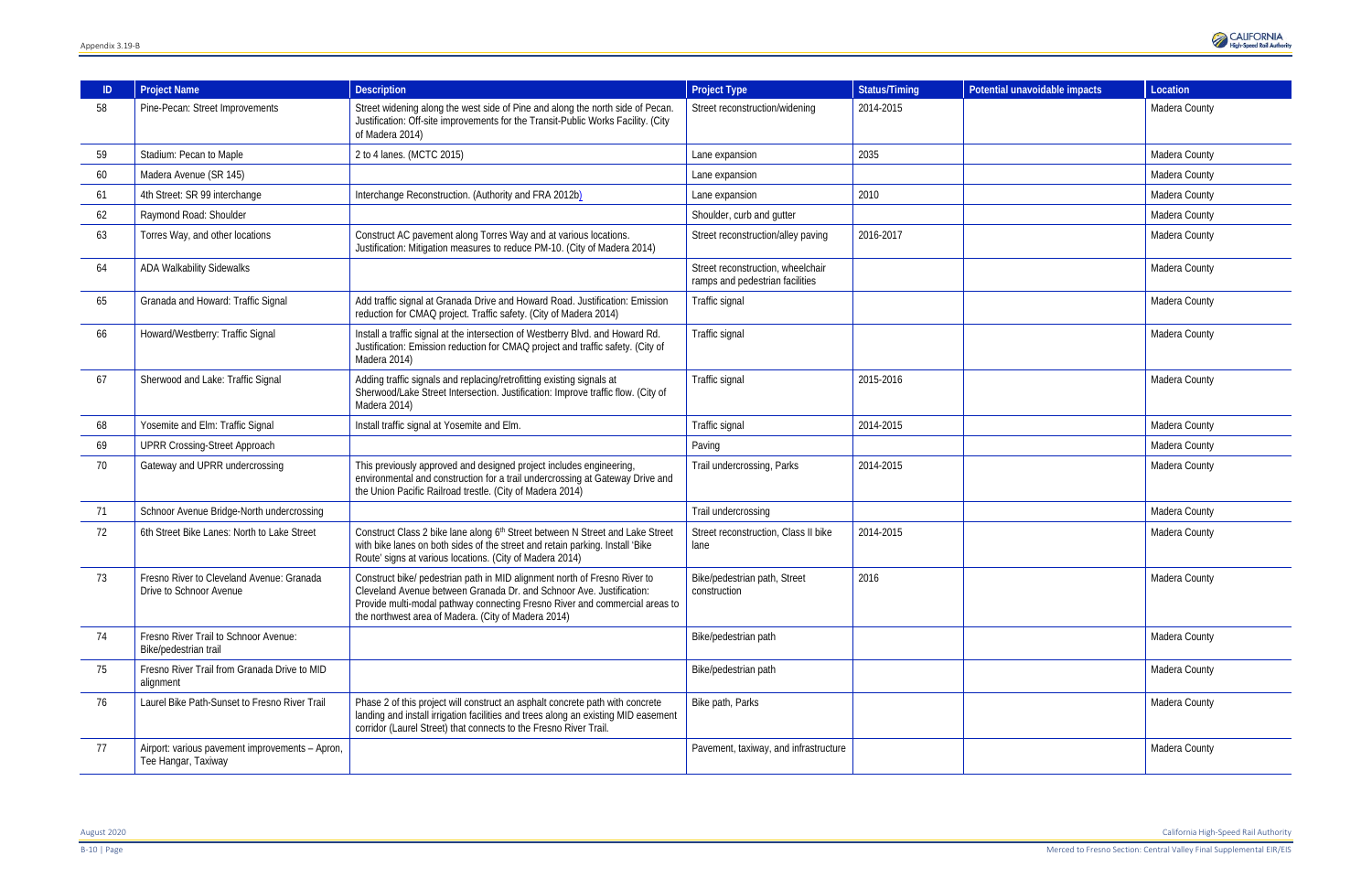

|    | <b>Project Name</b>                                  | <b>Description</b>                                                                                                                     | <b>Project Type</b>         | Status/Timing                                                                        | Potential unavoidable impacts      | Location                                    |
|----|------------------------------------------------------|----------------------------------------------------------------------------------------------------------------------------------------|-----------------------------|--------------------------------------------------------------------------------------|------------------------------------|---------------------------------------------|
|    | <b>Fairmead Median Barriers</b>                      |                                                                                                                                        | Median barrier construction |                                                                                      |                                    | <b>Community of Fairmead</b>                |
| 79 | Fresno, Kings, Madera Bridges Seismic<br>Restoration | In Fresno, Kings and Madera Counties at structure #'s 42-0134, 42-0215F, 45-<br>0007, 45-0064, and 41-59E; Bridge Seismic restoration. | Seismic restoration         | Milestones that are<br>tracked by HQ in the<br>Delivery Plan for the<br>current 2016 | Agriculture & Biological Resources | Central Region District 06<br>Madera County |

SR = State Route

OC = overcrossing

ADA = Americans with Disabilities Act

UPRR = Union Pacific Railroad

MID = Modesto Irrigation District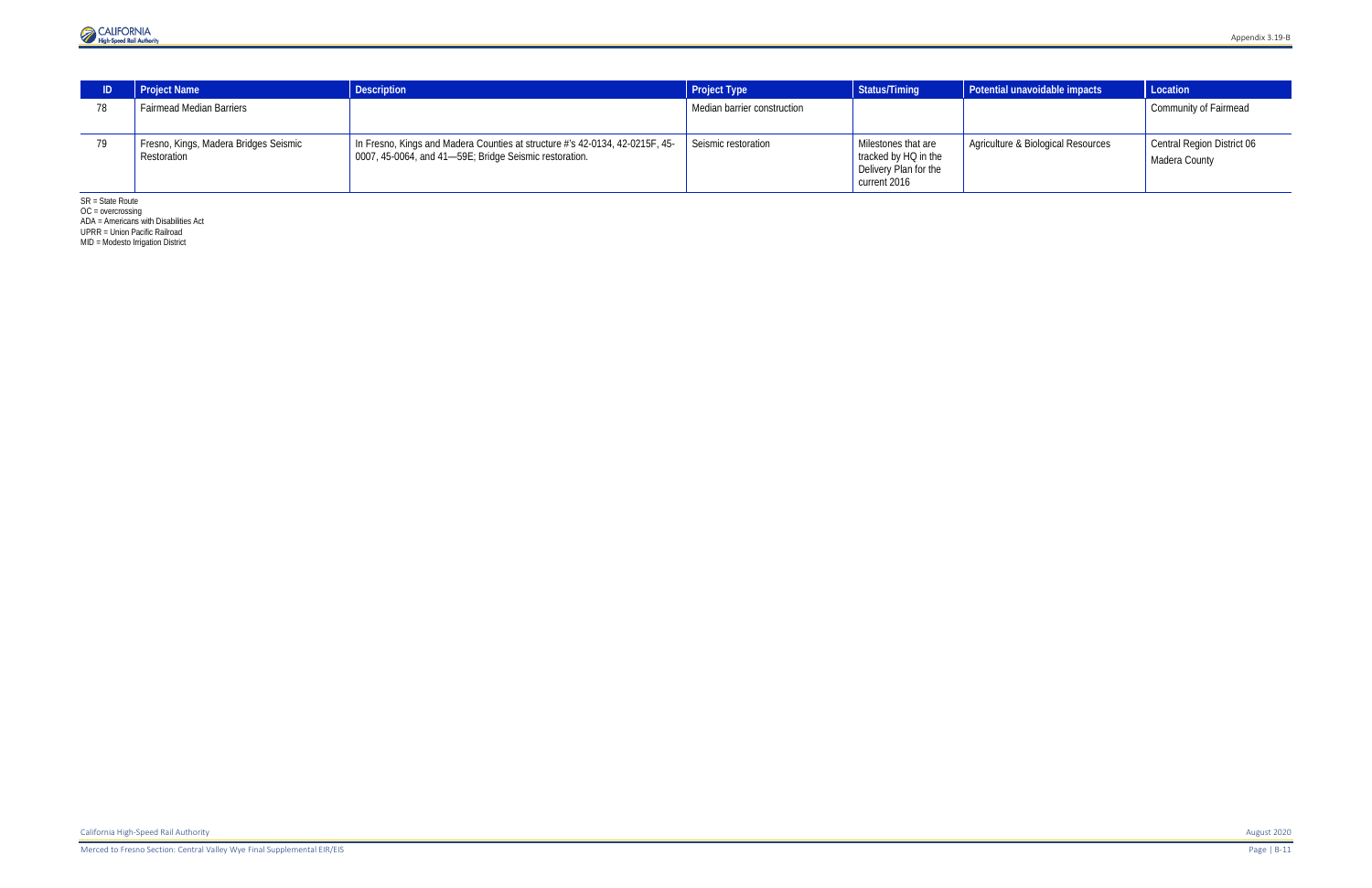### **Table 4 Stanislaus County Transportation Projects List**

| <b>Project Name</b>                                                                       | <b>Description</b>                                                                                                                                                                                                                                                        | <b>Project Type</b>        | Status/Timing   | Potential unavoidable impacts*                                                                                                 | Location                 |
|-------------------------------------------------------------------------------------------|---------------------------------------------------------------------------------------------------------------------------------------------------------------------------------------------------------------------------------------------------------------------------|----------------------------|-----------------|--------------------------------------------------------------------------------------------------------------------------------|--------------------------|
| Stanislaus County 2014 Regional Transportation<br>Plan & Sustainable Communities Strategy | County-wide planning document which provides the framework for<br>transportation infrastructure investments in the county through 2040. Provides a<br>plan to comply with SB375 to reduce GHG. (MCTC 2014). Projects identified in<br>the 2031 to 2033 timeframe include: | <b>Transportation Plan</b> | Adopted 07/2014 | Air Quality, Biological Resources,<br>Energy, GHG (Short-term emissions),<br>and Hydrology and Water Quality (water<br>demand) | <b>Stanislaus County</b> |
|                                                                                           | Install Ramp Metering Improvements including Intelligent<br>Transportation Systems (ITS) on SR 99 from Mitchell Road to the<br>Merced County Line                                                                                                                         |                            |                 |                                                                                                                                |                          |
|                                                                                           | Complete Street Improvements associated with Roselle<br>Avenue/Patterson Road to Claribel Road, Riverbank CA                                                                                                                                                              |                            |                 |                                                                                                                                |                          |
|                                                                                           | Various other unidentified projects<br>* Oak distributions and the fight to determine subdividuals 0004 to 0000 the fight and with the Ote 7 and a Oak and has the Dead Microsoft and Microsoft 1. On 1.1 Theoretical conditions and conditions                           |                            |                 |                                                                                                                                |                          |

\* Only disclosed unavoidable effects for which construction activities in the 2031 to 2033 timeframe associated with the Site 7 - Le Grand Junction/Sandy Mush Road, Warnerville - Wilson 230 kV Transmission Line could contr 1[. StanCOG](http://www.stancog.org/pdf/rtp/final-2014-rtpscs-peir.pdf) 2014

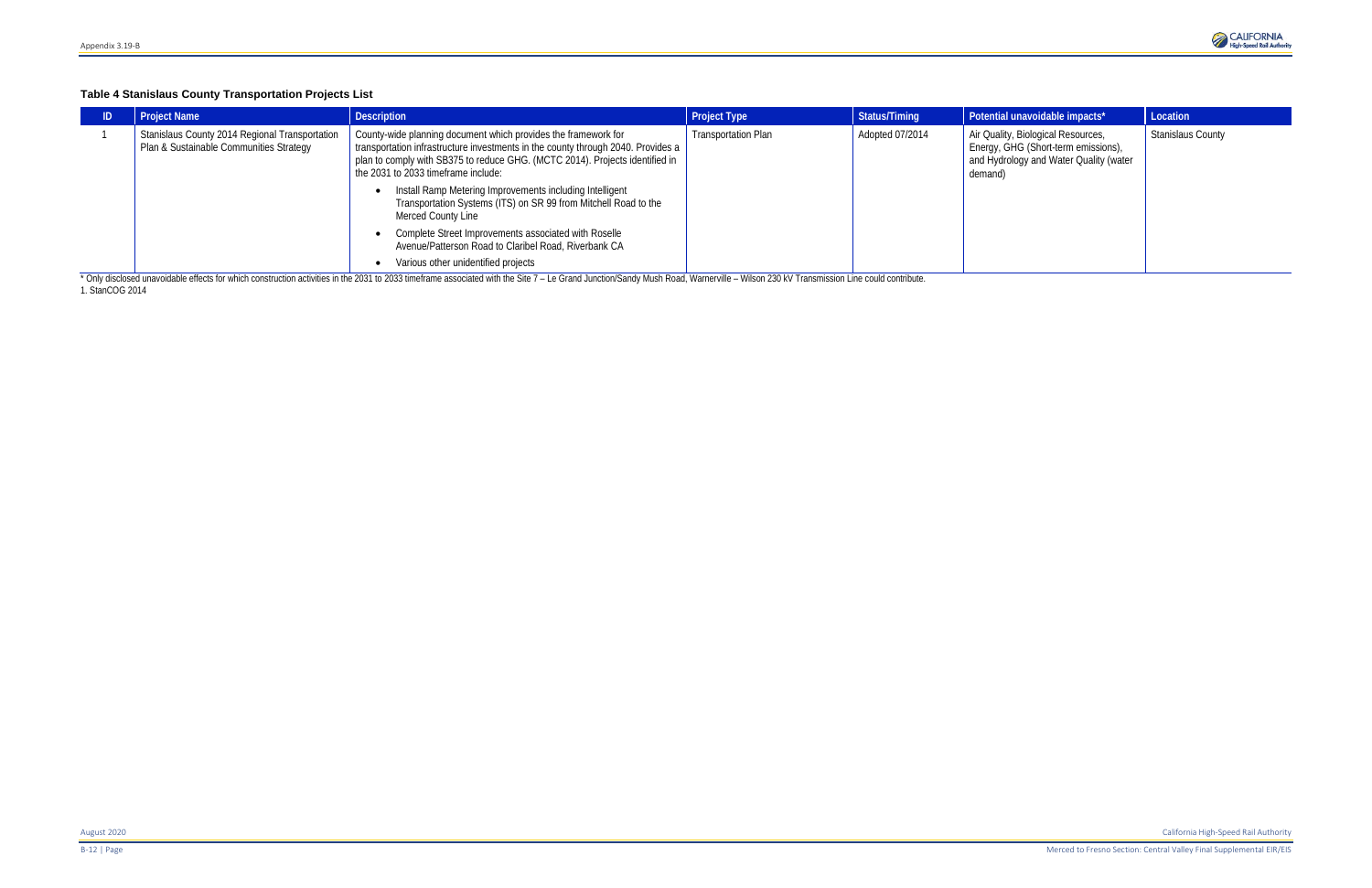## **Table 5 Fresno County Transportation Projects List**

| <b>Project Name</b>                                                                                                                                                                                                            | <b>Description</b>                                                                                                                                                                                                                                                                                                                                                                                                                              | <b>Project Type</b>        | Status/Timing   | Potential unavoidable impacts*                                                              | Location |  |  |  |
|--------------------------------------------------------------------------------------------------------------------------------------------------------------------------------------------------------------------------------|-------------------------------------------------------------------------------------------------------------------------------------------------------------------------------------------------------------------------------------------------------------------------------------------------------------------------------------------------------------------------------------------------------------------------------------------------|----------------------------|-----------------|---------------------------------------------------------------------------------------------|----------|--|--|--|
| Fresno County 2014 Regional Transportation<br>Plan & Sustainable Communities Strategy                                                                                                                                          | County-wide planning document which provides the framework for<br>transportation infrastructure investments in the county through 2040. Provides a<br>plan to comply with SB375 to reduce GHG. (MCTC 2014). Projects identified on<br>Figure 2-8, Capacity Increasing Projects (2026 - 2040) include:<br>Unnamed projects generally located within urban areas along the SR<br>99 corridor and within the cities of Fresno, Clovis and Reedley. | <b>Transportation Plan</b> | Adopted 07/2014 | Air Quality, Energy, Hydrology and Water   Fresno County<br>Quality (groundwater depletion) |          |  |  |  |
| * Only disclosed unavoidable effects for which construction activities in the 2031 to 2033 timeframe associated with a portion of the Site 6 - El Nido, Los - Banos - Oro Loma - Canal 70 kV Power Line and the entirety of th |                                                                                                                                                                                                                                                                                                                                                                                                                                                 |                            |                 |                                                                                             |          |  |  |  |

1[. Fresno](http://www.fresnocog.org/sites/default/files/publications/RTP/Final_RTP/Fresno_COG_2014_RTP_Draft_PEIR.pdf) Council of Governments 2014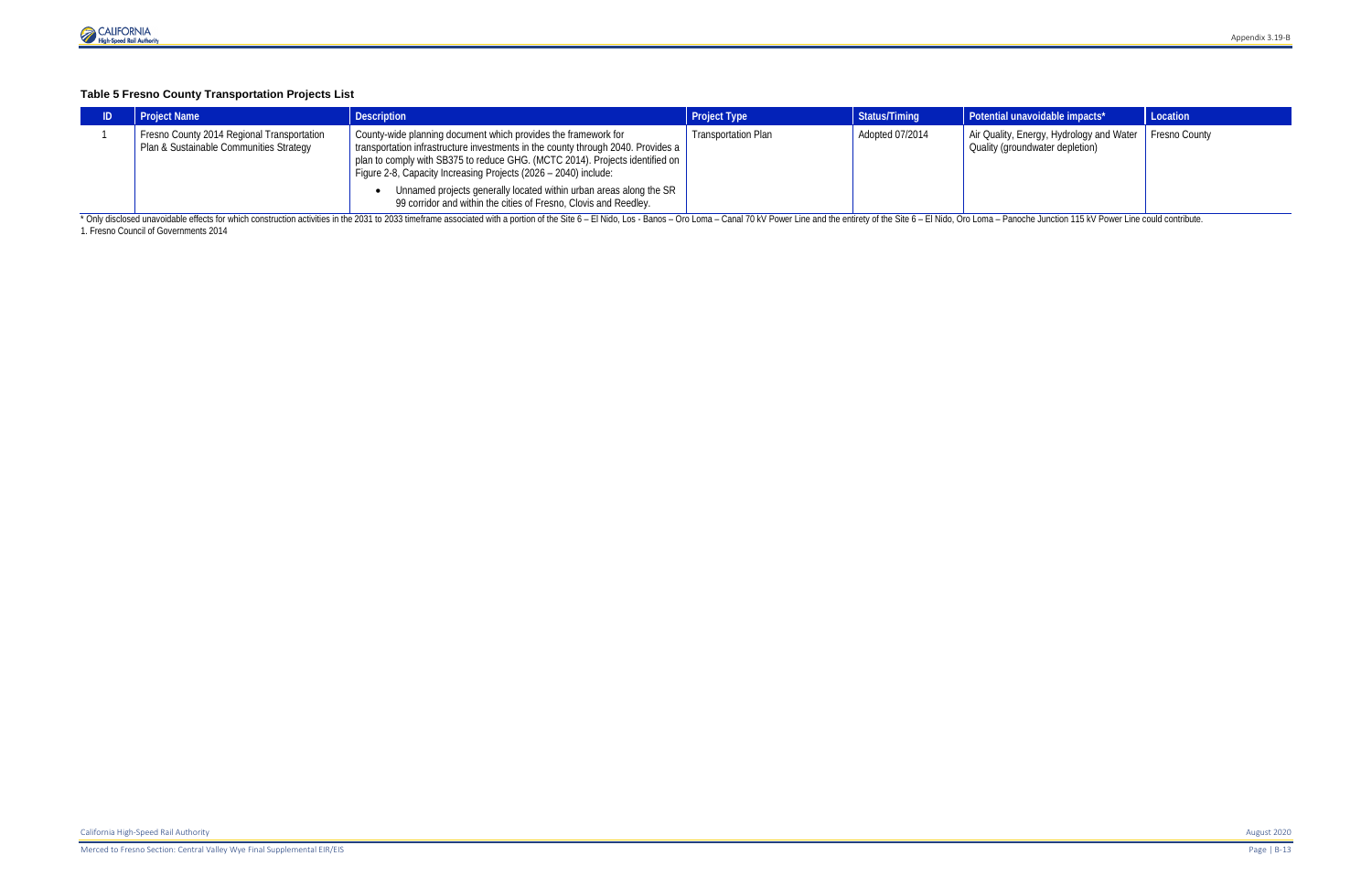## **Table 6 City of Chowchilla Transportation Projects List**

| <b>Project Name</b>                                                    | <b>Description</b>                                                | <b>Project Type</b>            | Status/Timing | Potential unavoidable impacts | Location           |
|------------------------------------------------------------------------|-------------------------------------------------------------------|--------------------------------|---------------|-------------------------------|--------------------|
| SR 233: Robertson                                                      | Restripe 2 to 4 lanes. (Authority and FRA 2012b)                  | Lane restripe                  | 2013          |                               | City of Chowchilla |
| SR 99 - SR 233 Interchange                                             | Interchange reconstruction project.                               | Reconstruct interchange        |               |                               | City of Chowchilla |
| Road 16 1/2 Improvement Fund                                           | Road improvement project.                                         | Road Improvement               |               |                               | City of Chowchilla |
| SR 99: Road 17 Interchange                                             | Interchange reconstruction project.                               | Reconstruct Interchange        |               |                               | City of Chowchilla |
| Fig Tree: SR 99 OC                                                     | 2 Lane Overcrossing to Chowchilla Blvd. (Authority and FRA 2012b) | Overcrossing construction      | 2013          |                               | City of Chowchilla |
| SR 99: Avenue 26 Interchange                                           |                                                                   | Reconstruct interchange        |               |                               | City of Chowchilla |
| Avenue 26: SR 99 to Coronado                                           | Widen to 4 lanes. (Authority and FRA 2012b)                       | Lane expansion                 | 2030          |                               | City of Chowchilla |
| Washington Road and Robertson Boulevard<br><b>Intersection Project</b> | Road realignment and expansion project.                           | Road realignment and expansion |               |                               | City of Chowchilla |

SR = State Route

OC = overcrossing

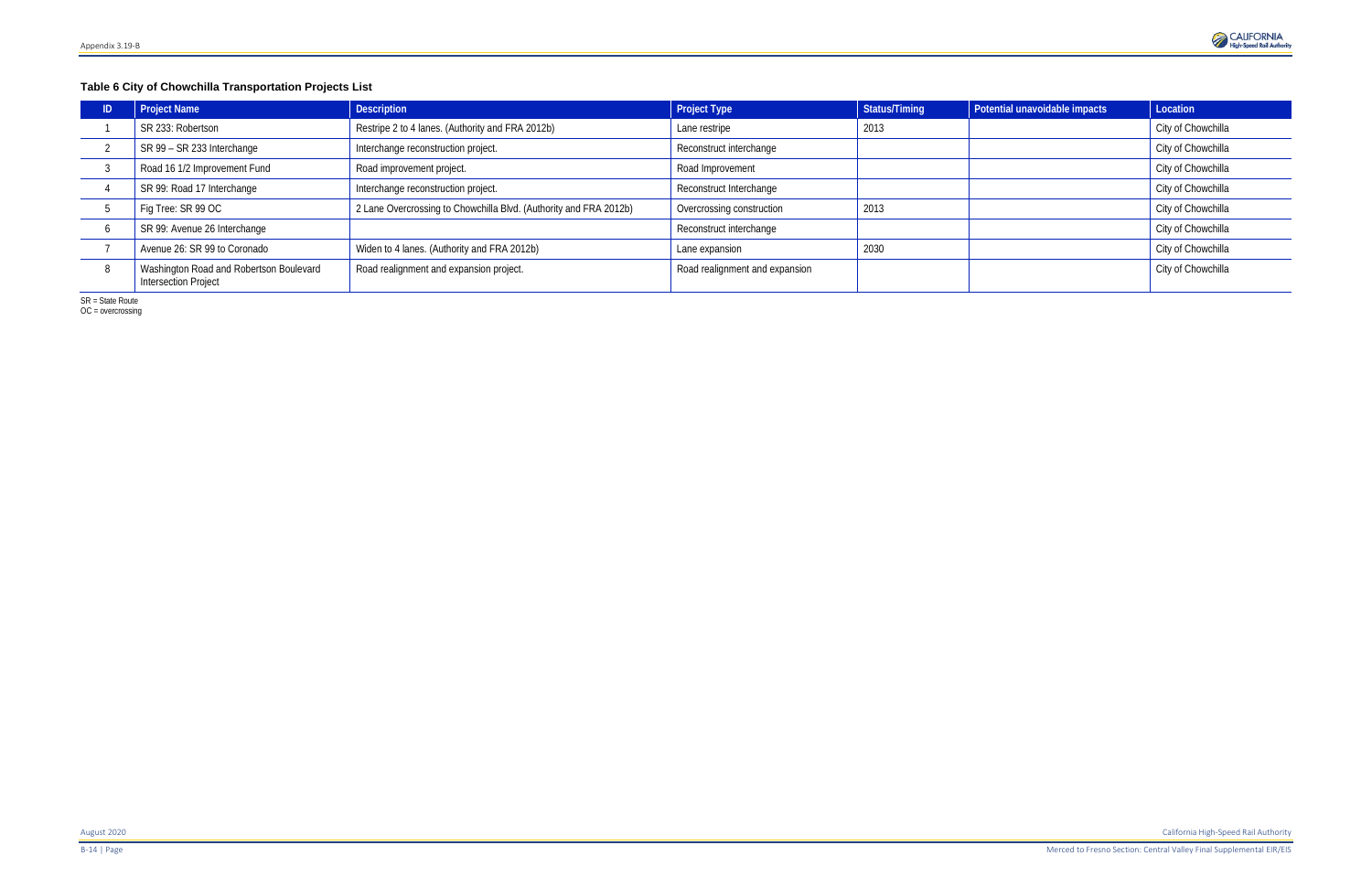

## **Table 7 City of Merced Transportation Projects List**

| <b>ID</b> | <b>Project Name</b>                         | <b>Description</b>                                              | <b>Project Type</b>         | Status/Timing | Potential unavoidable impacts                                                          | Location       |
|-----------|---------------------------------------------|-----------------------------------------------------------------|-----------------------------|---------------|----------------------------------------------------------------------------------------|----------------|
|           | Upgrade M Street Arterial/Extend Transitway | Upgrade Arterial/Extend Transitway from Yosemite to Old Lake    | Extend/Upgrade Arterial     | 2021 or later | Agricultural Farmland, Air Quality, Noise<br>(traffic), Transportation (capacity), GHG | City of Merced |
|           | <b>Upgrade Arterial G Street</b>            | Upgrade Arterial G St. from Yosemite to north end of SUDP/SOI   | <b>Upgrade Arterial</b>     | 2021 or later | Agricultural Farmland, Air Quality, Noise<br>(traffic), Transportation (capacity), GHG | City of Merced |
|           | <b>Extend Campus Parkway</b>                | Campus Parkway from Mission to Yosemite Avenue                  | <b>Extend Expressway</b>    | 2021 or later | Agricultural Farmland, Air Quality, Noise<br>(traffic), Transportation (capacity), GHG | City of Merced |
|           | Extend Old Lake                             | Old Lake from SR 59 to Gardner/Golf                             | Extend/Upgrade Arterial     | 2021 or later | Agricultural Farmland, Air Quality, Noise<br>(traffic), Transportation (capacity), GHG | City of Merced |
|           | Upgrade/Extend Bellevue                     | Bellevue from Campus Parkway to Atwater/ Merced Expressway      | Upgrade Arterial/Expressway | 2021 or later | Agricultural Farmland, Air Quality, Noise<br>(traffic), Transportation (capacity), GHG | City of Merced |
|           | Extend arterial Cardella                    | Extend arterial Cardella from Hwy 59 to Campus Parkway          | <b>Extend Arterial</b>      | 2021 or later | Agricultural Farmland, Air Quality, Noise<br>(traffic), Transportation (capacity), GHG | City of Merced |
|           | Upgrade Yosemite                            | Upgrade arterial Yosemite from Hwy 59 to Campus Parkway         | Upgrade Arterial            | 2021 or later | Agricultural Farmland, Air Quality, Noise<br>(traffic), Transportation (capacity), GHG | City of Merced |
| 8         | Extend/Upgrade Childs                       | Upgrade/Extend Arterial Childs from SR 59 to Tower Rd           | Upgrade/Extend Arterial     | 2021 or later | Agricultural Farmland, Air Quality, Noise<br>(traffic), Transportation (capacity), GHG | City of Merced |
|           | Upgrade Dickenson Ferry/Mission             | Upgrade Arterial Dickenson Ferry/Mission from Thornton to Tower | Upgrade Arterial            | 2021 or later | Agricultural Farmland, Air Quality, Noise<br>(traffic), Transportation (capacity), GHG | City of Merced |

SR = State Route

Reference: City of Merced. 2011.

Note, the Madera County Draft Program Environmental Impact Report for the 2014 Regional Transportation Plan and Sustainable Communities Strategy (MCTC 2014) did not identify any projects within the City of Merced for which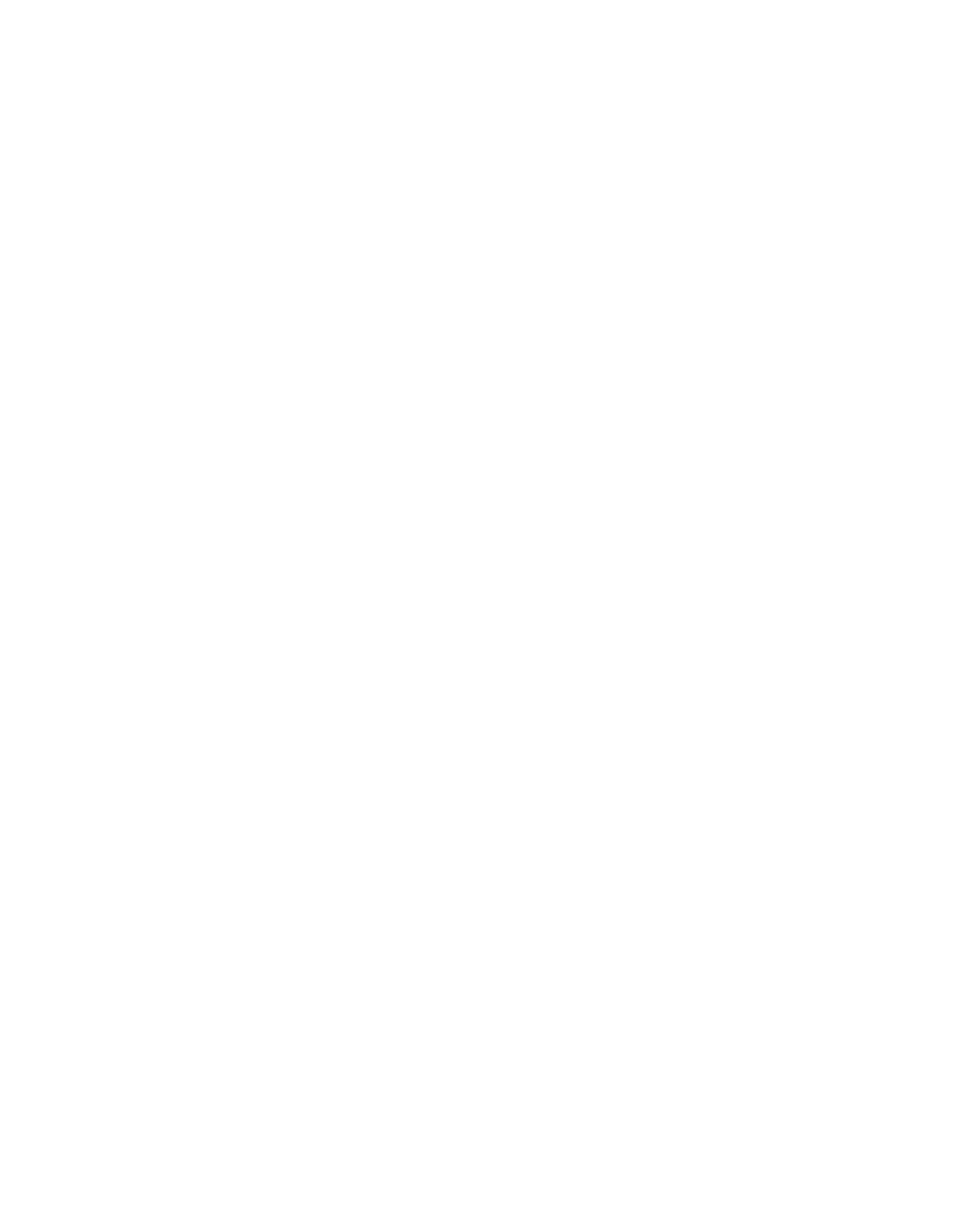

#### **REFERENCES**

California Department of Transportation (Caltrans), 2008. *State Route 99 Corridor System Management Plan Merced County and Portions of Madera & Stanislaus Counties for the Arboleda and Plainsburg Freeway Projects*.

[http://www.dot.ca.gov/dist10/divisions/Planning/advancedplanning/docs/FinalSR-](http://www.dot.ca.gov/dist10/divisions/Planning/advancedplanning/docs/FinalSR-99MercedWEB11708.pdf)[99MercedWEB11708.pdf](http://www.dot.ca.gov/dist10/divisions/Planning/advancedplanning/docs/FinalSR-99MercedWEB11708.pdf)

- California Department of Transportation (Caltrans). 2013a. *Draft Environmental Document for the State Route 99/Livingston Median Widening Project in Merced County*. [http://www.dot.ca.gov/dist10/environmental/projects/LivingstonWidening/docs/LivingstonWidening](http://www.dot.ca.gov/dist10/environmental/projects/LivingstonWidening/docs/LivingstonWideningDraftED.pdf) [DraftED.pdf](http://www.dot.ca.gov/dist10/environmental/projects/LivingstonWidening/docs/LivingstonWideningDraftED.pdf)
- California Department of Transportation. 2013b. Transportation Concept Report. State Route 145, District 06. October. [http://www.dot.ca.gov/d6/planning/tcrs/sr145tcr/sr145final\\_v2.pdf](http://www.dot.ca.gov/d6/planning/tcrs/sr145tcr/sr145final_v2.pdf)
- California Department of Transportation (Caltrans). 2014. News Release. Full Highway Closure. Interstate 5 from State Route 152 to State Route 33 in Merced County. November 10. [http://www.dot.ca.gov/dist10/pages/pressreleases/2014/Nov/14-11-](http://www.dot.ca.gov/dist10/pages/pressreleases/2014/Nov/14-11-23MER5FullHighwayClosureBridgeWork.pdf) [23MER5FullHighwayClosureBridgeWork.pdf](http://www.dot.ca.gov/dist10/pages/pressreleases/2014/Nov/14-11-23MER5FullHighwayClosureBridgeWork.pdf)
- California Energy Commission (CEC). 2016. Tracking Progress. Transmission Expansion Projects for Renewables. Available: [http://www.energy.ca.gov/renewables/tracking\\_progress/documents/transmission\\_expansion\\_pro](http://www.energy.ca.gov/renewables/tracking_progress/documents/transmission_expansion_projects.pdf) [jects.pdf.](http://www.energy.ca.gov/renewables/tracking_progress/documents/transmission_expansion_projects.pdf) Accessed: January 5, 2017.
- California High-Speed Rail Authority and Federal Railroad Administration (Authority and FRA). 2012a. *California High-Speed Train Project EIR/EIS, Merced to Fresno Section Appendix 3.19-A, Planned and Potential Transportation Projects*. Available: http://www.hsr.ca.gov/docs/programs/merced-fresno-eir/drft\_EIR\_MerFres\_Vol2\_3\_19a.pdf
- California High-Speed Rail Authority and Federal Railroad Administration (Authority and FRA). 2012b. *California High-Speed Train Project EIR/EIS, Merced to Fresno Section Appendix 3.19-B, Planned and Potential Transportation Projects*. Available: [www.hsr.ca.gov/docs/programs/merced-fresno-eir/drft\\_EIR\\_MerFres\\_Vol2\\_3\\_19b.pdf.](http://www.hsr.ca.gov/docs/programs/merced-fresno-eir/drft_EIR_MerFres_Vol2_3_19b.pdf) Accessed: June 25, 2018.
- CEQANET 2016a. Long-Term North to South Water Transfer Program. Project Description. SCH# 2011011010.<http://www.ceqanet.ca.gov/DocDescription.asp?DocPK=648698>
- CEQANET 2016b. 25-Year Water Transfer Program for the San Joaquin River Exchange Contractors Water Authority (2014–2038). Notice of Preparation. SCH# 2011061057. <http://www.ceqanet.ca.gov/DocDescription.asp?DocPK=652020>
- CEQAnet. 2016c. Southeast Madera Development Project. Notice of Determination. <http://www.ceqanet.ca.gov/ProjDocList.asp?ProjectPK=579657>
- CEQAnet. 2016d. North Fork Village Specific Plan. <http://www.ceqanet.ca.gov/ProjDocList.asp?ProjectPK=569310>
- CEQAnet. 2016e. Fresno River Trail System Undercrossings at Schnoor Avenue Bridge. Notice of Determination. January 13.<http://www.ceqanet.ca.gov/ProjDocList.asp?ProjectPK=609586>
- CEQAnet. 2016f. Gateway Village Area Plan. Final Environmental Impact Report. SCH# 2005091071. <http://www.ceqanet.ca.gov/DocDescription.asp?DocPK=608108>
- CEQAnet. 2016g. Gunner Ranch West Specific Plan. Notice of Determination. SCH# 2008051084. <http://www.ceqanet.ca.gov/NODdescription.asp?DocPK=683201>
- CEQAnet. 2016h. Raymond Area Plan. Mitigated Negative Declaration. September 22. <http://www.ceqanet.ca.gov/ProjDocList.asp?ProjectPK=593073>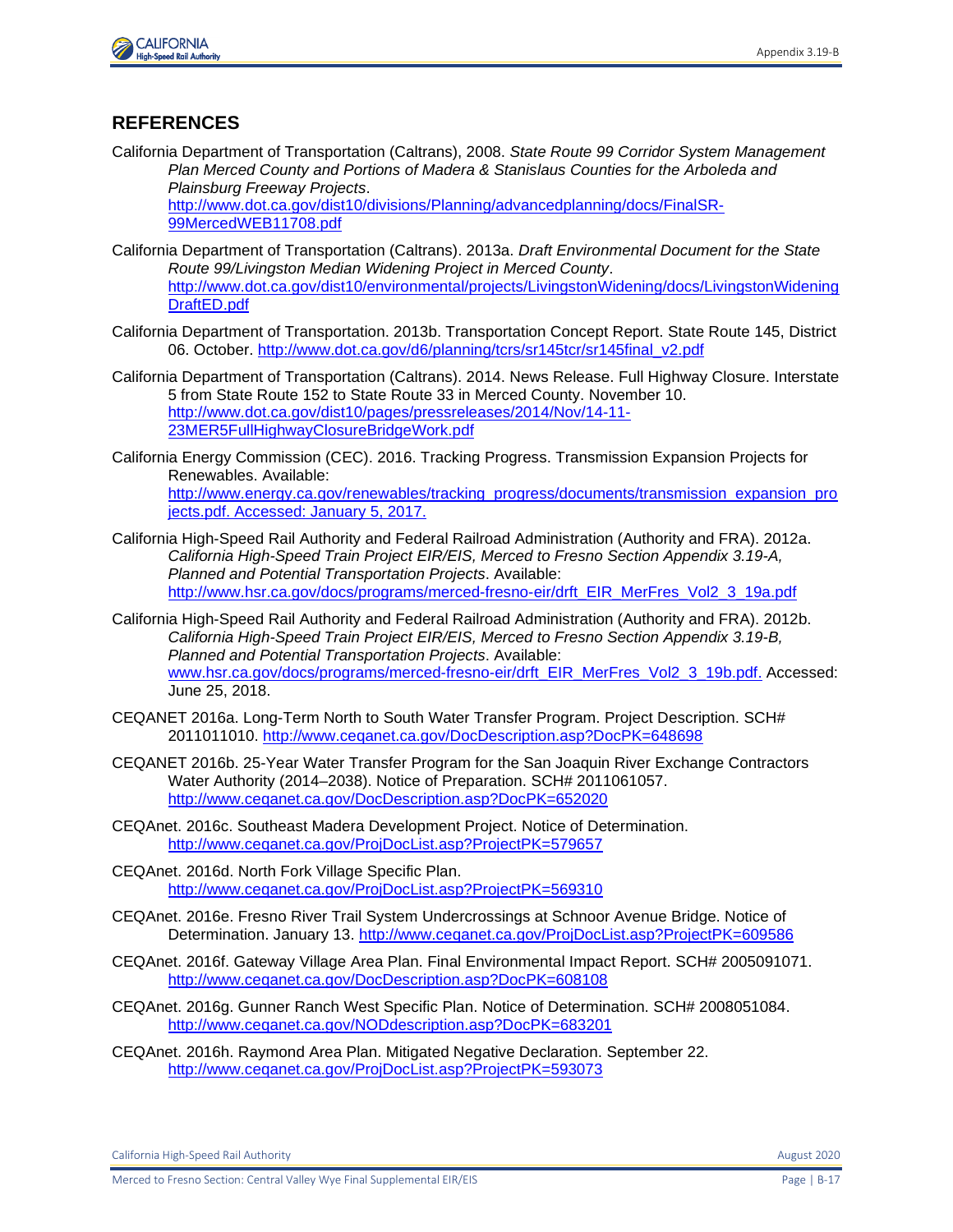

- CEQAnet. 2016i. Tesoro Viejo Specific Plan (and Development Pursuant Thereto). Notice of Determination. July 27, 2016.<http://www.ceqanet.ca.gov/ProjDocList.asp?ProjectPK=577422>
- CEQAnet. 2016j. Ventana Specific Plan. Notice of Determination. SCH# 2005091149. <http://www.ceqanet.ca.gov/NODdescription.asp?DocPK=606763>
- CEQAnet. 2016k. 2040 General plan and the Rancho Calera Specific Plan (formerly Greenhills Lakes Specific Plan). Notice of Determination. May 5, 2011. SCH# 2009022007. [http://www.ceqanet.ca.gov/NODdescription.asp?DocPK=651575.](http://www.ceqanet.ca.gov/NODdescription.asp?DocPK=651575)
- CEQAnet. 2016l. River West-Madera Master Plan. <http://www.ceqanet.ca.gov/ProjDocList.asp?ProjectPK=617319>
- CEQAnet. 2016m. PG&E Manufactured Gas Plant SQ-VO Merced. <http://www.ceqanet.ca.gov/ProjDocList.asp?ProjectPK=630153>
- City of Chowchilla. 2011. 2040 City of Chowchilla General Plan Housing Element 2009–2014. <http://www.ci.chowchilla.ca.us/154/Chowchilla-2040-General-Plan>
- City of Chowchilla. 2018. Chowchilla Planning Commission Meeting. September 19, 2018. [https://cityofchowchilla.org/AgendaCenter/ViewFile/Agenda/\\_09192018-255](https://cityofchowchilla.org/AgendaCenter/ViewFile/Agenda/_09192018-255)
- City of Los Banos 2013. Agenda Staff Report Overland Courts Senior Living Apartment Community. June 5.<http://www.losbanos.org/wp-content/uploads/2013/06/ccpck20130605.pdf>
- City of Madera. 2013. Foxglove Shopping Center Project. Notice of Determination. <http://www.ceqanet.ca.gov/NODdescription.asp?DocPK=669039>
- City of Madera. 2014. Draft Capital Improvement Plan (CIP) Fiscal Year 2014-15 to 2018-19. [https://web.archive.org/web/20160515023727/http://www.cityofmadera.org/c/document\\_library/ge](https://web.archive.org/web/20160515023727/http:/www.cityofmadera.org/c/document_library/get_file?uuid=312021af-f9fc-4233-a48b-60309a034975&groupId=10128&) [t\\_file?uuid=312021af-f9fc-4233-a48b-60309a034975&groupId=10128&](https://web.archive.org/web/20160515023727/http:/www.cityofmadera.org/c/document_library/get_file?uuid=312021af-f9fc-4233-a48b-60309a034975&groupId=10128&)
- City of Madera Planning Commission. 2018. Staff Report: Madera Town Center Development Agreement Annual Review and Environmental Determination. February 13, 2018. [https://www.cityofmadera.ca.gov/wp-content/uploads/2018/02/02-13-18-PC-Agenda-w-](https://www.cityofmadera.ca.gov/wp-content/uploads/2018/02/02-13-18-PC-Agenda-w-Reports.pdf)[Reports.pdf.](https://www.cityofmadera.ca.gov/wp-content/uploads/2018/02/02-13-18-PC-Agenda-w-Reports.pdf)
- City of Merced. 2011. *Merced Vision 2030 General Plan Final EIR*. Adopted July 20, 2011. Prepared by Quad Knopf, Inc.<https://www.cityofmerced.org/civicax/filebank/blobdload.aspx?BlobID=10348>
- Fresno County Council of Governments. 2014. Regional Transportation Plan and Sustainable Communities Strategy, Draft Program Environmental Impact Report. March 21, 2014. [www.fresnocog.org/sites/default/files/publications/RTP/Final\\_RTP/Fresno\\_COG\\_2014\\_RTP\\_Draf](http://www.fresnocog.org/sites/default/files/publications/RTP/Final_RTP/Fresno_COG_2014_RTP_Draft_PEIR.pdf) [t\\_PEIR.pdf](http://www.fresnocog.org/sites/default/files/publications/RTP/Final_RTP/Fresno_COG_2014_RTP_Draft_PEIR.pdf) (accessed December 20, 2016).
- Madera County 2012. Fairmead Colony Area Plan. Madera County Planning Department.
- Madera County Transportation Commission (MCTC). 2014. Madera County Draft Program Environmental Impact Report for the 2014 Regional Transportation Plan and Sustainable Communities Strategy. May 1. Prepared by VRPA Technologies, Inc. SCH# 2012111025.
- Madera County Transportation Commission (MCTC). 2015. Meeting Notice, January 21, 2015. Agenda. [www.maderactc.org/wp-content/uploads/2014/10/January-2015-MCTC-Board-Agenda.pdf](http://www.maderactc.org/wp-content/uploads/2014/10/January-2015-MCTC-Board-Agenda.pdf)
- Madera County. 2007. Sierra Meadows Estates Subdivision (S2001-03) Environmental Impact Report. Prepared by RBF Consulting. Final. December. <https://www.maderacounty.com/Home/ShowDocument?id=2766>
- Madera County. 2009 CUP #2009-004 Fairmead Landfill Expansion. <http://www.ceqanet.ca.gov/ProjDocList.asp?ProjectPK=603443>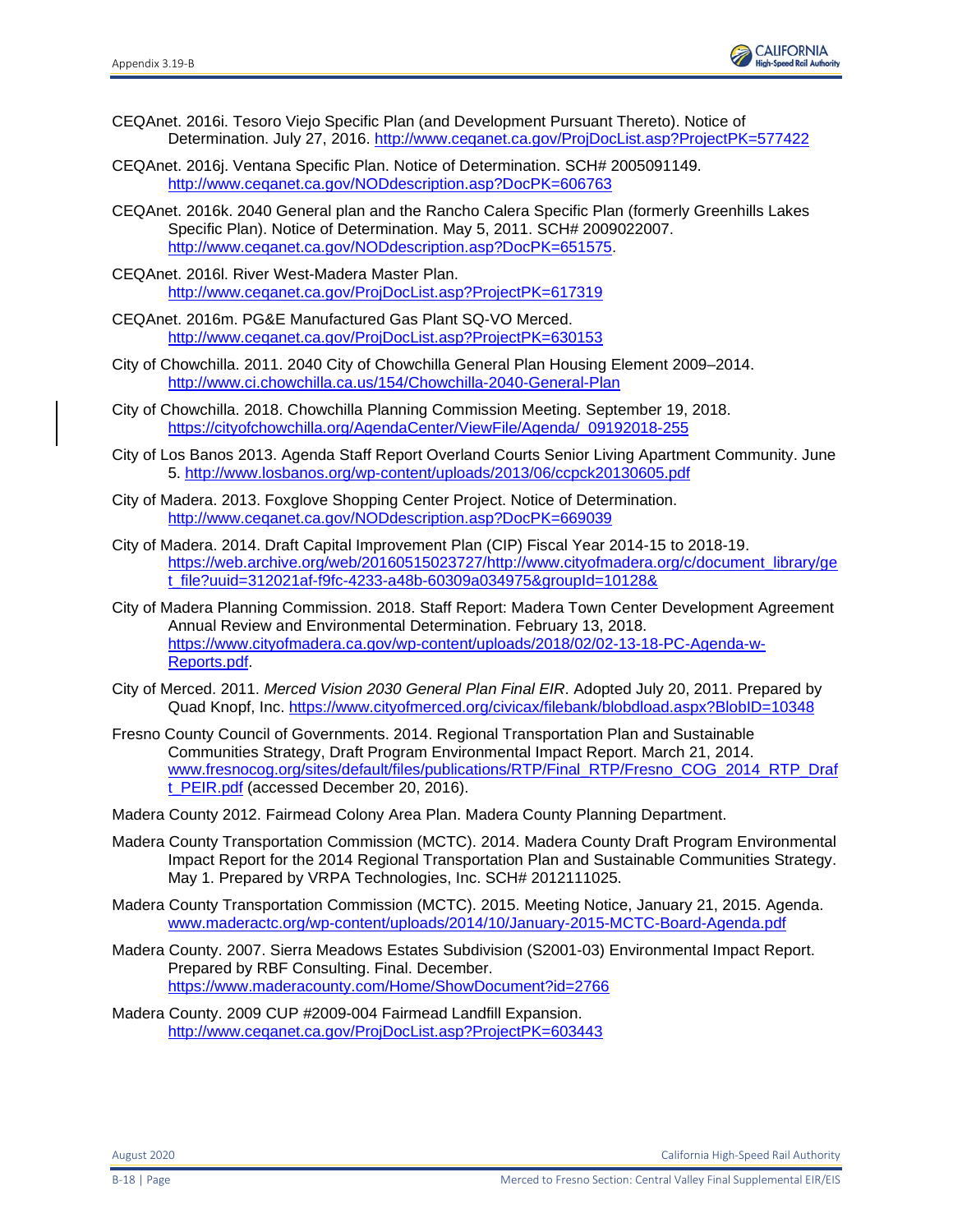

- Madera County. 2010 [2012]. South Fork Sewer System Facilities Plan. June 16, 2010. Revised November 27, 2012. Prepared by Blair, Church & Flynn. Clovis, California. [http://wdl.water.ca.gov/irwm/grants/docs/Archives/Prop84/Submitted\\_Applications/P84\\_Round2\\_I](http://wdl.water.ca.gov/irwm/grants/docs/Archives/Prop84/Submitted_Applications/P84_Round2_Implementation/Provost%20&%20Pritchard%20Consulting%20Group%20(201312340016)/Attachment%203.%20(cont)%20-%20Att3_IG2_WorkPlan_2of2.pdf) [mplementation/Provost%20&%20Pritchard%20Consulting%20Group%20\(201312340016\)/Attach](http://wdl.water.ca.gov/irwm/grants/docs/Archives/Prop84/Submitted_Applications/P84_Round2_Implementation/Provost%20&%20Pritchard%20Consulting%20Group%20(201312340016)/Attachment%203.%20(cont)%20-%20Att3_IG2_WorkPlan_2of2.pdf) [ment%203.%20\(cont\)%20-%20Att3\\_IG2\\_WorkPlan\\_2of2.pdf](http://wdl.water.ca.gov/irwm/grants/docs/Archives/Prop84/Submitted_Applications/P84_Round2_Implementation/Provost%20&%20Pritchard%20Consulting%20Group%20(201312340016)/Attachment%203.%20(cont)%20-%20Att3_IG2_WorkPlan_2of2.pdf)
- Madera County. 2011. Notice Extending Comment Period and Second Scoping Meeting for the Liberty Groves Project Program Environmental Impact Report (EIR) Notice of Preparation (NOP). July 11. Madera County Planning Department. <https://www.maderacounty.com/Home/ShowDocument?id=2804>
- Madera County. 2015a. CUP #2012-010 A one-year time extension for a Conditional Use Permit for a 90 megawatt solar facility. CEQA #2012-013 Mitigated Negative Declaration. <https://www.maderacounty.com/Home/ShowDocument?id=3326>
- Madera County. 2015b. Partially Recirculated Draft Environmental Impact Report. Tra Vigne Subdivision. County of Madera, California. Prepared by First Carbon Solutions. Fresno, California. SCH# 2008081130.<https://www.maderacounty.com/Home/ShowDocument?id=2840>
- Madera County. 2015c. Madera County 2016–2024 Housing Element Update. Adopted November 3, 2015. [http://www.hcd.ca.gov/community-development/housing](http://www.hcd.ca.gov/community-development/housing-element/docs/madera_county_5th_adopted111015.pdf)[element/docs/madera\\_county\\_5th\\_adopted111015.pdf](http://www.hcd.ca.gov/community-development/housing-element/docs/madera_county_5th_adopted111015.pdf)
- Madera County. 2016. Notice of Public Hearing. Tuesday, July 19, 2016. Public Hearing. Calmat Co., DBA Vulcan Materials Company – Certification of a Final Environmental Impact Report (FEIR SCH#20100710360) – Conditional Use Permits (CUP #2009-017, CUP 2009-020), Variance (VA #2016-003) for the Austin Quarry Project. <https://www.maderacounty.com/Home/ShowDocument?id=2492>
- Merced County. 2006. Redevelopment Plan for the Castle Airport Aviation and Development Center Redevelopment Project. [http://web2.co.merced.ca.us/pdfs/env\\_docs/castle/RDA%20Plan%20Mar%2030-%202006.PDF](http://web2.co.merced.ca.us/pdfs/env_docs/castle/RDA%20Plan%20Mar%2030-%202006.PDF)
- Merced County. 2007. Draft Environmental Impact Report for the Red Rock Dairy. Administrative Permit No. CUP05-136. SCH# 2006071033. May. <https://www.co.merced.ca.us/DocumentView.asp?DID=1226>
- Merced County. 2008a. Draft Environmental Impact Report for the Joe Lourenco Dairy #2 Expansion Project. Conditional Use Permit No. CUP07-029. SCH# 2008081045. December. <https://www.co.merced.ca.us/DocumentView.asp?DID=1224>
- Merced County. 2008b. Jaxon Enterprises, Inc. Mine Expansion and Reclamation Plan, Merced County, California Conditional Use Application No. CUA-99-009 Final Environmental Impact Report. SCH# 2003021087.

[https://www.co.merced.ca.us/DocumentCenter/View/1223/jaxon\\_ent\\_final\\_eir?bidId=](https://www.co.merced.ca.us/DocumentCenter/View/1223/jaxon_ent_final_eir?bidId)

- Merced County. 2008c. Draft Environmental Impact Report. Yosemite Ranch Estates. SCH#2006052021. July. Prepared by Quad Knopf. Roseville, California. [https://www.co.merced.ca.us/DocumentCenter/View/1220/DEIR---Yosemite-Ranch-](https://www.co.merced.ca.us/DocumentCenter/View/1220/DEIR---Yosemite-Ranch-Estates?bidId)[Estates?bidId=](https://www.co.merced.ca.us/DocumentCenter/View/1220/DEIR---Yosemite-Ranch-Estates?bidId)
- Merced County. 2009a. Notice of Preparation of an Environmental Impact Report for the George Reed, Inc. Merced Quarry Project and Reclamation Plan. [http://web2.co.merced.ca.us/pdfs/env\\_docs/eir/Reed\\_NOP.pdf](http://web2.co.merced.ca.us/pdfs/env_docs/eir/Reed_NOP.pdf)
- Merced County. 2009b. Snelling Tailings Project Use Permit and Reclamation Plan, Merced County, California Conditional Use Application No. CUP06-011 Final Environmental Impact Report. SCH# 2007111108. October. Prepared by Resource Design Technology, Inc. El Dorado Hills, California. [https://www.co.merced.ca.us/DocumentCenter/View/2327/Complete-FEIR-with-Appendices](https://www.co.merced.ca.us/DocumentCenter/View/2327/Complete-FEIR-with-Appendices-smallerfile?bidId)[smallerfile?bidId=](https://www.co.merced.ca.us/DocumentCenter/View/2327/Complete-FEIR-with-Appendices-smallerfile?bidId)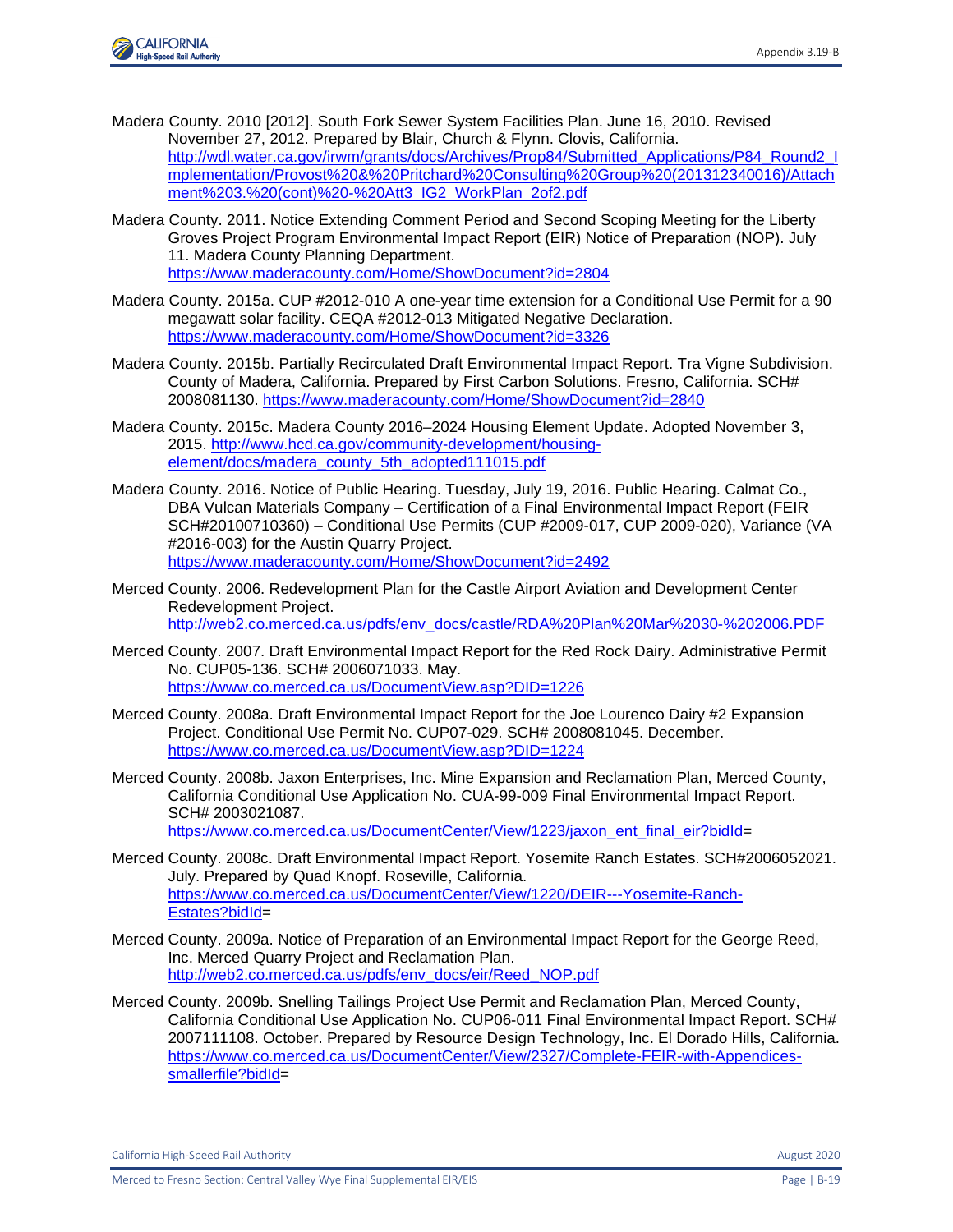

- Merced County. 2010a. Final Environmental Impact Report for the Guilherme Brasil Dairy Expansion Project. Conditional Use Permit No. CUP07-014. SCH# 2008031079. November. http://web2.co.merced.ca.us/pdfs/env\_docs/eir/final\_environmental\_impact\_report\_for\_the\_quilhe [rme\\_brasil\\_dairy\\_expansion\\_project.pdf](http://web2.co.merced.ca.us/pdfs/env_docs/eir/final_environmental_impact_report_for_the_guilherme_brasil_dairy_expansion_project.pdf)
- Merced County. 2010b. Final Environmental Impact Report for the Michael Brasil Dairy Expansion Project. Conditional Use Permit No. CUP07-004. SCH# 2003051002. November. [http://web2.co.merced.ca.us/pdfs/env\\_docs/eir/feir\\_m\\_brasil\\_112910.pdf](http://web2.co.merced.ca.us/pdfs/env_docs/eir/feir_m_brasil_112910.pdf)
- Merced County. 2011a. Final Environmental Impact Report for the John B. Pires Dairy Expansion Project. Conditional Use Permit No. CUP10-007. SCH# 2011041059. October. [http://web2.co.merced.ca.us/pdfs/env\\_docs/eir/pires\\_complete\\_feir\\_101011.pdf](http://web2.co.merced.ca.us/pdfs/env_docs/eir/pires_complete_feir_101011.pdf)
- Merced County. 2011b. Initial Study/Mitigated Negative Declaration. E. & J. Gallo Livingston Winery Eastside Expansion. Prepared by ICF International. San Francisco, California. November. [http://web2.co.merced.ca.us/pdfs/env\\_docs/initial\\_studies/gallo\\_is\\_mnd\\_nov2011\\_webready.pdf](http://web2.co.merced.ca.us/pdfs/env_docs/initial_studies/gallo_is_mnd_nov2011_webready.pdf)
- Merced County. 2011c. Castle Airport Master Plan. Adopted December 6, 2011. Prepared for County of Merced Department of Commerce, Aviation and Economic Development. Prepared by Mead & Hunt. Santa Rosa, California. [https://www.co.merced.ca.us/pdfs/env\\_docs/castle/CAED/Castle\\_AMP\\_full.pdf](https://www.co.merced.ca.us/pdfs/env_docs/castle/CAED/Castle_AMP_full.pdf)
- Merced County. 2012a. Revised Final Environmental Impact Report for the Antonio Azevedo Dairy Expansion Project. Conditional Use Permit No. CUP09-11. SCH# 2010111045. November. Available: [http://web2.co.merced.ca.us/pdfs/env\\_docs/eir/rfeir\\_azevedo\\_complete\\_111912f.pdf](http://web2.co.merced.ca.us/pdfs/env_docs/eir/rfeir_azevedo_complete_111912f.pdf)
- Merced County. 2012b. Final Environmental Impact Report for the Hillcrest Dairy Project. Conditional Use Permit No. CUP10-005. SCH# 2011031020. [http://web2.co.merced.ca.us/pdfs/env\\_docs/eir/hillcrest\\_feir\\_complete\\_020612f.pdf](http://web2.co.merced.ca.us/pdfs/env_docs/eir/hillcrest_feir_complete_020612f.pdf)
- Merced County. 2012c. Notice of Preparation of an Environmental Impact Report for the Cenergy Solar Project. April. [http://web2.co.merced.ca.us/pdfs/env\\_docs/eir/cenergy\\_solar\\_energy\\_project\\_combined\\_nop\\_su](http://web2.co.merced.ca.us/pdfs/env_docs/eir/cenergy_solar_energy_project_combined_nop_submittals.pdf) [bmittals.pdf](http://web2.co.merced.ca.us/pdfs/env_docs/eir/cenergy_solar_energy_project_combined_nop_submittals.pdf)
- Merced County. 2012d. Pristine Sun Solar Energy Project Conditional Use Permit No. CUP12-013, West Tahoe Street, Merced, CA, "2097 Helton" Initial Study. Prepared by PMC. Rancho Cordova, California. December. [http://web2.co.merced.ca.us/pdfs/env\\_docs/initial\\_studies/Pristine-Sun-](http://web2.co.merced.ca.us/pdfs/env_docs/initial_studies/Pristine-Sun-Initial-Study_FINAL.pdf)[Initial-Study\\_FINAL.pdf](http://web2.co.merced.ca.us/pdfs/env_docs/initial_studies/Pristine-Sun-Initial-Study_FINAL.pdf)
- Merced County. 2012e. Revised Final EIR Quinto Solar PV Project. SCH# 2010121039. Prepared by EMC Planning Group Inc. Monterey, California. [http://web2.co.merced.ca.us/pdfs/env\\_docs/quintosolarpvproject/October\\_18\\_2012\\_Revised\\_Fin](http://web2.co.merced.ca.us/pdfs/env_docs/quintosolarpvproject/October_18_2012_Revised_Final_EIR.pdf) [al\\_EIR.pdf](http://web2.co.merced.ca.us/pdfs/env_docs/quintosolarpvproject/October_18_2012_Revised_Final_EIR.pdf)
- Merced County. 2012f. Initial Study for the "Highway 99 Truck Stop Project at Harvey Pettit Road". General Plan Amendment No. GPA11-01, Zone Change No. ZC11-001, and Conditional Use Permit No. CUP11-001. December. [http://web2.co.merced.ca.us/pdfs/env\\_docs/initial\\_studies/Harvey\\_Pettit\\_IS-MND\\_121112F.pdf](http://web2.co.merced.ca.us/pdfs/env_docs/initial_studies/Harvey_Pettit_IS-MND_121112F.pdf)
- Merced County. 2012g. *Revised Initial Study/Mitigated Negative Declaration for the Templo La Hermosa Project. Conditional Use Permit No. CUP11-005*. December. [http://web2.co.merced.ca.us/pdfs/env\\_docs/initial\\_studies/templo\\_lh\\_is\\_121212f.pdf](http://web2.co.merced.ca.us/pdfs/env_docs/initial_studies/templo_lh_is_121212f.pdf)
- Merced County. 2013a. Staff Report. Conditional Use Permit No. CUP-11-010. April. Available: [http://web2.co.merced.ca.us/pdfs/commissionarchive/2013/04-24/Item\\_B\\_CUP11-](http://web2.co.merced.ca.us/pdfs/commissionarchive/2013/04-24/Item_B_CUP11-010_Antonio_Brasil.pdf) 010 Antonio Brasil.pdf.
- Merced County. 2013b. Final Environmental Impact Report for the Bob Borba Daily Central Expansion Project. Conditional Use Permit No. CUP12-002. SCH# 2012101071. August. http://web2.co.merced.ca.us/pdfs/env\_docs/eir/bborba\_feir\_083013.pdf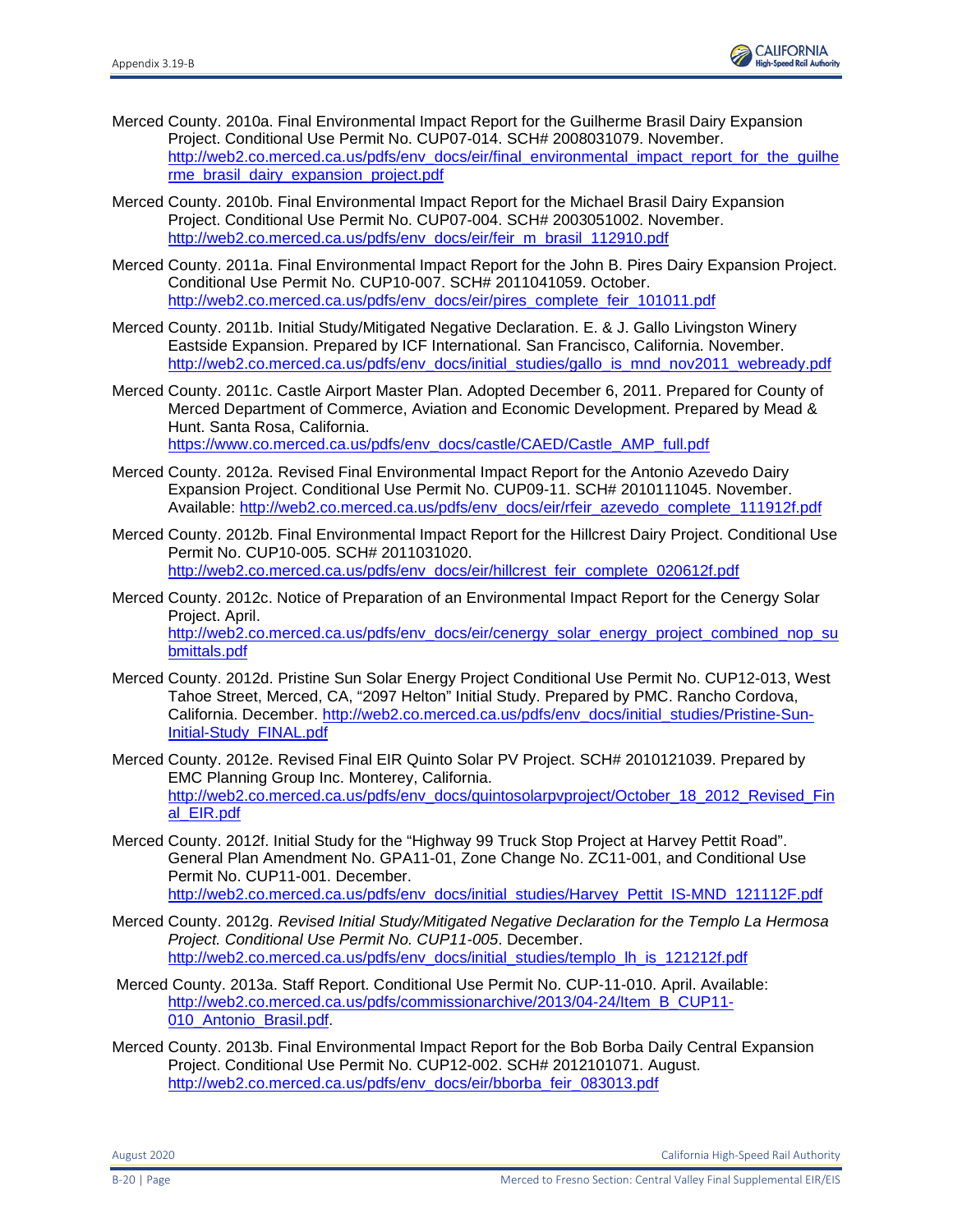

- Merced County. 2013c. Final Environmental Impact Report for the Meirinho Daily Expasnsion Project. Conditional Use Permit No. CUP11-012. SCH# 2012071006. April. [http://web2.co.merced.ca.us/pdfs/env\\_docs/eir/meirinho\\_dairy\\_expansion\\_feir\\_april\\_2013.pdf](http://web2.co.merced.ca.us/pdfs/env_docs/eir/meirinho_dairy_expansion_feir_april_2013.pdf)
- Merced County. 2013d. Initial Study for the Minturn Huller Cooperative Expansion Project. Major Modification No. MM12-010 to Conditional Use Permit No. CUP3678. May. [http://web2.co.merced.ca.us/pdfs/env\\_docs/initial\\_studies/MinturnHuller/m\\_huller\\_is\\_052313f.pdf](http://web2.co.merced.ca.us/pdfs/env_docs/initial_studies/MinturnHuller/m_huller_is_052313f.pdf)
- Merced County. 2013e.Initial Study/Mitigated Negative Declaration Sun Harvest Solar Project Conditional Use Permit No. 13-009. Prepared by EMC Planning Group Inc. Monterey, California. December. [http://web2.co.merced.ca.us/pdfs/env\\_docs/initial\\_studies/sun\\_harvest\\_is\\_pr.pdf](http://web2.co.merced.ca.us/pdfs/env_docs/initial_studies/sun_harvest_is_pr.pdf)
- Merced County. 2013f. Proposed Mitigated Negative Declaration Vassar Solar Project Conditional Use Permit 13-001. Prepared by EMC Planning Group Inc. Monterey, California. August. [http://web2.co.merced.ca.us/pdfs/env\\_docs/initial\\_studies/vassar\\_ecos\\_initial\\_study.pdf](http://web2.co.merced.ca.us/pdfs/env_docs/initial_studies/vassar_ecos_initial_study.pdf)
- Merced County. 2013g. Final Environmental Impact Report Vega Solar Project, County of Merced, California. SCH# 2013021011. Prepared by Michael Brandman Associates. Sacramento, California. November. [http://web2.co.merced.ca.us/pdfs/env\\_docs/eir/Vega\\_Solar\\_Final\\_EIR.pdf](http://web2.co.merced.ca.us/pdfs/env_docs/eir/Vega_Solar_Final_EIR.pdf)
- Merced County. 2014a. *Initial Study/Mitigated Negative Declaration Liberty Packing Company.* Draft. January. S Prepared for Merced County Planning and Economic Development Department, Merced, CA. Prepared by ICF International, Sacramento, CA. Available: [http://web2.co.merced.ca.us/pdfs/env\\_docs/initial\\_studies/morningstar\\_publicdraft\\_is\\_mnd\\_web.](http://web2.co.merced.ca.us/pdfs/env_docs/initial_studies/morningstar_publicdraft_is_mnd_web.pdf) [pdf](http://web2.co.merced.ca.us/pdfs/env_docs/initial_studies/morningstar_publicdraft_is_mnd_web.pdf)
- Merced County. 2014b. Final Environmental Impact Report for the Matos Dairy Expansion Project. Conditional Use Permit No. CUP12-014. SCH# 2013011023. August. [http://web2.co.merced.ca.us/pdfs/env\\_docs/eir/MatosDairyExpansion\\_feir.pdf](http://web2.co.merced.ca.us/pdfs/env_docs/eir/MatosDairyExpansion_feir.pdf)
- Merced County. 2014c. Final Environmental Impact Report for the Vierra Dairy Expansion Project. Conditional Use Permit No. CUP12-005. SCH# 2012111086. January. [http://web2.co.merced.ca.us/pdfs/env\\_docs/eir/vierra\\_afeir\\_complete\\_010814fs.pdf](http://web2.co.merced.ca.us/pdfs/env_docs/eir/vierra_afeir_complete_010814fs.pdf)
- Merced County. 2014d. Sirius Solar Project Initial Study/Mitigated Negative Declaration. Prepared by PMC. March.

[http://web2.co.merced.ca.us/pdfs/env\\_docs/initial\\_studies/Merced\\_is\\_mnd\\_final.PDF](http://web2.co.merced.ca.us/pdfs/env_docs/initial_studies/Merced_is_mnd_final.PDF)

- Merced County. 2014e. Final Environmental Impact Report for Minor Subdivision No. MS07-027 & Administrative Permit No. AA08-033, George Simmons Minor Subdivision & Don Chapin Company Concrete Batch Plant Project Volta, County of Merced, California. SCH# 2010041046. Prepared by Michael Brandman Associates. Sacramento, California. [https://www.co.merced.ca.us/pdfs/env\\_docs/eir/16040051\\_chapin\\_concrete\\_feir.pdf](https://www.co.merced.ca.us/pdfs/env_docs/eir/16040051_chapin_concrete_feir.pdf)
- Merced County. 2015a. Final Environmental Impact Report for the Homen Dairy Expansion Project. Conditional Use Permit No. CUP12-004. SCH# 2014071078. June. [http://web2.co.merced.ca.us/pdfs/env\\_docs/eir/feir\\_complete\\_homen\\_061515.pdf](http://web2.co.merced.ca.us/pdfs/env_docs/eir/feir_complete_homen_061515.pdf)
- Merced County. 2015b. Draft Environmental Impact Report for the Silveira Brothers Dairy #1 Herd Expansion Project. Conditional Use Permit No. CUP13-008. SCH# 2014061052. [http://web2.co.merced.ca.us/pdfs/env\\_docs/eir/silveira\\_dairy\\_deir\\_complete.pdf](http://web2.co.merced.ca.us/pdfs/env_docs/eir/silveira_dairy_deir_complete.pdf)
- Merced County. 2015c. Final Environmental Impact Report for the Wright Solar Park Conditional Use Permit Application CUP12-017. December. SCH# 2013101071. Prepared by ICF International. Sacramento, California. [http://web2.co.merced.ca.us/pdfs/env\\_docs/eir/wright\\_solar\\_feir\\_12\\_24\\_14.pdf](http://web2.co.merced.ca.us/pdfs/env_docs/eir/wright_solar_feir_12_24_14.pdf)

Merced County. 2015d. Final Environmental Impact Report Buena Vista I Subdivision. ZC 03-019, MAS 03-018. SCH# 2006091120. January. Prepared by Quad Knopf, Fresno, California. [http://web2.co.merced.ca.us/pdfs/env\\_docs/eir/feir\\_buena\\_visat\\_i\\_subdivision.pdf](http://web2.co.merced.ca.us/pdfs/env_docs/eir/feir_buena_visat_i_subdivision.pdf)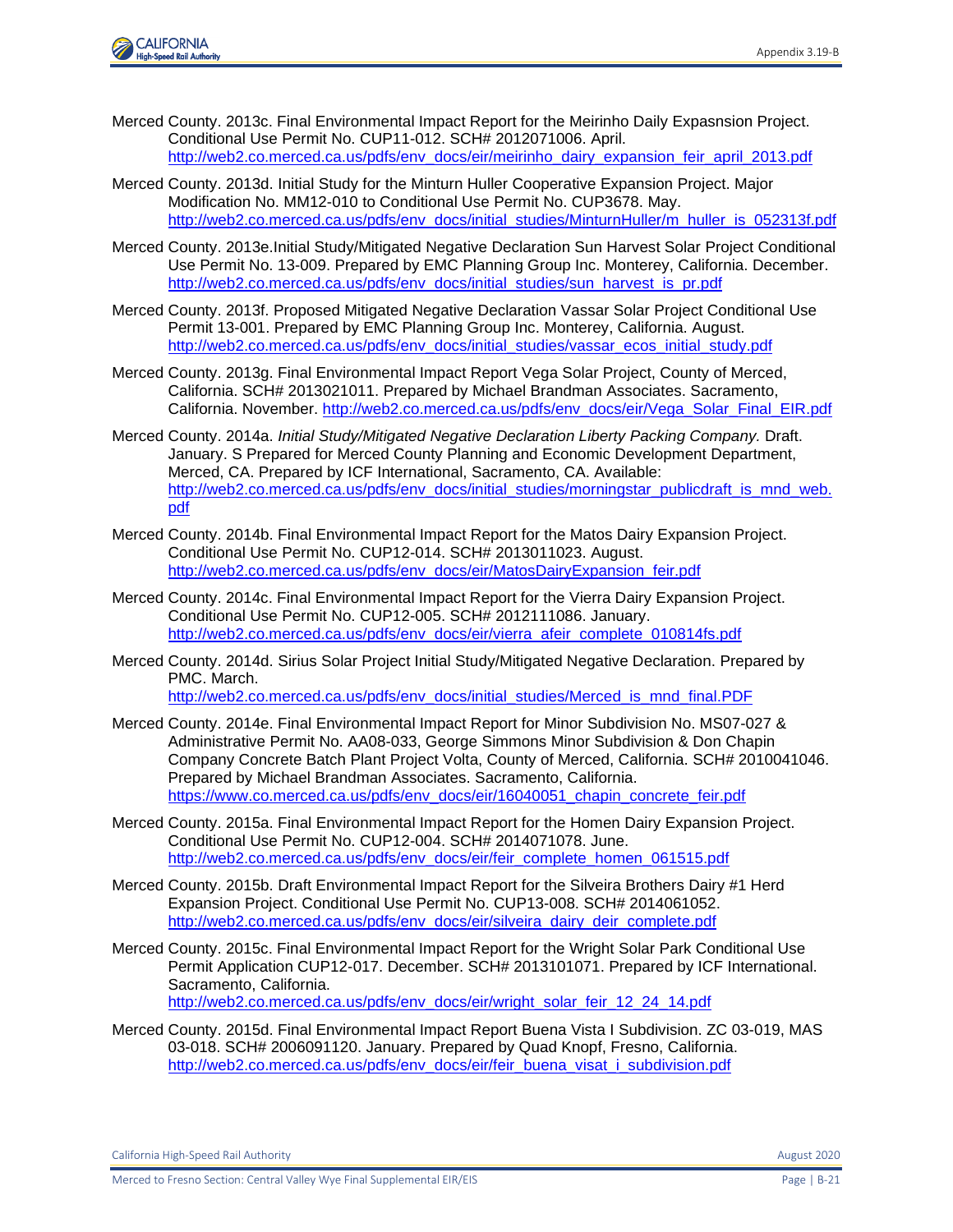

- Merced County. 2016. Notice of Preparation: Draft Environmental Impact Report for the Planada Community Plan Update. March. [http://web2.co.merced.ca.us/pdfs/env\\_docs/eir/planada\\_nop\\_final\\_mar\\_2016.pdf](http://web2.co.merced.ca.us/pdfs/env_docs/eir/planada_nop_final_mar_2016.pdf)
- Merced County Airport Land Use Commission (Merced County ALUC). 2012. Merced County Airport Land Use Compatibility Plan. Containing individual compatibility plans for Castle Airport, Gustine Municipal Airport, Los Banos Municipal Airport, Merced Regional Airport, and Turlock Municipal Airport. Adopted June 21, 2012.

[http://www.co.merced.ca.us/pdfs/planning/aluc/alucp\\_july2012/2012\\_mer\\_alucp\\_entire\\_documen](http://www.co.merced.ca.us/pdfs/planning/aluc/alucp_july2012/2012_mer_alucp_entire_document.pdf) [t.pdf](http://www.co.merced.ca.us/pdfs/planning/aluc/alucp_july2012/2012_mer_alucp_entire_document.pdf)

- Merced County Association of Governments (MCAG). 2013. Regional Road Projects. Funding Needs for Project Implementation. April.
- Merced County Association of Governments (MCAG). 2014. 2014 Regional Transportation Plan (Draft EIR)<http://www.mcagov.org/DocumentCenter/View/284>
- Merced County Association of Governments (MCAG). 2014. Status of Projects in Merced County Planned and Active<http://www.mcagov.org/DocumentCenter/View/316>
- Merced County Association of Governments (MCAG). 2016. Final Environmental Impact Report for the Highway 59 Landfill Valley Fill Project. Prepared for Merced County Regional Waste Management Authority. Prepared by Ascent Environmental, Inc. Sacramento, California. May. <http://www.mcagov.org/DocumentCenter/View/776>
- Merced County Board of Supervisors. 2014. Adoption of the Final Safe Routes To School and Pedestrian Improvement Plans Prepared For The Communities of Franklin-Beachwood and Planada. [http://www.co.merced.ca.us/BoardAgenda/2014/20141216Board/AS198103/AS198108/AI198216](http://www.co.merced.ca.us/BoardAgenda/2014/20141216Board/AS198103/AS198108/AI198216/DO198045/all_pages.pdf) [/DO198045/all\\_pages.pdf](http://www.co.merced.ca.us/BoardAgenda/2014/20141216Board/AS198103/AS198108/AI198216/DO198045/all_pages.pdf)
- Merced County Board of Supervisors. 2015. Property Acquisition for Walnut Ave Rule 20A & Pedestrian Project. [http://www.co.merced.ca.us/BoardAgenda/2015/20150407Board/AS200112/AS200113/AI200172](http://www.co.merced.ca.us/BoardAgenda/2015/20150407Board/AS200112/AS200113/AI200172/DO199982/all_pages.pdf) [/DO199982/all\\_pages.pdf](http://www.co.merced.ca.us/BoardAgenda/2015/20150407Board/AS200112/AS200113/AI200172/DO199982/all_pages.pdf)
- Merced County Department of Public Works, (MCDPW). 2012. Canal School Road Bridge Replacement Project:

[http://www.co.merced.ca.us/BoardAgenda/2012/MG178781/AS178814/AS178817/AI178858/DO1](http://www.co.merced.ca.us/BoardAgenda/2012/MG178781/AS178814/AS178817/AI178858/DO178648/all_pages.pdf) [78648/all\\_pages.pdf](http://www.co.merced.ca.us/BoardAgenda/2012/MG178781/AS178814/AS178817/AI178858/DO178648/all_pages.pdf)

- Merced Sun-Star, 2015. Road improvement plans for Planada and Franklin-Beachwood areas move forward. [http://www.mercedsunstar.com/news/local/community/article5588988.html#!](http://www.mercedsunstar.com/news/local/community/article5588988.html)
- San Joaquin River Group Authority. 2011. Notice of Intent to Adopt a Negative Declaration for One-Year Extension of the San Joaquin River Agreement in 2011. [http://www.sjrg.org/notices/.](http://www.sjrg.org/notices/)
- San Joaquin River Restoration Program (SJRRP). 2018. Finding of No Significant Impact. San Joaquin River Restoration Program Eastside Bypass Improvements Project Merced National Wildlife Refuge Well Replacement. U.S. Department of Interior, Bureau of Reclamation Mid-Pacific Region. Sacramento, California. http://www.restoresjr.net/?wpfb\_dl=2149
- Stanislaus Council of Governments (StanCOG). 2014. *2014 Regional Transportation Plan/Sustainable Communities Strategy, Draft Programmatic Environmental Impact Report. M*arch 2014. Prepared by Rincon Consultants, Inc. [www.stancog.org/pdf/rtp/draft-2014-rtpscs-peir.pdf](http://www.stancog.org/pdf/rtp/draft-2014-rtpscs-peir.pdf) (accessed December 20, 2016).
- State Water Resources Control Board. 2015. Drought Emergency Grant Funding Request for Madera County MD#33-Fairmead. Notice of Exemption (Statutory).
- United States Bureau of Indian Affairs (BIA). 2012. Record of Decision. Trust Acquisition of the 305.49 acre Site in Madera County, California, for the North Fork Rancheria of Mono Indians. November.